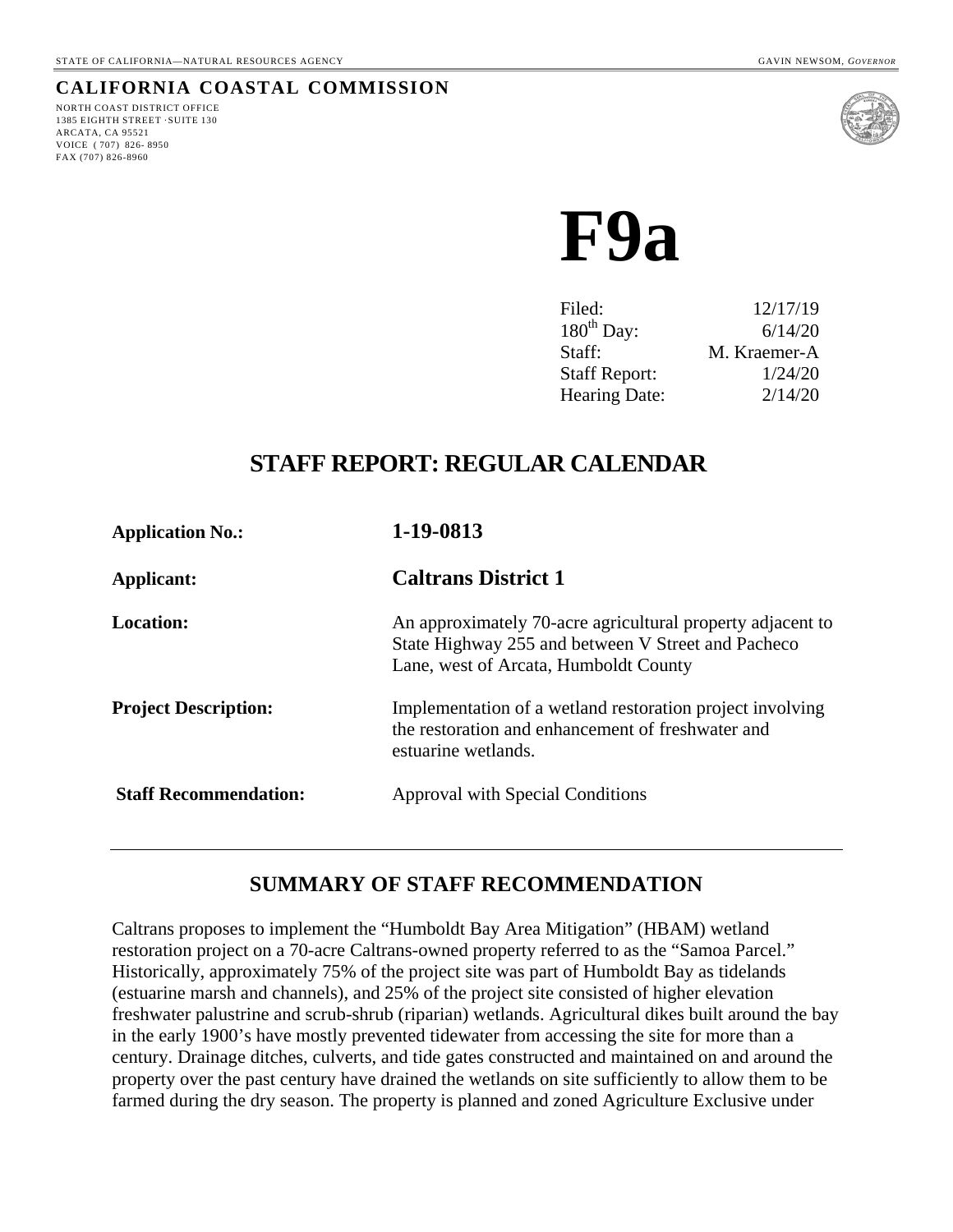#### 1-19-0813 (Caltrans)

the Humboldt County certified LCP and has been used for cattle grazing and hay production for the past several decades.

The stated purpose of the project is to modify the existing freshwater (agricultural wetlands) and estuarine (brackish marsh) degraded habitats to restore and enhance freshwater marsh, riparian, and brackish marsh habitats. To achieve these restoration and enhancement goals, the project includes several components that involve filling and dredging of coastal wetlands, as virtually the entirety of the subject property has been delineated as one-parameter, two-parameter, or three-parameter coastal wetlands. Although the proposed project would convert approximately 70 acres of agricultural land to non-agricultural uses, staff believes the proposed conversion of the subject agricultural lands is a permissible conversion of agricultural land consistent with section 30241 of the Coastal Act.

Staff believes that the proposed restoration of historic tidelands, historic riparian habitat, and historic wetland transition habitat between tidal and non-tidal lands is consistent with the definition of restoration and constitutes filling and dredging for "restoration purposes" consistent with section 30233(a)(6). Staff also believes that the proposed development, as conditioned to include the feasible mitigation measures required by recommended Special Conditions 6 through 9, is the least environmentally damaging feasible alternative as required by section 30233(a). Staff recommends Special Conditions 2 through 5 to ensure that the proposed project will be successful in restoring the various historic habitats and processes as proposed and increasing habitat values.

The motion to adopt the staff recommendation of approval with special conditions is on [page 4.](#page-3-0)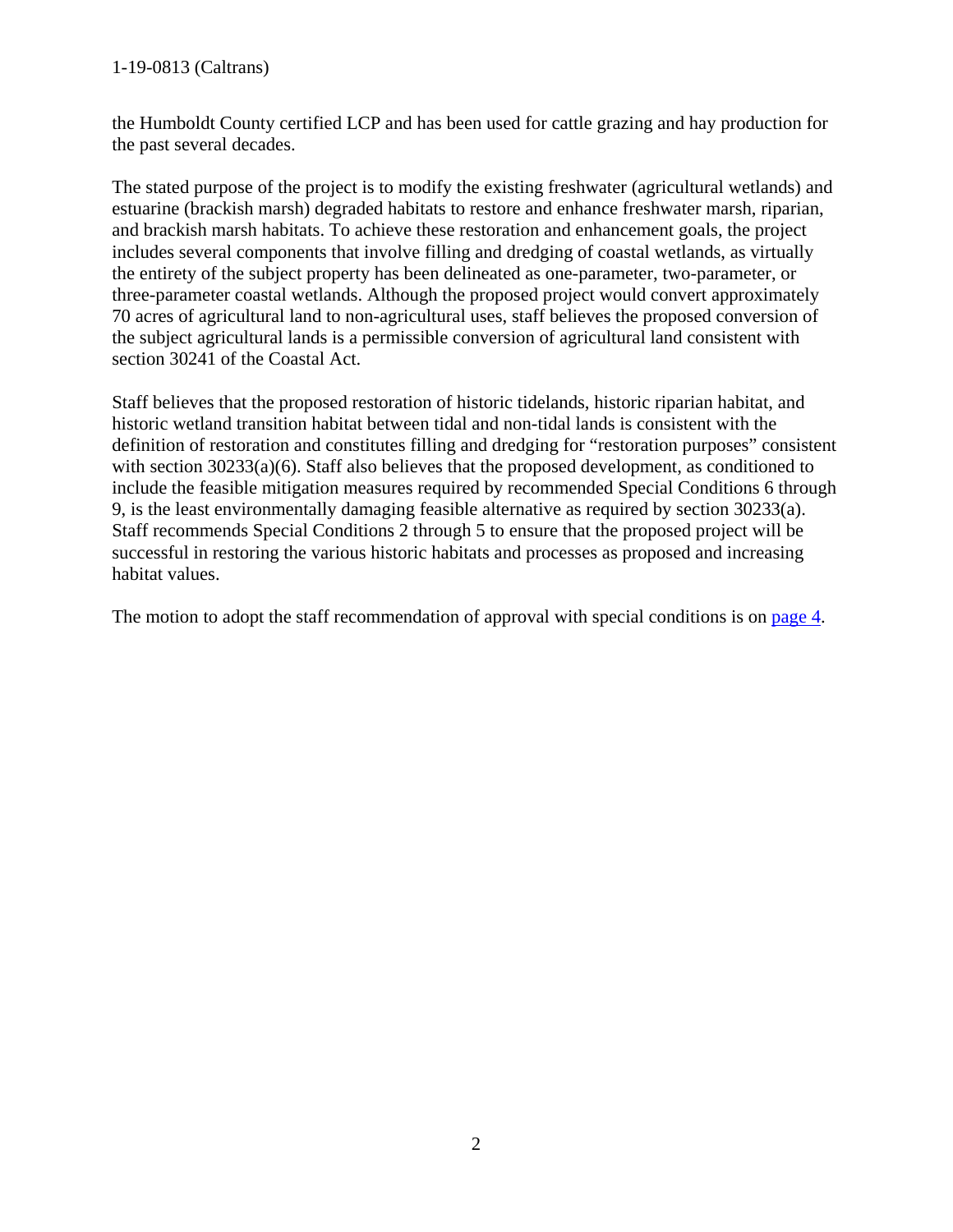# **TABLE OF CONTENTS**

| Н. |                |  |
|----|----------------|--|
|    |                |  |
|    |                |  |
|    | $\mathbf{A}$ . |  |
|    | <b>B.</b>      |  |
|    |                |  |
|    | D.             |  |
|    | E.             |  |
|    | $\mathbf{F}$   |  |
|    | G.             |  |
|    | H.             |  |
|    |                |  |
|    |                |  |

# **APPENDICES**

[Appendix A – Substantive File Documents](#page-36-0)

# **EXHIBITS**

[Exhibit 1 – Regional Location Map](https://documents.coastal.ca.gov/reports/2020/2/F9a/F9a-2-2020-exhibits.pdf) [Exhibit 2 – Vicinity Map and Surrounding Zoning](https://documents.coastal.ca.gov/reports/2020/2/F9a/F9a-2-2020-exhibits.pdf)  [Exhibit 3 – Proximity to Urban Boundary](https://documents.coastal.ca.gov/reports/2020/2/F9a/F9a-2-2020-exhibits.pdf)  [Exhibit 4 – Project Maps](https://documents.coastal.ca.gov/reports/2020/2/F9a/F9a-2-2020-exhibits.pdf) [Exhibit 5 – Proposed Wetland Restoration Plan](https://documents.coastal.ca.gov/reports/2020/2/F9a/F9a-2-2020-exhibits.pdf)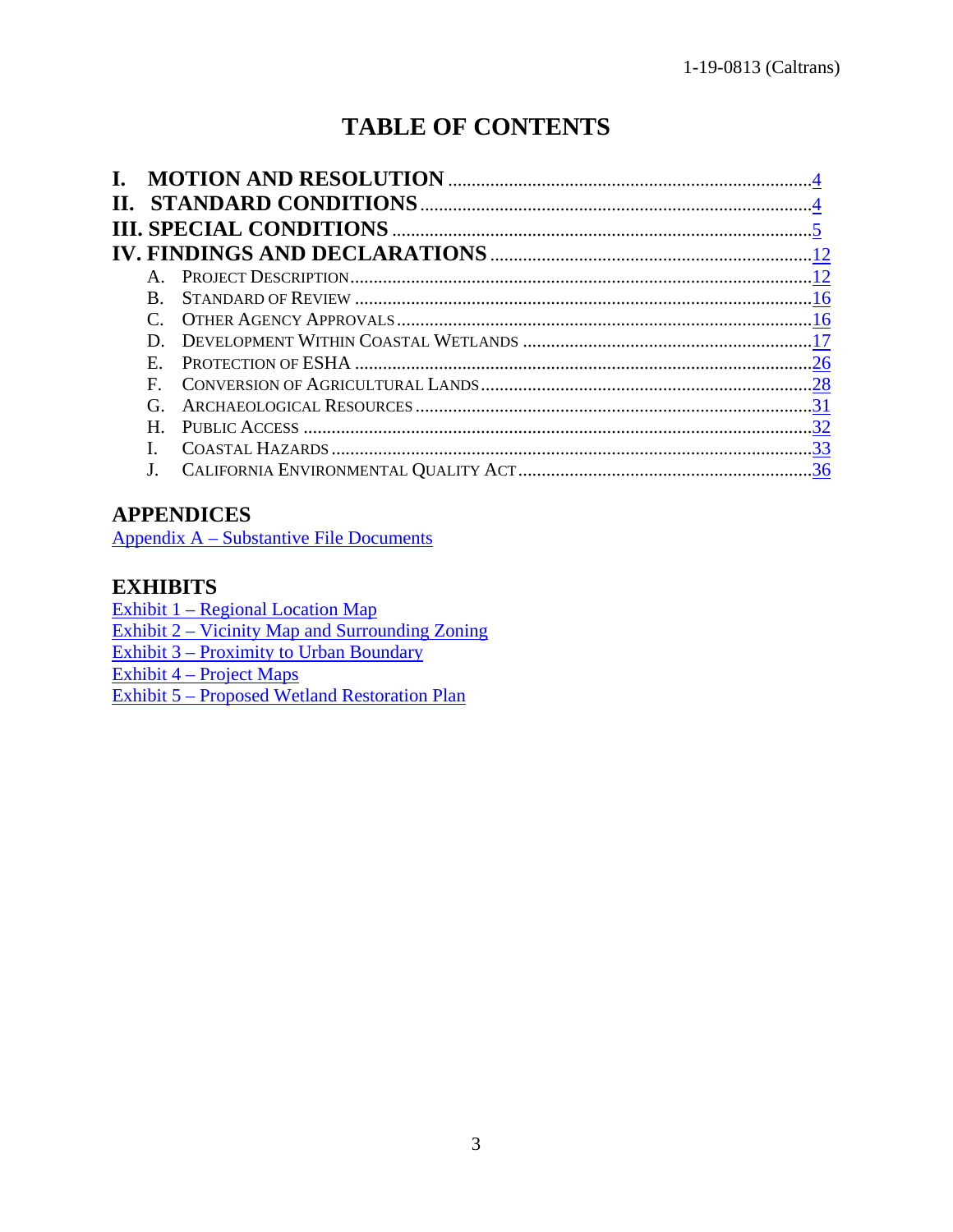# <span id="page-3-0"></span>**I. MOTION AND RESOLUTION**

### **Motion:**

*I move that the Commission approve coastal development permit 1-19-0813 pursuant to the staff recommendation.* 

Staff recommends a **YES** vote on the foregoing motion. Passage of this motion will result in approval of the permit as conditioned and adoption of the following resolution and findings. The motion passes only by affirmative vote of a majority of the Commissioners present.

#### **Resolution:**

*The Commission hereby approves a coastal development permit for the proposed development and adopts the findings set forth below on grounds that the development as conditioned will be in conformity with the policies of Chapter 3 of the Coastal Act. Approval of the permit complies with the California Environmental Quality Act because either 1) feasible mitigation measures and/or alternatives have been incorporated to substantially lessen any significant adverse effects of the development on the environment, or 2) there are no further feasible mitigation measures or alternatives that would substantially lessen any significant adverse impacts of the development on the environment.*

# <span id="page-3-1"></span>**II. STANDARD CONDITIONS**

This permit is granted subject to the following standard conditions:

- 1. **Notice of Receipt and Acknowledgment**: The permit is not valid and development shall not commence until a copy of the permit, signed by the permittee or authorized agent, acknowledging receipt of the permit and acceptance of the terms and conditions, is returned to the Commission office.
- 2. **Expiration**: If development has not commenced, the permit will expire two years from the date on which the Commission voted on the application. Development shall be pursued in a diligent manner and completed in a reasonable period of time. Application for extension of the permit must be made prior to the expiration date.
- 3. **Interpretation**: Any questions of intent of interpretation of any condition will be resolved by the Executive Director or the Commission.
- 4. **Assignment**: The permit may be assigned to any qualified person, provided assignee files with the Commission an affidavit accepting all terms and conditions of the permit.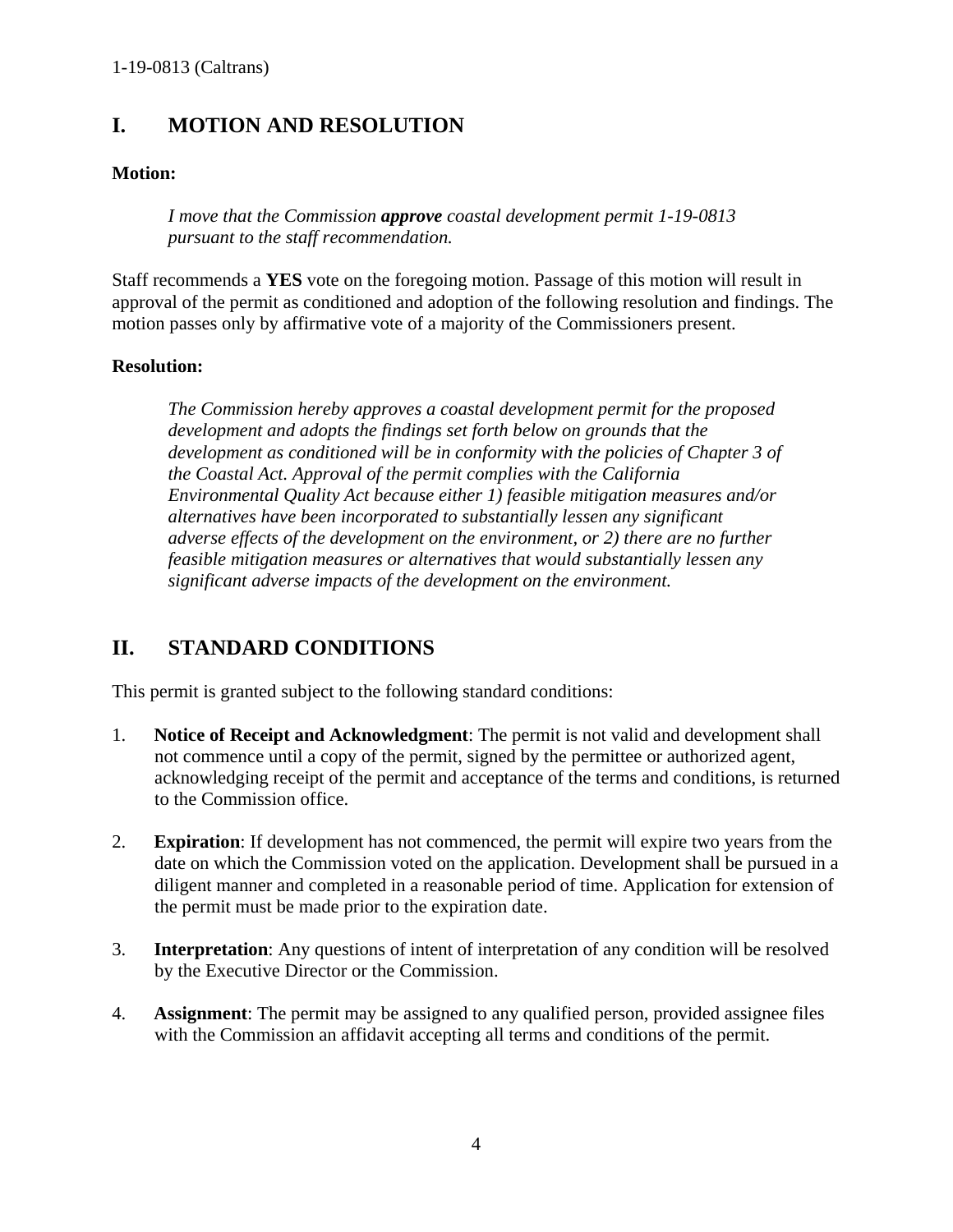5. **Terms and Conditions Run with the Land**: These terms and conditions shall be perpetual, and it is the intention of the Commission and the permittee to bind all future owners and possessors of the subject property to the terms and conditions.

# <span id="page-4-0"></span>**III. SPECIAL CONDITIONS**

This permit is granted subject to the following special conditions:

1. **County Encroachment Permit**. PRIOR TO COMMENCEMENT OF CONSTRUCTION OF THE DEVELOPMENT AUTHORIZED BY COASTAL DEVELOPMENT PERMIT NO. 1-19-0813, the applicant shall submit to the Executive Director, for review and approval, evidence that any needed encroachment permit has been obtained from the County of Humboldt for the development, or evidence that no such encroachment permit is required. The encroachment permit or exemption shall provide evidence of the ability of the applicant to develop within County property, including public street rights-of-way, as conditioned herein. The applicant shall inform the Executive Director of any changes to the project required by the County. Such changes shall not be incorporated into the project until the applicant obtains a Commission amendment to this coastal development permit, unless the Executive Director determines that no amendment is legally required.

### 2. **Implementation of the Approved Final Wetland Restoration Plan for the Authorized Development.**

- A. The applicant shall implement wetland restoration consistent with the proposed Wetland Restoration Plan titled "Mitigation and Monitoring Plan for the Humboldt Bay Area Mitigation (HBAM) Project" dated December 19, 2019, including, but not limited to, submittal of annual monitoring reports for ten (10) years to the Executive Director by February  $1<sup>st</sup>$  following each monitoring year.
- B. If the final monitoring report indicates that the Wetland Restoration Plan has been unsuccessful, in part or in whole, based on the approved goals, objectives, and success standards set forth in the approved final plan, the applicant shall submit a revised or supplemental plan to compensate for those portions of the original plan that did not meet the approved goals, objectives, and performance standards. The revised or supplemental plan shall be processed as an amendment to this coastal development permit, unless the Executive Director determines that no amendment is legally required.
- C. The applicant shall undertake development in accordance with the approved final plans. Any proposed changes to the approved final plans shall be reported to the Executive Director. No changes to the approved final plans shall occur without a Commission approved amendment to this coastal development permit, unless the Executive Director determines that no amendment is legally required.
- 3. **Submittal of As-Built Plans.** Within 60 days of completion of construction, the applicant shall submit to the Executive Director "as built" plans for the authorized restoration work that show, at a minimum, the following: (a) final elevation contours, (b) location and typical cross-sections of all constructed berms, including "C" berms, (c) executed final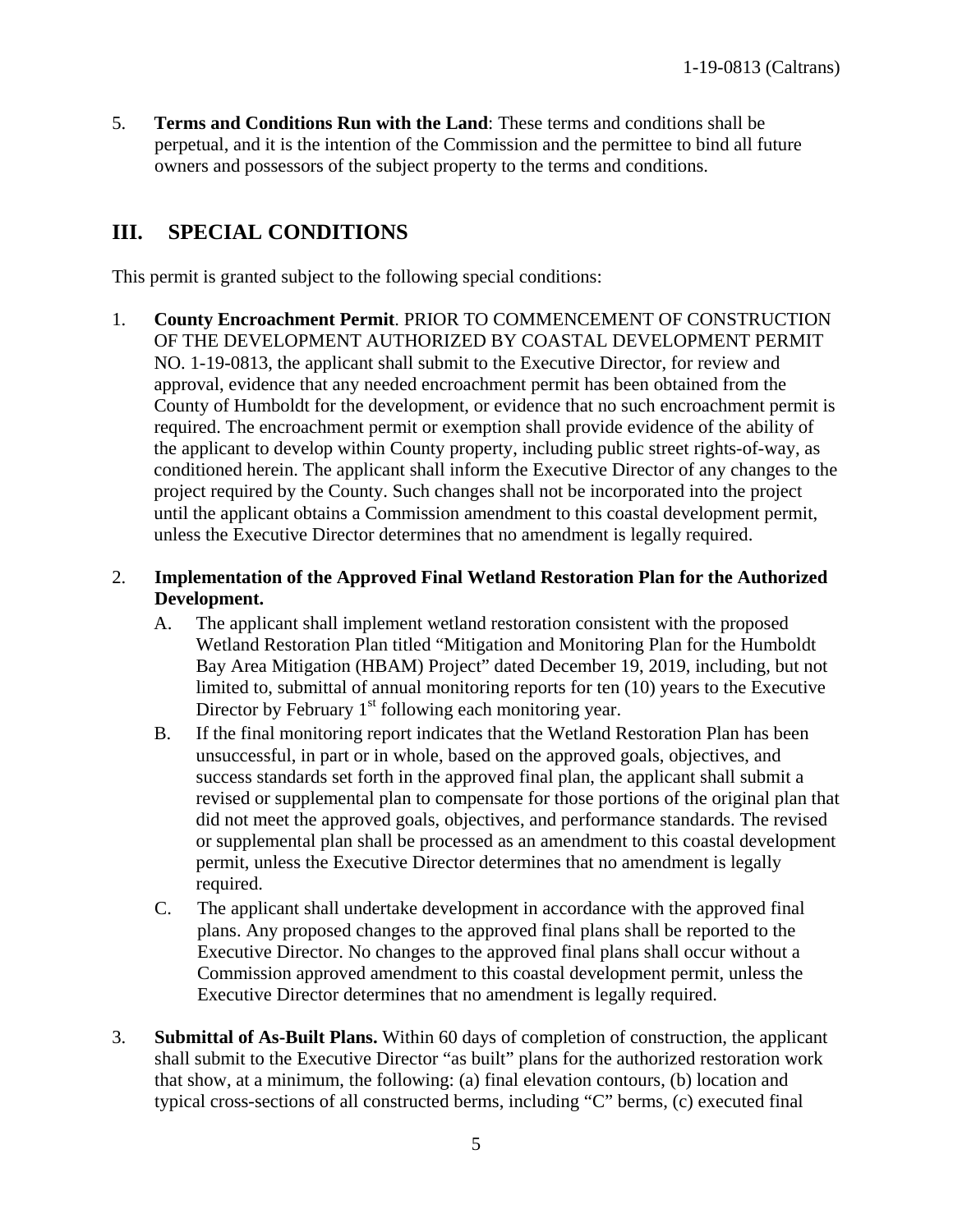planting plan, including locations, types, and numbers of plants installed, (d) final fencing and signage, and (d) documentation of the removal of wells.

- 4. **Long-Term and Adaptive Management Activities Authorized Under This CDP.**  Coastal Development Permit 1-19-0813 authorizes only the following long-term and adaptive management development:
	- A. Removal of invasive species using "manual" (no heavy equipment) methods;
	- B. Removal, using "manual" (no heavy equipment) methods, of trash and debris that may accumulate on site via wind, stormwater runoff, flooding, unpermitted camping, etc.;
	- C. Low-intensity livestock grazing for invasive species management and/or to reduce thatch build-up using, at a maximum, up to 20 heads of cattle for a period of two weeks every five years;
	- D. Repair and maintenance of temporary BMPs (e.g., those approved pursuant to Special Condition 6) and irrigation equipment and removal of temporary BMPs and irrigation equipment prior to the end of the 10-year monitoring period; and
	- E. Passive use of the site for monitoring, inspections, and nature study (e.g., occasional student access).

Any other long-term and adaptive management development requires separate CDP authorization pursuant to Special Condition 5.

5. **Future Development Requires CDP Authorization.** This permit is only for the specific development expressly identified in the special conditions of this CDP and the development described in (a) Chapter 3 sections 3.2 through 3.5, and (b) Chapter 4 sections 4.1 through 4.3 of the proposed Wetland Restoration Plan titled "Mitigation and Monitoring Plan for the Humboldt Bay Area Mitigation (HBAM) Project" dated December 19, 2019 (Phase I site preparation, implementation, monitoring, and reporting activities). An amendment to CDP 1-19-0813 from the Commission or an additional CDP from the Commission or from the applicable certified local government is required and shall be obtained for other development described in the approved final plan, including for Phase II activities and for those long-term and adaptive management activities not expressly authorized under Special Condition 4.

## 6. **Construction and Pollution Prevention Plan.**

- A. PRIOR TO COMMENCEMENT OF CONSTRUCTION OF THE DEVELOPMENT AUTHORIZED BY COASTAL DEVELOPMENT PERMIT NO. 1-19-0813, the applicant shall submit, for the review and written approval of the Executive Director, a final Construction and Pollution Prevention Plan prepared and certified by a qualified licensed professional that demonstrates that all construction, including, but not limited to, clearing, grading, staging, storage of equipment and materials, or other activities that involve ground disturbance, shall comply with the following requirements:
	- (i) Minimize Erosion and Sediment Discharge. During construction, erosion and the discharge of sediment off-site or to coastal waters shall be minimized through the use of appropriate Best Management Practices (BMPs), including: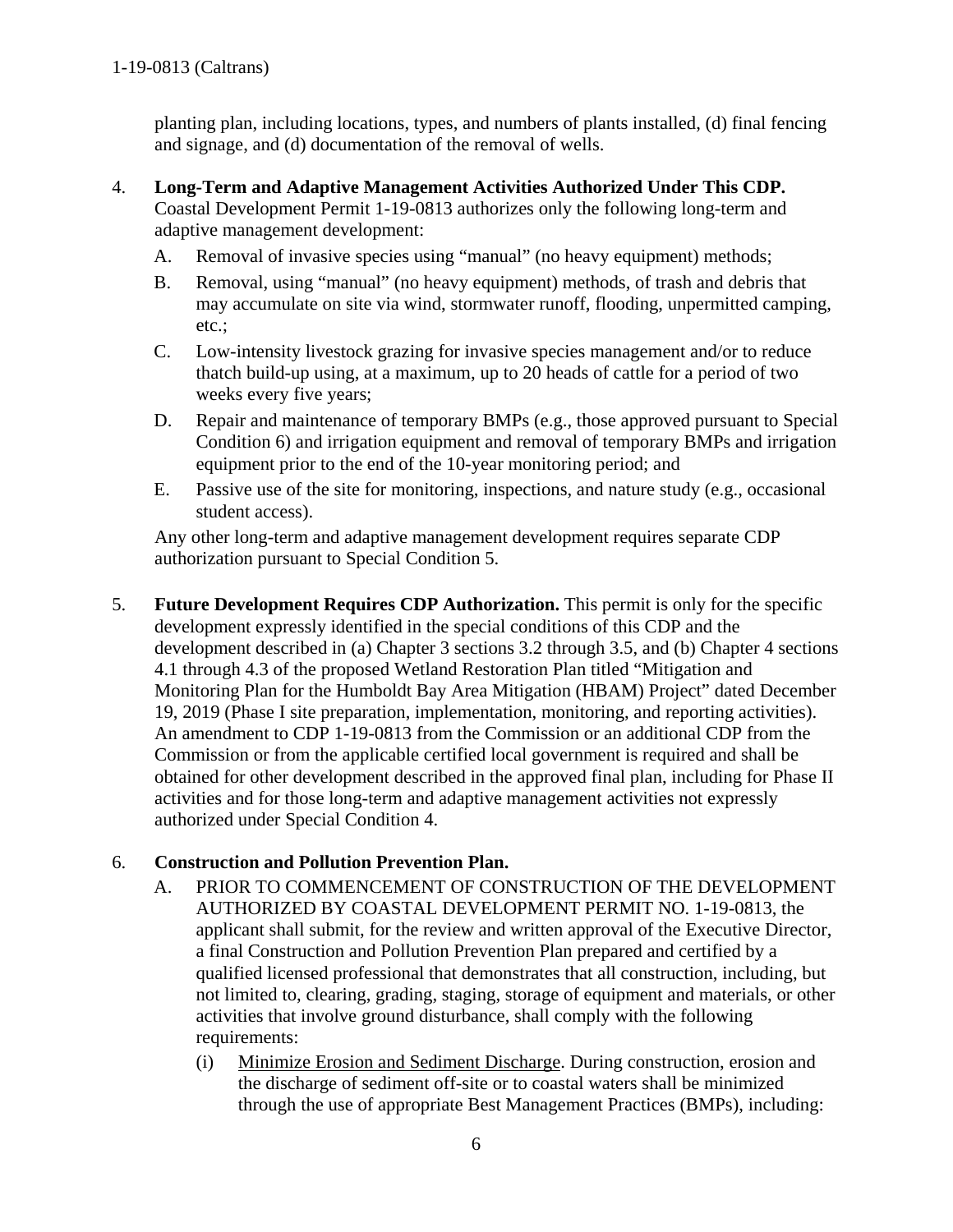- a. Erosion control BMPs (such as mulch, soil binders, geotextile blankets or mats, or temporary seeding) shall be installed as needed to prevent soil from being transported by water or wind. Temporary BMPs shall be implemented to stabilize soil on graded or disturbed areas as soon as feasible during construction, where there is a potential for soil erosion to lead to discharge of sediment off-site or to coastal waters.
- b. Sediment control BMPs (such as silt fences, fiber rolls, sediment basins, inlet protection, sand bag barriers, or straw bale barriers) shall be installed as needed to trap and remove eroded sediment from runoff, to prevent sedimentation of coastal waters.
- c. Tracking control BMPs (such as a stabilized construction entrance/exit, and street sweeping) shall be installed or implemented as needed to prevent tracking sediment off-site by vehicles leaving the construction area.
- d. Runoff control BMPs (such as a concrete washout facility, dewatering tank, or dedicated vehicle wash area) that will be implemented during construction to retain, infiltrate, or treat stormwater and non-stormwater runoff.
- e. All erosion and sediment controls, including measures to block the culvert at the southeastern end of the property to prevent discharge through the culvert to the bay during construction, shall be in place prior to the commencement of construction, as well as at the end of each workday. At a minimum, when grading and excavation is taking place, sediment control BMPs shall be installed at the perimeter of the construction site and upstream from the culvert at the southeastern end of the property to prevent construction-related sediment and debris from entering waterways, natural drainage swales, and the storm drain system.
- f. Grading and excavation work shall be avoided during the rainy season, from November  $15<sup>th</sup>$  to June  $1<sup>st</sup>$ . The Executive Director may grant an extension to the work window for good cause.
- (ii) Minimize Other Pollutant Discharge. The discharge of other pollutants resulting from construction activities (such as vehicle fluids, petroleum products, asphalt and cement compounds, debris, and trash) into runoff or coastal waters shall be minimized through the use of appropriate BMPs, including:
	- a. Materials management and waste management BMPs (such as stockpile management, spill prevention, and good housekeeping practices) shall be installed or implemented as needed to minimize pollutant discharge and polluted runoff resulting from staging, storage, and disposal of construction chemicals and materials. BMPs shall include, at a minimum:
		- 1) Covering stockpiled construction materials, soil, and other excavated materials to prevent contact with rain, and protecting all stockpiles from stormwater runoff using temporary perimeter barriers.
		- 2) Cleaning up all leaks, drips, and spills immediately; having a written plan for the clean-up of spills and leaks; and maintaining an inventory of products and chemicals used on site.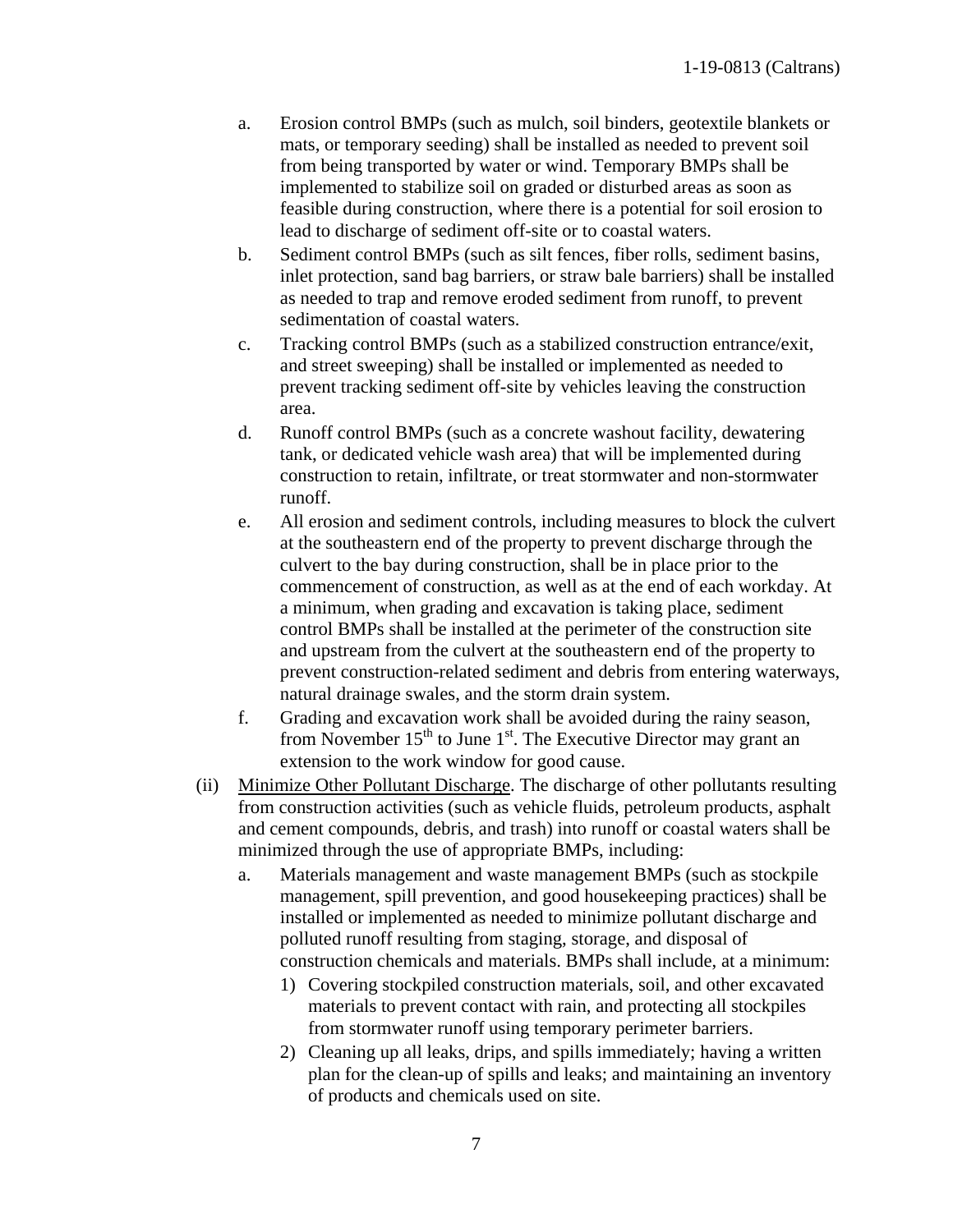- 3) Proper disposal of all wastes; providing trash receptacles on site; and covering open trash receptacles during wet weather.
- 4) Detaining, infiltrating, or treating runoff, if needed, prior to conveyance off-site during construction.
- b. Fueling and maintenance of construction equipment and vehicles shall be conducted off site if feasible. Any fueling and maintenance of mobile equipment conducted on site shall take place at a designated area located at least 50 feet from wetlands, coastal waters, drainage courses, and storm drain inlets, if feasible (unless those inlets are blocked to protect against fuel spills). The fueling and maintenance area shall be designed to fully contain any spills of fuel, oil, or other contaminants. Equipment that cannot be feasibly relocated to a designated fueling and maintenance area may be fueled and maintained in other areas of the site, provided that procedures are implemented to fully contain any potential spills.
- (iii) Minimize Plastic Debris and Other Impacts. The use of temporary erosion and sediment control products (such as fiber rolls, erosion control blankets, mulch control netting, and silt fences) that incorporate plastic netting (such as polypropylene, nylon, polyethylene, polyester, or other synthetic fibers) shall be avoided, to minimize wildlife entanglement and plastic debris pollution.
- (iv) Minimize Vegetation Removal & Soil Compaction.
	- a. The damage or removal of non-invasive vegetation (including trees, native vegetation, and root structures) during construction shall be minimized to maintain transpiration, vegetative interception, pollutant uptake, shading of waterways, erosion control, and other water quality benefits.
	- b. Soil compaction due to construction activities shall be minimized to retain the natural stormwater infiltration capacity of the soil.
- (v) Manage Construction-Phase BMPs. Appropriate protocols shall be implemented to manage all construction-phase BMPs (including installation and removal, ongoing operation, inspection, maintenance, and training), to protect coastal water quality.
- (vi) Construction Site Map and Narrative Description. The Construction and Pollution Prevention Plan shall include a construction site map and a narrative description addressing, at a minimum, the following required components:
	- a. A map delineating the construction site, construction phasing boundaries, and the location of all temporary construction-phase BMPs (such as silt fences, inlet protection, and sediment basins).
	- b. A description of the BMPs that will be implemented to minimize land disturbance activities, minimize the project footprint, minimize soil compaction, and minimize damage or removal of non-invasive vegetation. Include a construction phasing schedule, if applicable to the project, with a description and timeline of significant land disturbance activities.
	- c. A description of the BMPs that will be implemented to minimize erosion and sedimentation, control runoff and minimize the discharge of other pollutants resulting from construction activities. Include calculations that demonstrate proper sizing of BMPs.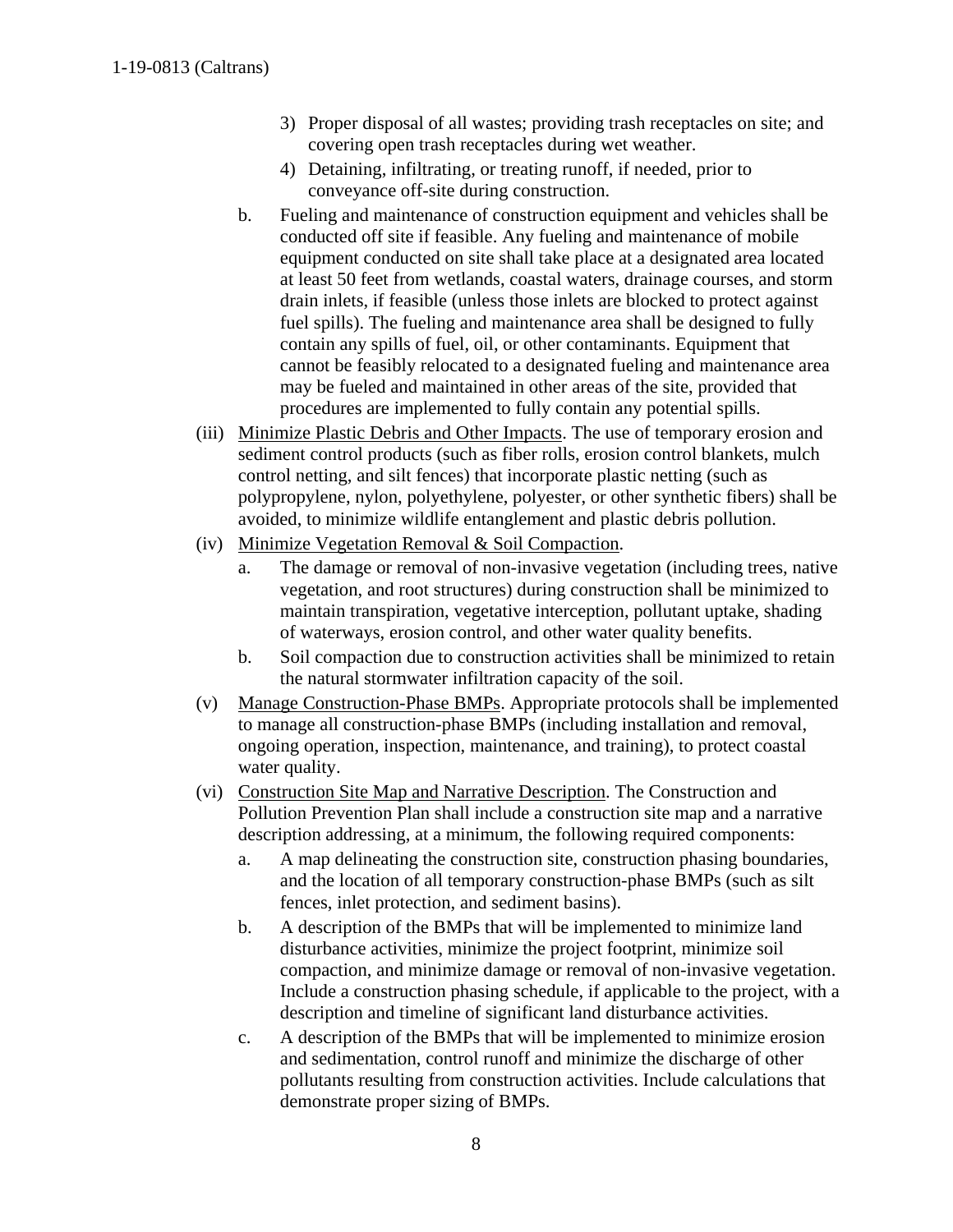- d. A description and schedule for the management of all construction-phase BMPs (including installation and removal, ongoing operation, inspection, maintenance, and training). Identify any temporary BMPs that will be converted to permanent post-development BMPs.
- (vii) Debris Disposal. The Construction and Pollution Prevention Plan shall include provisions for disposal of spoils and debris consistent with Special Condition 7.
- (viii) Protection of Sensitive Coastal Resources. The Construction and Pollution Prevention Plan shall include provisions for protecting sensitive species, habitat areas, and archaeological resources consistent with Special Conditions 8 through 11.
- (ix) Notification. The permittee shall notify the Commission's North Coast District Office at least three working days in advance of the following: (a) commencement of construction activities, (b) completion of construction activities, (c) any anticipated changes to the approved BMPs, and (d) any anticipated changes to the construction schedule based on site conditions, weather or other unavoidable factors.
- B. The applicant shall undertake development in accordance with the approved Construction-Phase Pollution Prevention Plan, unless the Commission amends this permit or the Executive Director provides written determination that no amendment is legally required for any proposed minor deviations.

#### 7. **Final Debris Disposal Plans.**

- A. PRIOR TO COMMENCEMENT OF CONSTRUCTION OF THE DEVELOPMENT AUTHORIZED BY COASTAL DEVELOPMENT PERMIT NO. 1-19-0813, the applicant shall submit, for the review and written approval of the Executive Director, final plans for the disposal of all construction debris, excess sediments, vegetative spoils, and any other debris and waste expected to be generated by the authorized work.
	- (i) The plans shall demonstrate that:
		- a. All temporary stockpiles of construction debris, excess sediments, vegetative spoils, and any other debris and waste associated with the authorized work shall be minimized and limited to areas within the proposed project footprint and where they can feasibly be contained with appropriate BMPs to prevent any discharge of contaminants to coastal waters and wetlands;
		- b. All construction debris, excess sediments and vegetative spoils, and any other debris and waste generated by the authorized work shall be disposed of at an authorized disposal site(s) capable of receiving such materials; and
		- c. Side casting or placement of any construction debris, excess materials, and any other debris and waste generated by the authorized work within any slough, creek, or drainage, or any other coastal wetland area is prohibited.
	- (ii) The plans shall include, at a minimum, the following: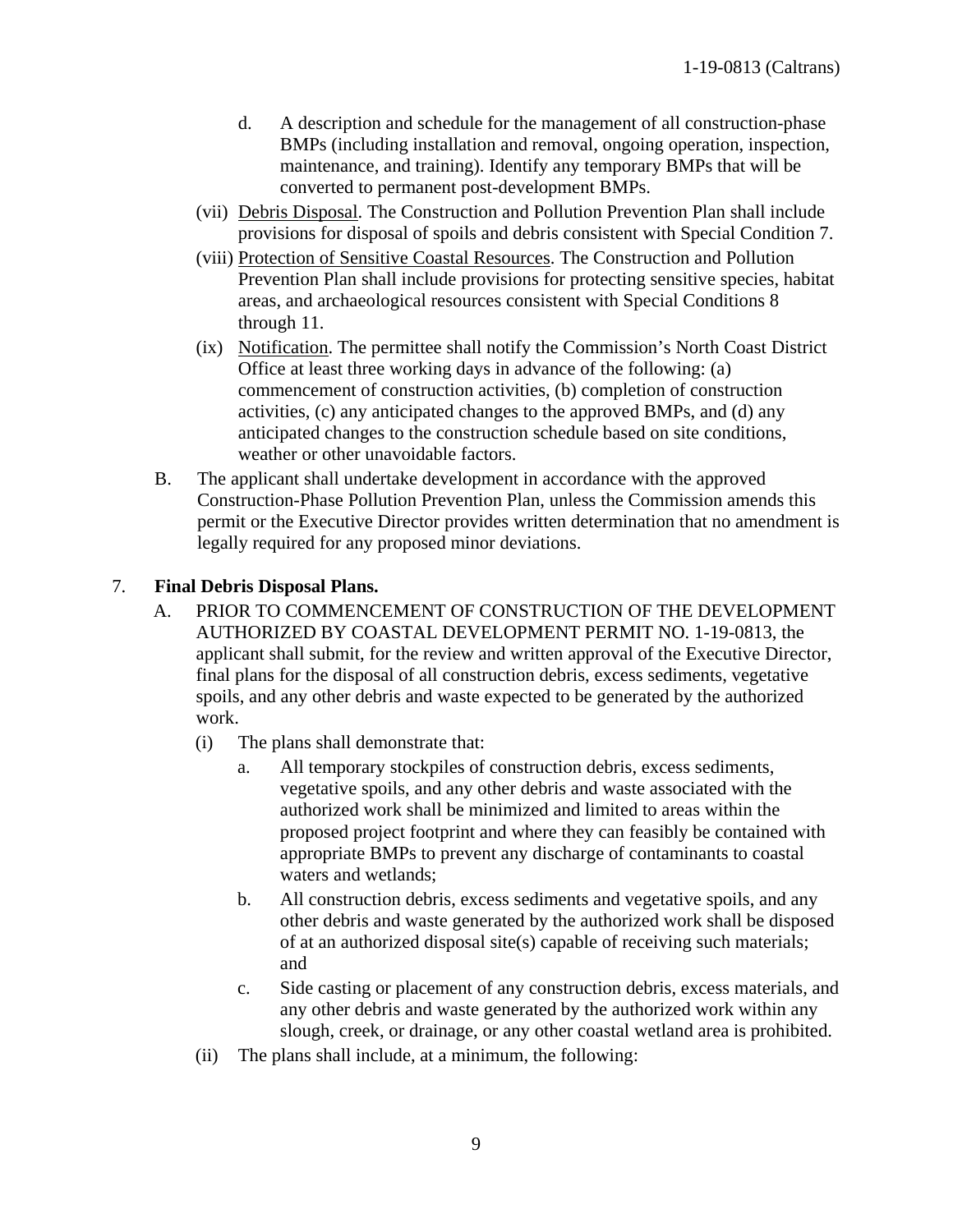- a. A site plan showing all proposed locations for the temporary stockpiling of construction debris, excess materials, and any other debris and waste associated with the authorized work during construction operations;
- b. A description of the manner by which the stockpiled materials will be removed from the construction site and identification of all debris disposal sites that will be used; and
- c. A schedule for the removal of all construction debris, excess materials, and any other debris and waste associated with the authorized work.
- B. The applicant shall undertake development in accordance with the approved final debris disposal plans. Any proposed changes to the approved final plans shall be reported to the Executive Director. No changes to the approved final plans shall occur without a Commission amendment to this coastal development permit, unless the Executive Director determines that no amendment is legally required.
- 8. **Protection of Bird Nesting Habitat.** The applicant shall undertake development in compliance with the following bird nesting habitat protection measures:
	- A. Clearing of vegetation that may provide nesting habitat for sensitive avian species shall be avoided during the nesting season (mid-March to mid-August) to the maximum extent feasible;
	- B. If it is not feasible to remove vegetation that may provide potential nesting habitat outside of the avian nesting season, a survey for nesting birds in and adjacent to the project construction area shall be conducted by a qualified biologist according to current California Department of Fish and Wildlife (CDFW) protocols no more than seven days prior to the commencement of construction activities. If any active nest is identified during preconstruction surveys, the biologist, in consultation with CDFW, shall determine the extent of a construction-free buffer zone to be established around the nest, and construction in the buffer zone shall be delayed until after the young have fledged, as determined by additional surveys conducted by a qualified biologist. The construction-free buffer zone shall be a minimum of 300 feet for nesting raptors and a minimum of 100 feet for other sensitive bird species; and
	- C. Prior to the commencement of construction authorized during the avian nesting season, the permittee shall submit, for the review and approval of the Executive Director, the survey required in Part B above, including a map that locates any nesting habitat identified by the survey and delineates the required construction-free buffer zone, and a narrative that describes proposed sensitive habitat avoidance measures.
- 9. **Protection of Northern Red-legged Frogs.** The applicant shall undertake development in compliance with the following frog protection measures:
	- A. No more than one week prior to commencement of ground disturbance within 100 feet of all suitable northern red-legged frog habitat, a qualified biologist shall perform a pre-construction survey for the northern red-legged frog and shall coordinate with the CDFW staff to relocate any tadpoles that occur within the work impact zone to nearby suitable habitats; and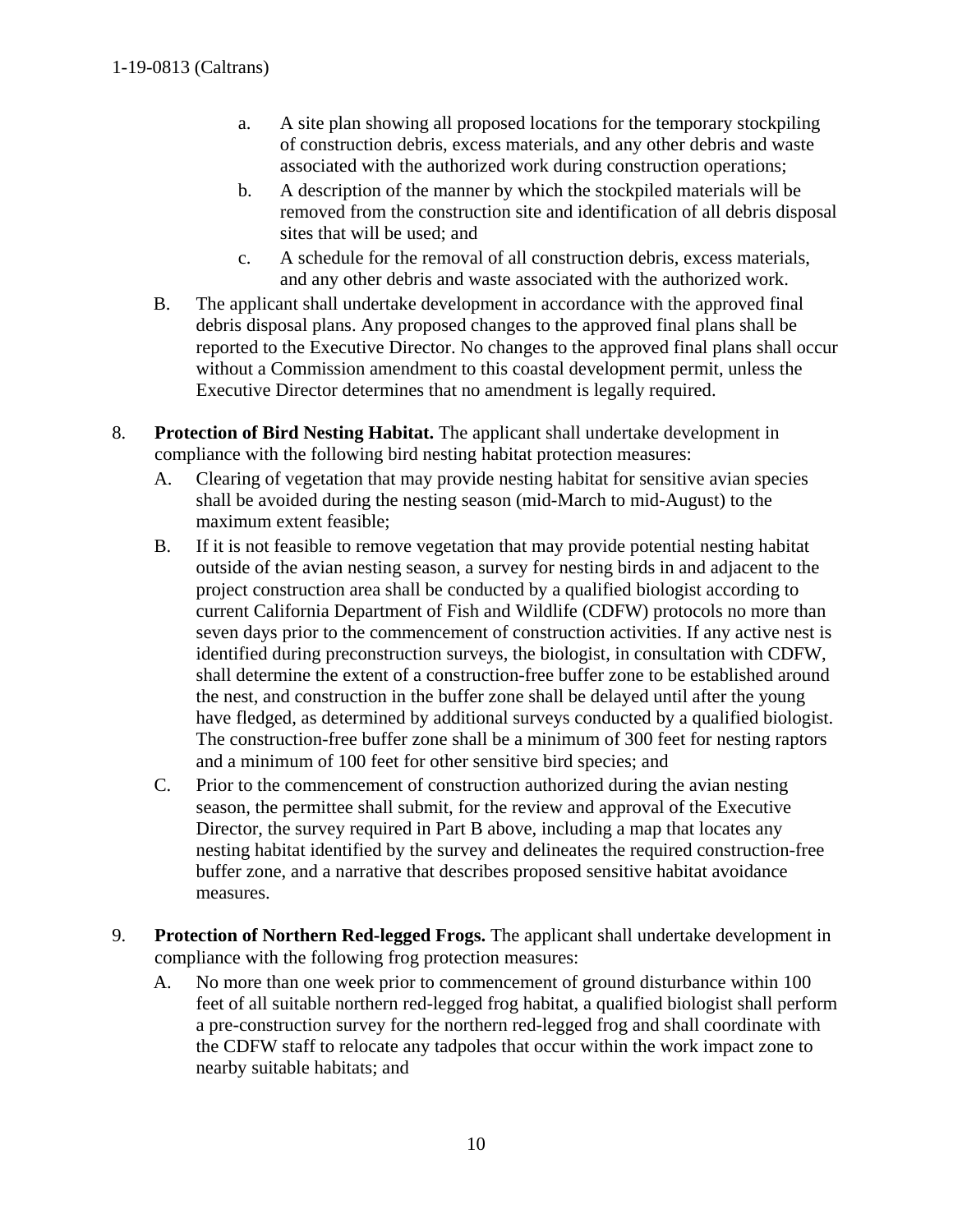- B. If the northern-red legged frog is observed in an active construction zone, the contractor shall immediately halt construction activities until a biologist, in consultation with CDFW, has moved the frog to a safe location in similar habitat outside of the construction zone.
- 10. **Sensitive Bat Roosting Habitat Protection Requirements for Development Authorized by CDP No. 1-19-0813**. The applicant shall undertake development in compliance with the following sensitive bat species protection measures:
	- A. If construction is planned to occur between June and the end of August, a seasonally appropriate pre-construction survey for roosting bats shall occur during the potential maternal bat roosting season within potential bat roosting sites, including existing structures on the property, to determine whether roosting bats are present in the structure(s). The survey shall be conducted by a qualified biologist with experience surveying for bat roosts and experience conducting habitat assessments for bats. Surveyor qualifications shall be provided to Commission staff for review and approval in consultation with CDFW staff. Survey results shall be submitted for the review and approval of the Executive Director no later than ten (10) days prior to commencement of the authorized construction work and shall include, at a minimum, the following: (1) a map that depicts the location(s) of any sensitive roosting habitat, (2) a narrative discussion of the species found, its relative abundance, and an overview of the general bat habitat quality. No pre-construction bat roosting survey need be performed if all construction work will be completed outside of the maternal bat roosting season (i.e., during September through May), and there are no noise level restrictions outside of the maternal roosting season.
	- B. If the results of the bat roosting survey are negative for bat presence, no noise restrictions apply to the authorized construction activities. If the results of the bat roosting survey are positive for bat presence, no noise levels reaching 80dB or higher, as determined through noise monitoring described below, shall be allowed to reach the roosting area(s) until juvenile bats are volant, as confirmed by a qualified biologist in consultation with CDFW, or until September  $1<sup>st</sup>$  (whichever is earlier). Noise levels shall be measured by a qualified noise monitor with experience measuring noise levels using a calibrated noise-meter at the closest edge of the structure to the noise source. The monitor shall report to the Caltrans Resident Engineer who shall be given the authority and responsibility to direct the contractor to stop construction activities that reach or exceed 80dB noise levels.
- 11. **Protection of Archeological Resources**. If an area of cultural deposits or human remains is discovered during the course of the project, all construction shall cease and shall not recommence until a qualified cultural resource specialist, in consultation with the Tribal Historic Preservation Officers of the Wiyot Tribe, the Bear River Band of Rohnerville Rancheria, and the Blue Lake Rancheria, analyzes the significance of the find and prepares a supplementary archaeological plan for the review and approval of the Executive Director, and either: (a) the Executive Director approves the Supplementary Archaeological Plan and determines that the Supplementary Archaeological Plan's recommended changes to the proposed development or mitigation measures are *de minimis* in nature and scope, or (b) the Executive Director reviews the Supplementary Archaeological Plan, determines that the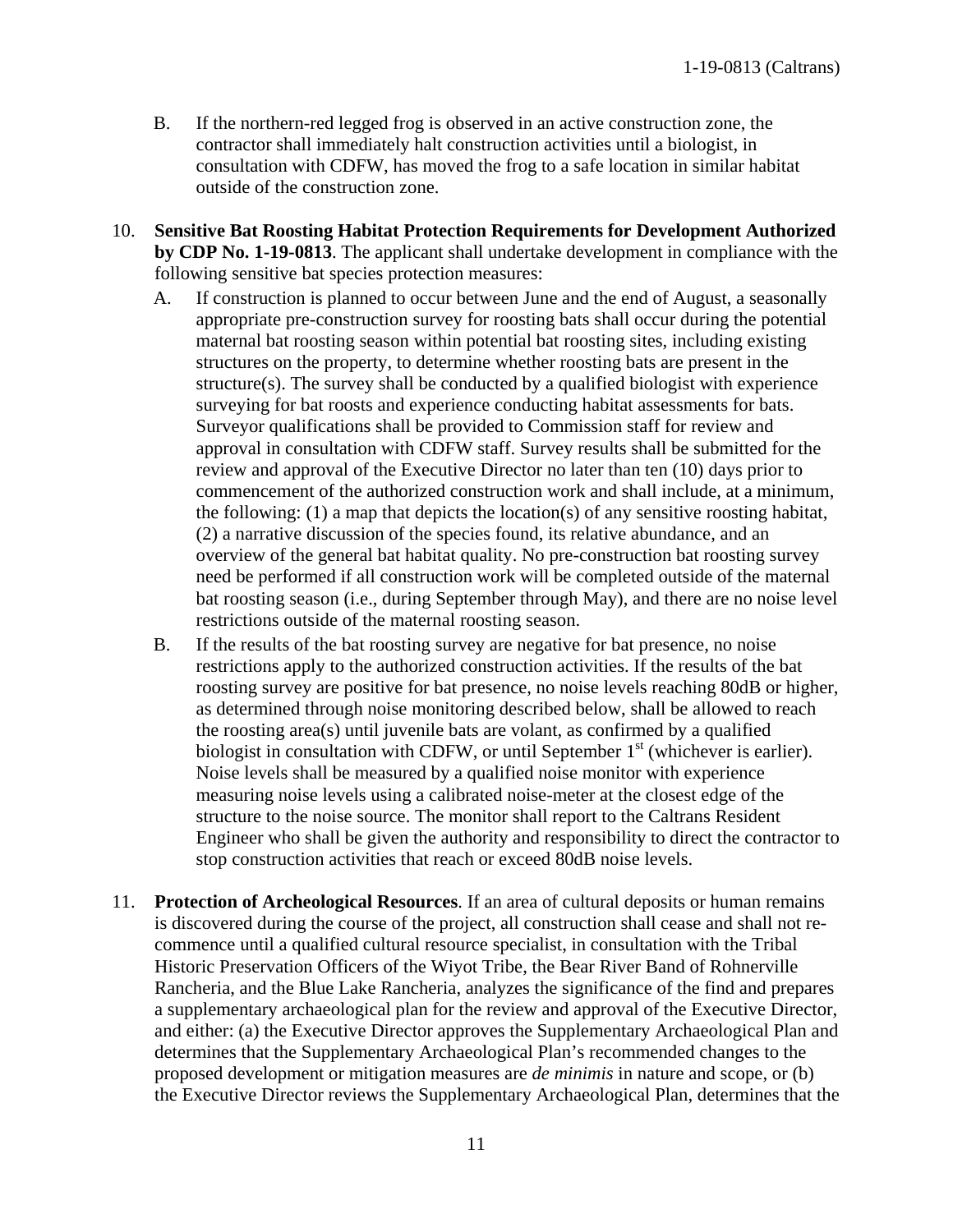changes proposed therein are not *de minimis*, and the applicant has thereafter obtained an amendment to CDP 1-19-0813.

12. **Assumption of Risk, Waiver of Liability, and Indemnity Agreement**. By acceptance of this permit, the applicant acknowledges and agrees (a) that the site may be subject to hazards from earthquake shaking, liquefaction, differential settlement, erosion, tsunami inundation, flooding, and other natural hazards; (b) to assume the risks to the applicant and the property that is the subject of this permit of injury and damage from such hazards in connection with this permitted development; (c) to unconditionally waive any claim of damage or liability against the Commission, its officers, agents, and employees for injury or damage from such hazards; and (d) to indemnify and hold harmless the Commission, its officers, agents, and employees with respect to the Commission's approval of the project against any and all liability, claims, demands, damages, costs (including costs and fees incurred in defense of such claims), expenses, and amounts paid in settlement arising from any injury or damage due to such hazards.

# <span id="page-11-0"></span>**IV. FINDINGS AND DECLARATIONS**

The Commission hereby finds and declares as follows:

# <span id="page-11-1"></span>**A. PROJECT DESCRIPTION**

The California Department of Transportation (Caltrans) District 1 (hereafter "applicant") proposes to implement the "Humboldt Bay Area Mitigation" (HBAM) project on a Caltransowned property referred to as the "Samoa Parcel" located along State Highway 255 between post miles 6.0 and 7.6 and between V Street and Pacheco Street, just west of Arcata, in Humboldt County (APNs 506-021-05  $\&$  -06). The subject site is adjacent to the ~550-acre California Department of Fish and Wildlife (CDFW) Mad River Slough Wildlife Area and northwest of the ~300-acre City of Arcata Marsh and Wildlife Sanctuary [\(Exhibits 1-3\)](https://documents.coastal.ca.gov/reports/2020/2/F9a/F9a-2-2020-exhibits.pdf).

The proposed wetland restoration project (HBAM, updated December 19, 2019, [Exhibits 4-5\)](https://documents.coastal.ca.gov/reports/2020/2/F9a/F9a-2-2020-exhibits.pdf) involves the restoration and enhancement of approximately 70 acres of existing freshwater and brackish wetland habitats near northern Humboldt Bay. Historically, 75% of the site was part of the bay as tidelands (estuarine marsh and channels), and 25% of the site consisted of higher elevation freshwater palustrine and scrub-shrub (riparian) wetlands (based on the 1870 U.S. Coast and Geodetic Survey of Humboldt County) [\(Exhibit 4\)](https://documents.coastal.ca.gov/reports/2020/2/F9a/F9a-2-2020-exhibits.pdf). Agricultural dikes built around the bay in the early 1900's have mostly prevented tidewater from accessing the site for more than a century. Drainage ditches, culverts, and tide gates constructed and maintained on and around the property over the past century have drained the wetlands on site sufficiently to allow them to be farmed during the dry season. The property is planned and zoned Agriculture Exclusive (AE) under the Humboldt County certified local coastal program (LCP) and has been used for cattle grazing and hay production for the past several decades.

The proposed HBAM project, as described in [Exhibit 5,](https://documents.coastal.ca.gov/reports/2020/2/F9a/F9a-2-2020-exhibits.pdf) would be implemented as two functionally independent projects (described as "Phase I" and "Phase II" activities in the HBAM plan), both of which are required to be implemented by the U.S. Army Corps of Engineers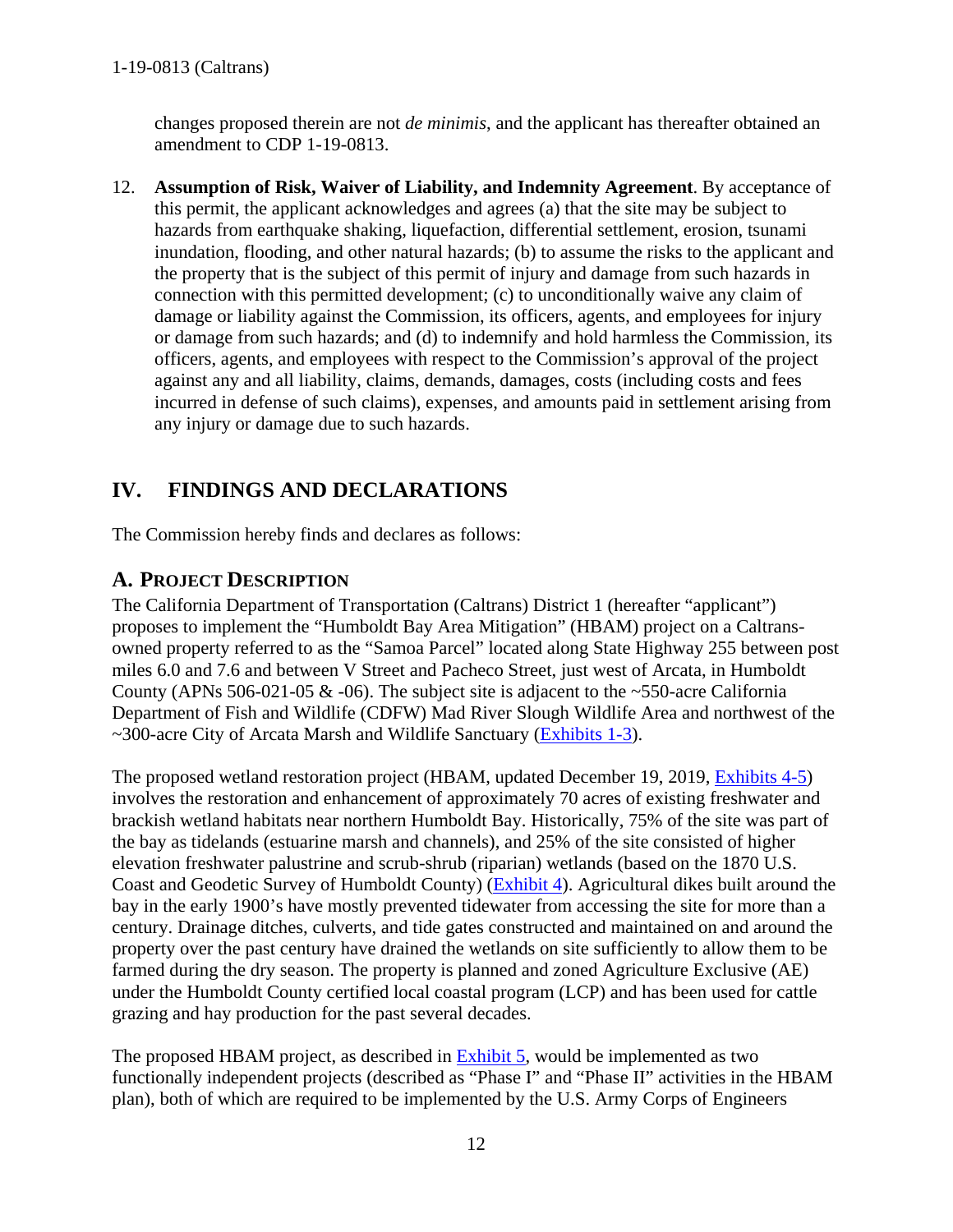(Corps) and the North Coast Regional Water Quality Control Board (Regional Water Board) permits discussed below. However, only those proposed activities described as Phase I would be covered under the scope of this  $CDP<sup>1</sup>$  Separate CDP authorization from the Commission in the form of a CDP amendment or new CDP will required for Phase II development.

The primary identified goals of the proposed project are to: (1) establish and enhance freshwater wetlands [palustrine scrub-shrub (PSS) and palustrine emergent (PEM) wetlands]; (2) enhance Humboldt Bay tideland, including brackish marsh habitat; (3) create and enhance habitat for native amphibians (including the Northern Red-Legged Frog, *Rana aurora*, a state-listed species of special concern); and, (4) provide "functional ecological lift." The latter refers to increasing the site's ecological functions above current conditions, primarily with respect to (a) enhancing hydrology at the ground surface and in the upper 12 inches of the soil, which, in turn, would increase available potential habitat for amphibians, birds, and other wildlife; (b) increasing native plant species cover and diversity on the site, which, in turn, would increase available food and habitat for native insects, birds, and other wildlife; and (c) diversifying vegetation structure (from existing "single layer" agricultural grassland to multidimensional overstory and understory habitats), which, in turn, would increase available foraging, nesting, and other habitats for a variety of birds, mammals, and other wildlife.

The proposed wetland restoration project is intended to comply with the requirements of permits issued by the Corps and the Regional Water Board that require mitigation for wetland impacts from the applicant's Eureka-Arcata Highway 101 Corridor Improvement Project approved by the Commission in August of 2019, and related Humboldt Bay Trail projects. The Corps and Regional Water Board permits require implementation of the HBAM project to mitigate for impacts to both freshwater and estuarine wetlands from the three projects. However, in its consideration of the proposed HBAM project under CDP Application No 1-19-0813, the Commission is not evaluating whether the proposed HBAM project will provide adequate mitigation under the Coastal Act for wetland impacts associated with those three projects, because the Commission's approval required different wetland mitigation.<sup>2</sup> The Commission

 $\overline{a}$ 

<sup>1</sup> A separate project planned for the future on the site under the HBAM plan presented in Exhibit 5 (described as "Phase II" activities) may involve the following: (1) demolish and remove the existing farmhouse, barn, sheds, and septic tank to create an additional approximately 0.5-acre area available for estuarine restoration; (2) modify or replace an existing tidegate on the adjacent property to the south of the proposed estuarine restoration area on the subject site owned by CDFW to allow additional tidewater to regularly pass through and enter the southeastern portion of the subject property to restore tidal hydrology to the area at a muted level; (3) replace an existing old corrugated metal culvert under Old Samoa Road with a new culvert that could better accommodate the restored tidal hydrology; and (4) add and modify berms in the estuarine restoration area on the subject property and in the area around the tidegate (on CDFW property) to contain restored tidewaters and to redirect freshwater surface runoff in a manner that allows freshwater to flow offsite while prohibiting tidal water from extending beyond the boundaries of the proposed estuarine restoration area. This Phase II project potentially would result in the additional restoration of 14.6 acres of salt marsh and 5.1 acres of tidal mudflat.

<sup>2</sup> While the Commission's approval of the Eureka-Arcata Highway 101 Corridor Improvement Project in August of 2019 [\(CDP Application File No. 1-18-1078\)](https://documents.coastal.ca.gov/reports/2019/8/W11a/W11a-8-2019-report.pdf) authorized impacts to over 10 acres of coastal wetlands (mostly palustrine emergent wetlands) within the project footprint, the Commission's approval did not contemplate the currently proposed HBAM project to mitigate for wetlands to be impacted by the highway corridor improvement project. Rather, the Commission approved an alternative wetland mitigation plan proposed by Caltrans at that time involving the removal and permanent eradication of 179 acres of the invasive dense-flowered cord grass (*Spartina densiflora*) from existing degraded salt marsh habitat on Indian Island in Humboldt Bay.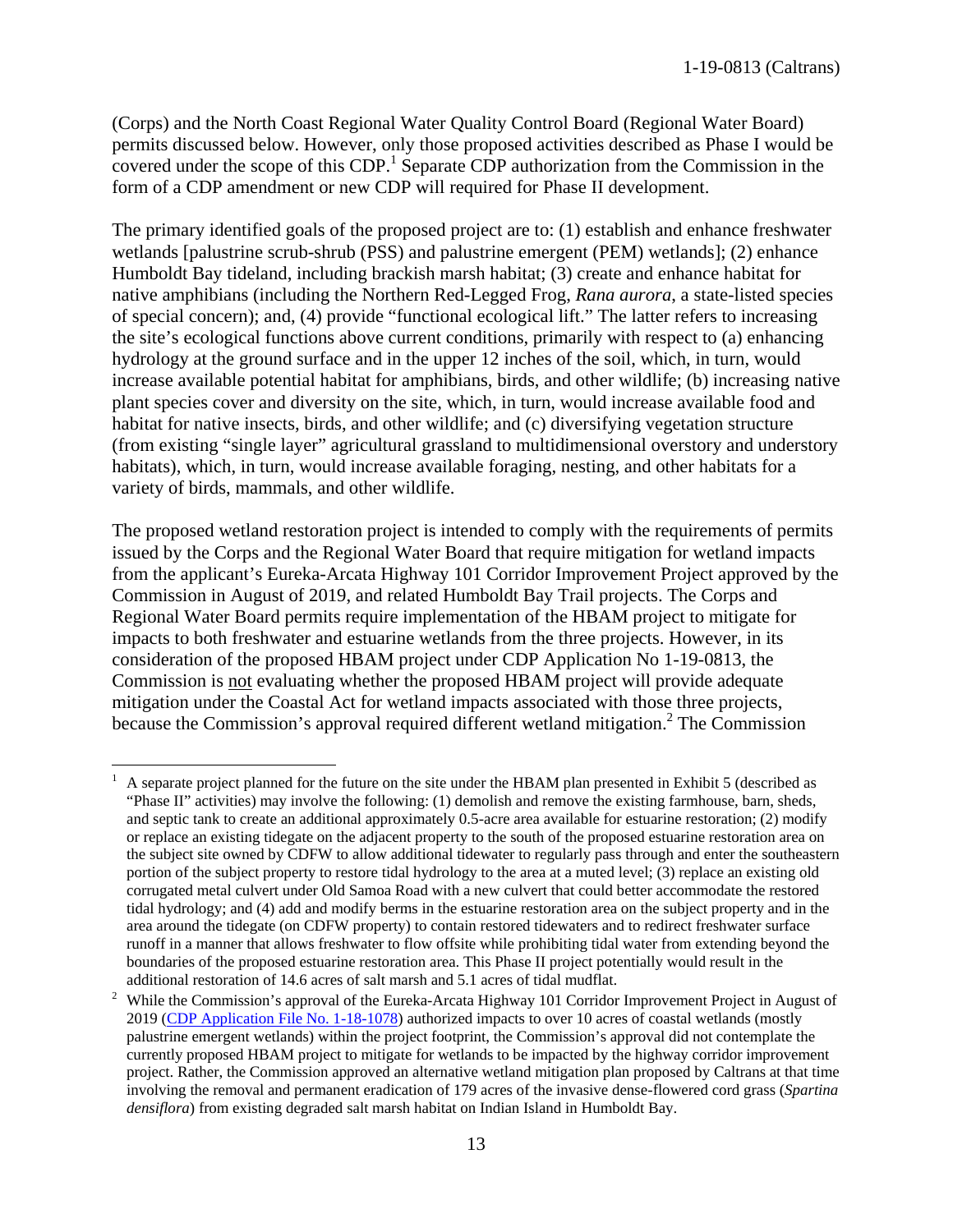only is evaluating the conformance of the proposed restoration project with the Chapter 3 policies of the Coastal Act.

## **Development proposed under the scope of this CDP**

The following development is proposed by the applicant under this CDP to restore the site and achieve the identified goals of the project:

- Decommission five existing agricultural wells on the property through removal of concrete at the wellhead, removal of the casings at five feet below grade, and placement of a cement seal over the casings;
- Remove approximately 13,200 linear feet of existing agricultural fencing from the site;
- Erect approximately 7,750 linear feet of "wildlife-friendly" fencing (three-strand smooth wire on 7-foot metal line posts) around the perimeter of the property. Wire mesh metal gates would be included to allow for site access;
- Grade approximately 26 acres of the property within the proposed freshwater restoration areas to a depth of 12 inches to 18 inches in areas where wetland hydrology indicators have not been documented and where freshwater and estuarine wetland restoration and enhancement is proposed. The total grading, including the estuarine restoration area grading described below, would generate approximately 39,000 cubic yards of material. About 35,000 cubic yards of the material would be transported offsite for beneficial reuse at the White Slough Tidal Restoration Project in South Humboldt Bay. The remainder would be used on site; $3$
- Excavate approximately 2,730 cubic yards of material in the proposed estuarine restoration area on the southeastern portion of the property to enhance up to 4.3 acres of brackish marsh habitat. A small area of brackish marsh habitat currently exists on this portion of the property, as a result of regular leakage of marine waters from an old, poorly maintained tidegate on the adjacent land to the south that is owned and managed by the CDFW. The channel excavation to be implemented during Phase I activities is intended to increase the area of inundation from the leaking tidegate to expand the area occupied by brackish species, such as pickleweed (*Salicornia pacifica*) and salt grass (*Distichlis spicata*);
- Place fill material, including approximately 4,000 cubic yards of graded soils and additional salvaged thatch material containing native plants and topsoil, across approximately 18 acres of the site within portions of the proposed freshwater wetland restoration and enhancement areas. Large woody debris also would be placed throughout the restoration site to enhance habitat complexity for wildlife;
- Construct several low-relief earthen berms on the site, including:
	- o Low-relief earthen berms along the western, southern, and eastern perimeter of the property to maximize rainwater runoff retention on site, which would enhance and expand wetland hydrology on the property. Berms would be constructed approximately 1-2 feet above grade with top widths of two feet and 4:1 side

 $\overline{a}$ 3 The U.S. Fish and Wildlife Service is in the midst of a multi-year tidal marsh restoration project, the White Slough Restoration Project, on the Humboldt Bay National Wildlife Refuge, which involves the placement of over 200,000 cubic yards of clean sediment, from various sources over multiple years to restore over 40 acres of tidal marsh habitat on Humboldt Bay.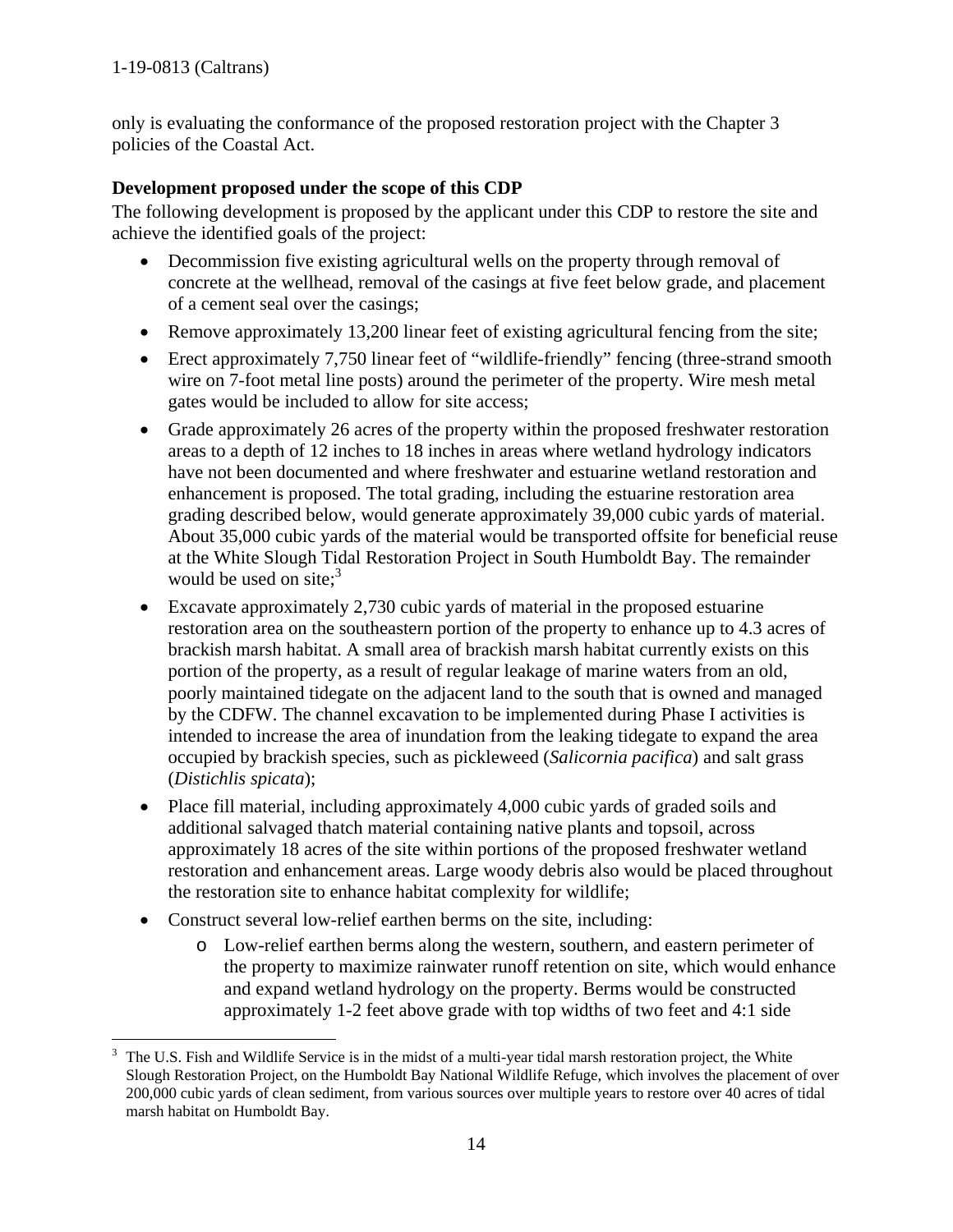slopes. Berms would be designed to support restored riparian habitat and would be planted with native riparian species;

- o A low-relief berm between the freshwater and estuarine restoration areas. This berm would be constructed approximately 2-3 feet above grade with a top width of 8 feet and 6:1 side slopes. This berm would not be planted with riparian species but would be hydroseeded with a mix of native wetland grasses, sedges, and herbs;
- o Approximately 14 additional "C" berms interspersed throughout the freshwater wetland restoration area to enhance habitat complexity. C-berms would be constructed up to 200 feet long by 10 feet wide by 2 feet tall and would be designed to retain more water in localized areas and support wetland habitat vegetation. C-berms would be planted with a mix of native wetland riparian and/or herbaceous plants depending on which "planting zone" a berm is located;
- Plant approximately 16,500 individual native wetland trees, shrubs, and herbaceous plants across the site where freshwater wetland restoration and enhancement is proposed. Three planting zones are proposed for different proposed habitats on the site (wetland, riparian, and "wetland transition," which is the area between wetland and riparian planting zones), each with a proposed plant palette that includes a diversity of native, regionally appropriate wetland species;
- Install eight new 30-inch-tall by 24-inch-wide "Habitat Restoration Area" signs on 4-inch by 4-inch pressure-treated posts along the perimeter of the property adjacent to the public roadways; and
- Install temporary irrigation infrastructure and water tanks.

#### **Proposed maintenance activities**

Proposed maintenance activities would be undertaken for 10 years following completion of construction of the proposed project. Maintenance primarily would involve watering, weeding, and replacement planting, if needed.

#### **Proposed success criteria, monitoring, and reporting**

The applicant would monitor the restoration site annually for 10 years following completion of construction to achieve the following success criteria by Year 10:

- Within the freshwater wetland enhancement and establishment areas (PEM wetlands), absolute percent cover of native wetland-rated plants must be at least 85%.
- Within the riparian wetland establishment areas (PSS wetlands), at least 85% of the total number of plants installed and/or volunteer native woody plants recruited must be selfsustaining (without water) for the last three years of the monitoring period.
- Within the estuarine wetland restoration area, absolute cover of native estuarine plants must be at least 85%. In addition, the absolute cover of invasive *Spartina* must be less than 5%.
- No native vegetation cover performance criterion is proposed for the tidal mudflat restoration area, which is naturally unvegetated. The absolute cover of *Spartina* must be less than 5%.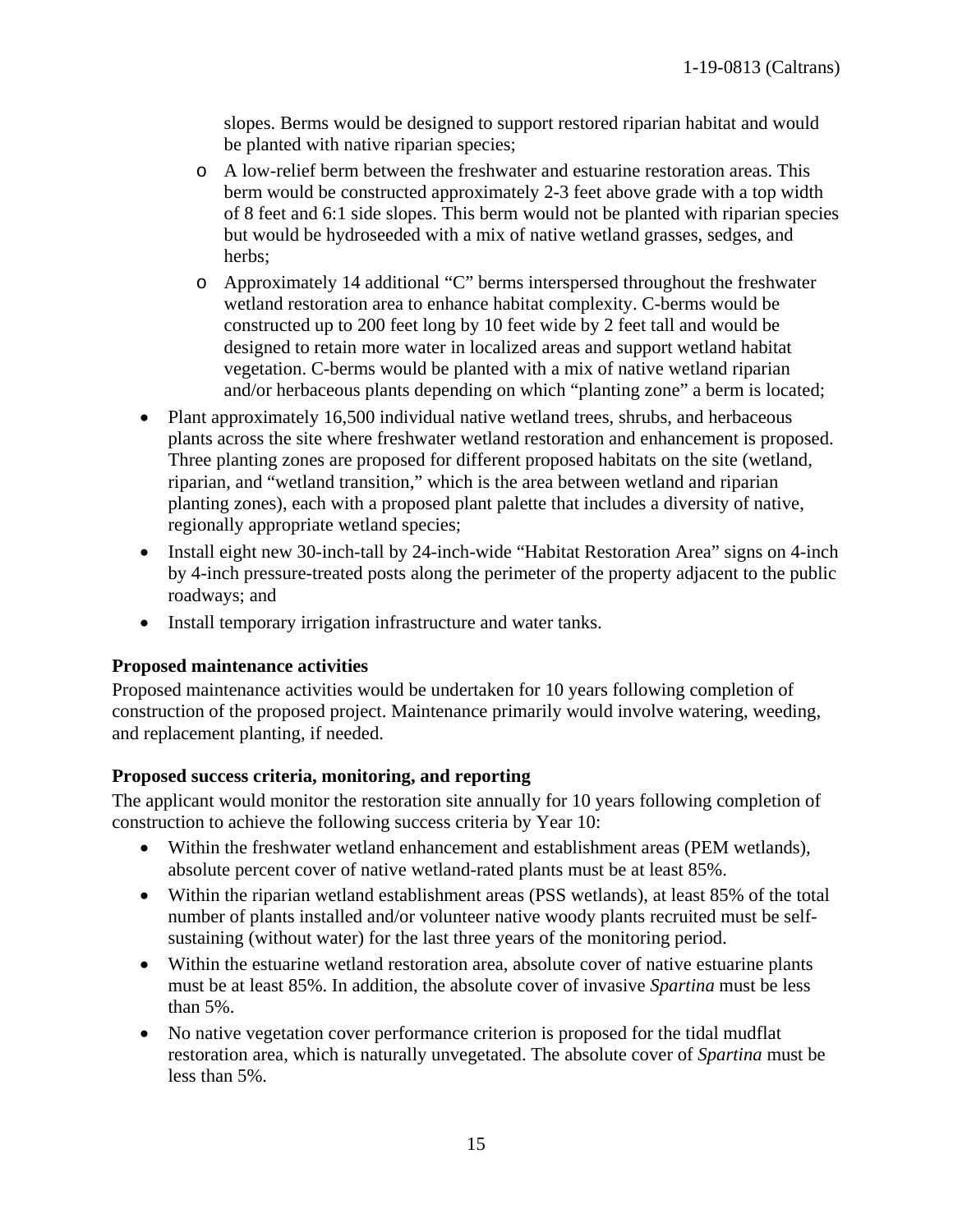Additional performance criteria are proposed for monitoring years 1, 3, and 5 to measure whether the restoration and mitigation goals are on a trajectory to being attained and to guide site maintenance activities. Monitoring reports must be completed and submitted to permitting agencies annually. Reports must be prepared by a qualified biologist or mitigation specialist and evaluate whether the restoration areas have achieved/are on a trajectory towards achieving the goals and success criteria set forth in the plan. The proposed plan includes a list of the information to be included in annual monitoring reports.

## **Proposed long-term management**

After completion of the 10-year performance monitoring period described above, the site would be managed to ensure the long-term sustainability of the restored and enhanced wetland habitat areas. A conservation easement would be established and recorded over the property. Caltrans plans to transfer the property to CDFW for ownership and long-term management. Caltrans would fund long-term management tasks through a non-wasting endowment.

# <span id="page-15-0"></span>**B. STANDARD OF REVIEW**

The proposed project is located entirely within the coastal zone and includes areas within the retained CDP jurisdiction of the Commission and the CDP jurisdiction delegated to the County of Humboldt by the Commission through the County's certified LCP. Most of the subject site is within the Commission's retained CDP jurisdiction, within an area shown on State Lands Commission maps over which the state retains a public trust interest. A portion of the northern section of the property adjacent to Highway 255 is in the County's CDP jurisdiction.

Under Coastal Act section 30601.3, when a project requires a CDP from both a local government with a certified local coastal program and the Commission, the Commission may process a consolidated CDP application for the proposed development when the applicant, the local government, and the Commission's Executive Director agree to process the CDP as a consolidated CDP. In this case, Humboldt County and the applicant have both requested that the Commission process a consolidated CDP for this project, and the Executive Director has agreed. Under a consolidated CDP application, the standard of review that the Commission must apply to the proposed new development is the Chapter 3 policies of the Coastal Act pursuant to section 30601.3. The local government's certified LCP may be used as guidance.

# <span id="page-15-1"></span>**C. OTHER AGENCY APPROVALS**

## **County of Humboldt**

Because construction access to the site will be via County roads, a County encroachment permit will be required. Special Condition 1 is included to require submittal of the County permit prior to commencement of construction. If the County's permit requires changes to the project, Special Condition 1 requires that those changes shall not be incorporated into the project until the applicant obtains a Commission amendment to this CDP.

## **North Coast Regional Water Quality Control Board**

The Regional Water Board permitted the proposed project under water quality certification #WDID No. 1B190035WNHU issued 6/24/19 for the Eureka-Arcata Highway 101 Corridor Improvement Project.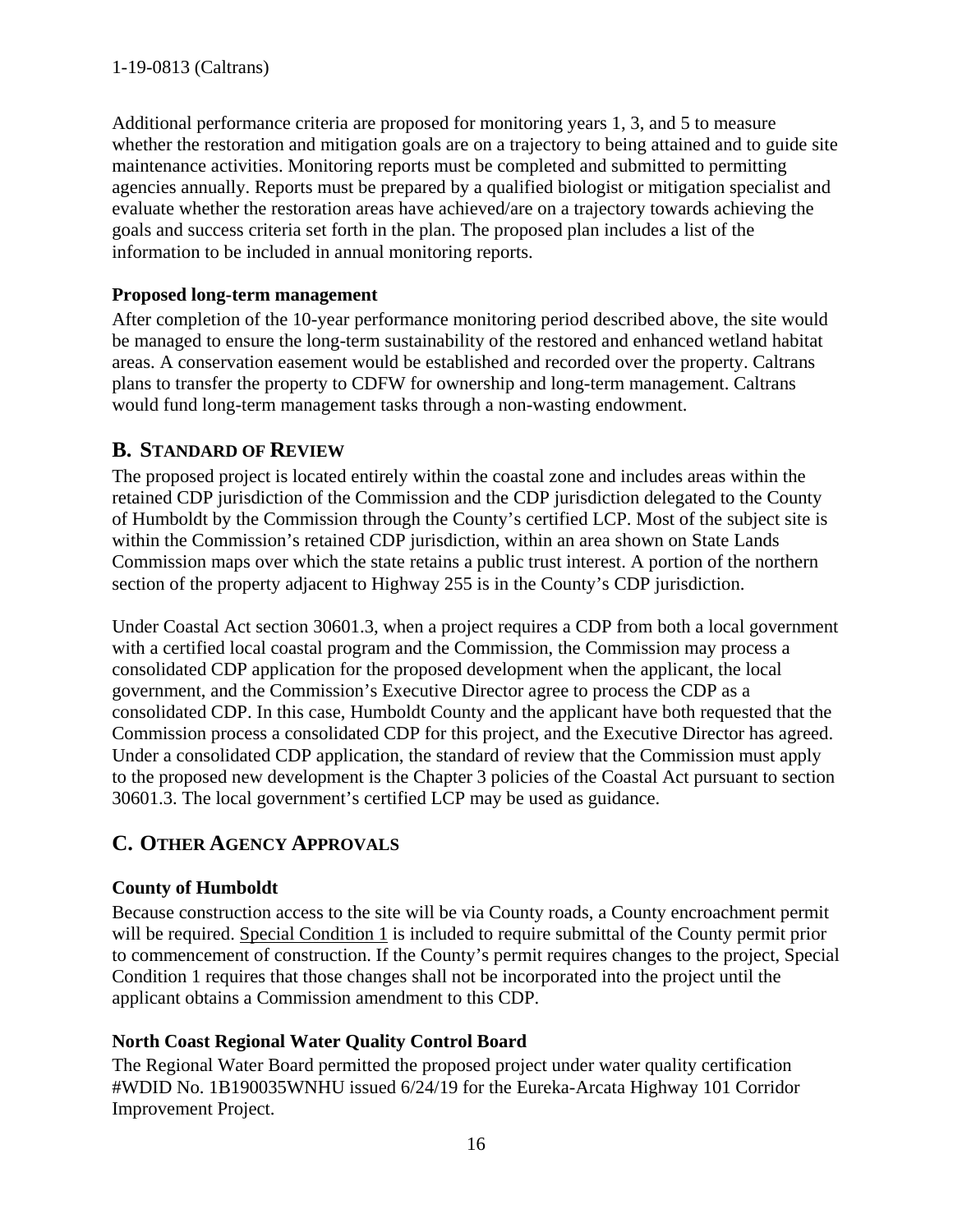#### **U.S. Army Corps of Engineers**

The Corps permitted the proposed project under Permit No. SPN-2005-296590N issued 9/30/19 for the Eureka-Arcata Highway 101 Corridor Improvement Project.

### **U.S. Fish and Wildlife Service (FWS)**

The FWS was consulted on the project due to the project's possible effects on Tidewater goby, a federally listed species under the Endangered Species Act. The FWS determined (in an email from Gregory Schmidt to Caltrans staff dated May 9, 2019) that the proposed project would have no potential to impact nesting habitat for gobies.

## <span id="page-16-0"></span>**D. DEVELOPMENT WITHIN COASTAL WETLANDS**

Section 30230 of the Coastal Act states (emphasis added):

*Marine resources shall be maintained, enhanced, and where feasible, restored. Special protection shall be given to areas and species of special biological or economic significance. Uses of the marine environment shall be carried out in a manner that will sustain the biological productivity of coastal waters and that will maintain healthy populations of all species of marine organisms adequate for long-term commercial, recreational, scientific, and educational purposes.* 

Section 30231 of the Coastal Act states (emphasis added):

*The biological productivity and the quality of coastal waters, streams, wetlands, estuaries, and lakes appropriate to maintain optimum populations of marine organisms and for the protection of human health shall be maintained and, where feasible, restored through, among other means, minimizing adverse effects of waste water discharges and entrainment, controlling runoff, preventing depletion of ground water supplies and substantial interference with surface water flow, encouraging waste water reclamation, maintaining natural vegetation buffer areas that protect riparian habitats, and minimizing alteration of natural streams.* 

Section 30233 of the Coastal Act provides, in applicable part, as follows (emphasis added):

*(a) The diking, filling, or dredging of open coastal waters, wetlands, estuaries, and lakes shall be permitted in accordance with other applicable provisions of this division, where there is no feasible less environmentally damaging alternative, and where feasible mitigation measures have been provided to minimize adverse environmental effects, and shall be limited to the following:* 

*…* 

*(6) Restoration purposes.* 

*(7) Nature study, aquaculture, or similar resource dependent activities. (b) Dredging and spoils disposal shall be planned and carried out to avoid significant disruption to marine and wildlife habitats and water circulation.*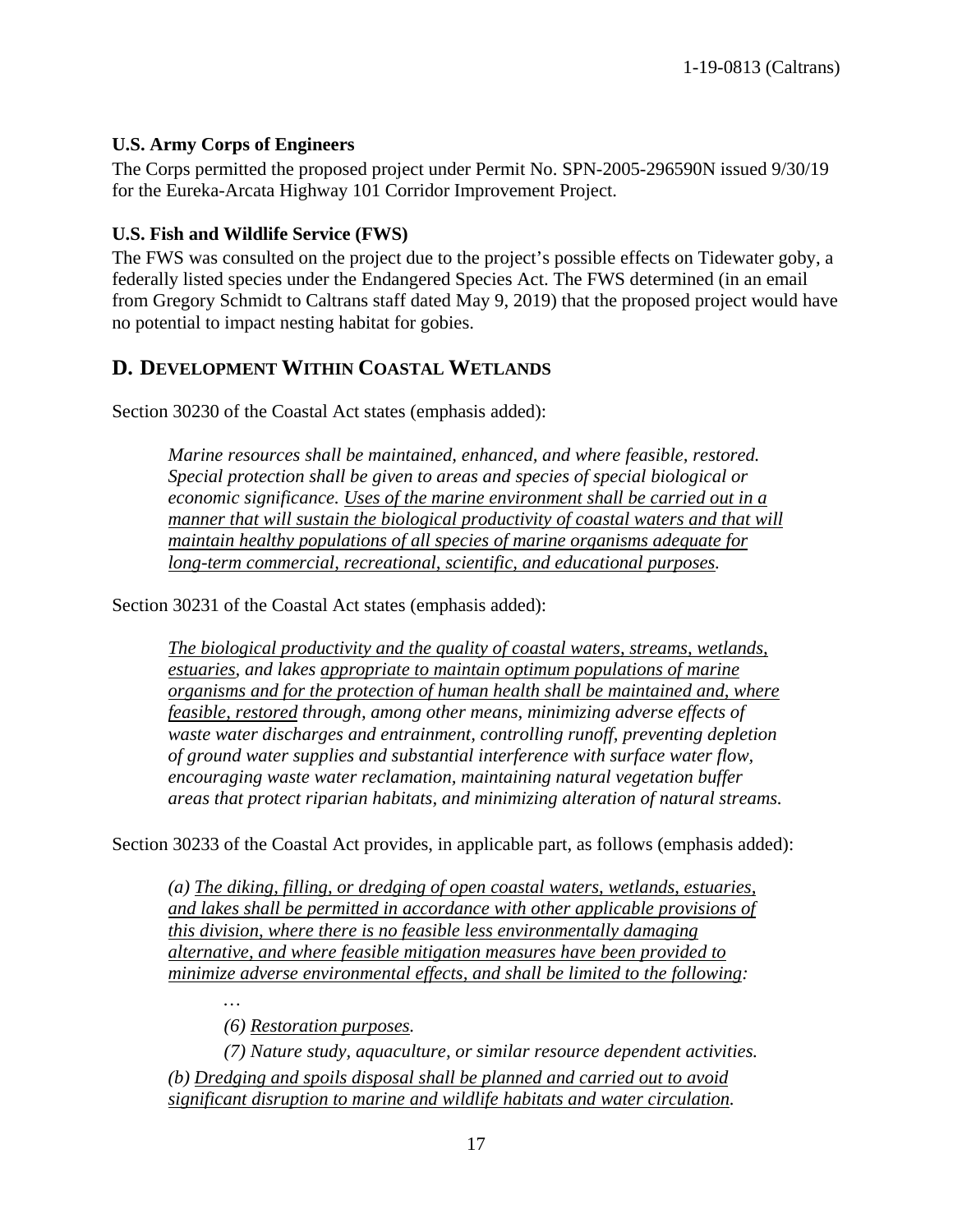*…* 

*Dredge spoils suitable for beach replenishment should be transported for these purposes to appropriate beaches or into suitable longshore current systems. (c) In addition to the other provisions of this section, diking, filling, or dredging in existing estuaries and wetlands shall maintain or enhance the functional capacity of the wetland or estuary…* 

As discussed, the stated purpose of the project is to modify the existing freshwater (agricultural wetlands) and estuarine (brackish marsh) degraded habitats to restore and enhance approximately 70 acres of palustrine emergent (i.e., freshwater marsh), palustrine scrub-shrub (i.e., riparian), and estuarine (i.e., brackish marsh) habitats. To achieve these restoration and enhancement goals, the project includes several components that involve filling and dredging of coastal wetlands, as virtually the entirety of the subject property has been delineated as one-parameter, twoparameter, or three-parameter coastal wetlands.<sup>4</sup> The proposed dredging includes grading or excavating approximately 40,000 cubic yards of material. Fill is proposed through placement of approximately 4,000 cubic yards of soils, large woody debris, and low-relief berms in various places throughout the site.

Section 30233 limits the diking, dredging, and filling of coastal wetlands to seven specific enumerated uses and also requires that any project that results in excavation, dredge, or fill in coastal wetlands be the least environmentally damaging feasible alternative and provide feasible mitigation to minimize adverse environmental effects. These policy "tests" are discussed below:

## **Allowable use**

The first test set forth above is that any proposed filling, diking, or dredging in wetlands must be for an allowable purpose as specified under section 30233. In this case, the relevant category of use is listed under section 30233(a)(6): *restoration purposes*.

Restoration entails returning something to a prior state. Freshwater and estuarine wetlands are extremely dynamic systems in which specific physical functions such as nutrient cycles, succession, water levels and flow patterns directly affect biological composition and productivity. Consequently "restoration," as contrasted with "enhancement," encompasses not only reestablishing certain prior conditions but also reestablishing the processes that create those conditions. In addition, the reestablished conditions must persist to some degree, in order for a project to result in restoration. Moreover, finding that proposed diking, dredging, and/or filling constitutes "restoration purposes" must be based, in part, on evidence that the proposed project will be successful in improving habitat values. Should the project be unsuccessful at increasing and/or enhancing habitat values, or worse, if the proposed diking, dredging and filling impacts of the project actually result in long term degradation of the habitat, the proposed project would not be for "restoration purposes."

 $\overline{a}$ 4 The three wetland parameters include hydric soils, wetland hydrology, and a predominance of hydrophytic (wetland-oriented) vegetation. Currently, the entire property has been delineated as having hydric soils and/or a predominance of hydrophytic vegetation, but only a portion of the property (approximately 15 acres) displays all three wetland parameters.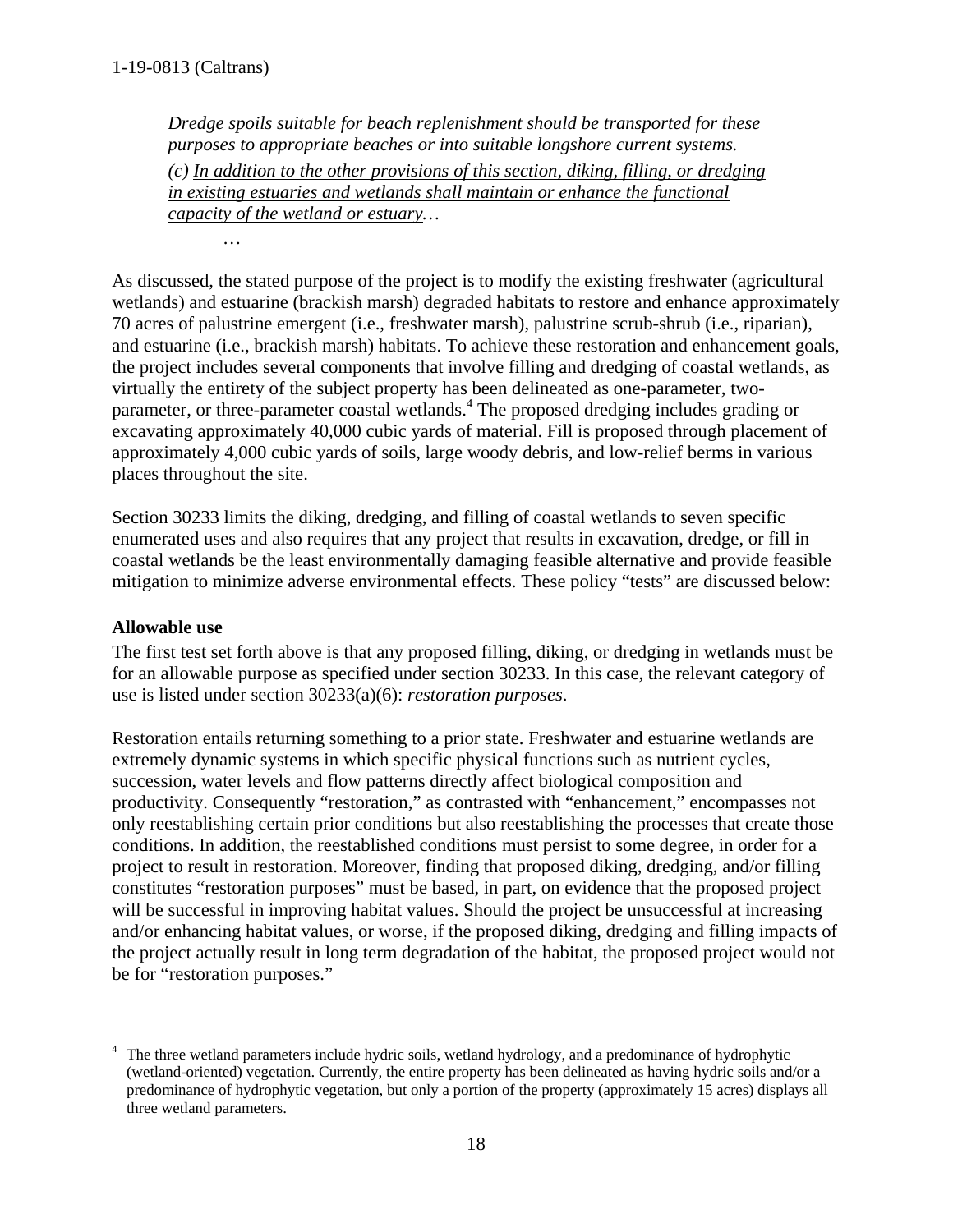In sum, to ensure that a proposed restoration project achieves its stated habitat objectives, and therefore can be recognized as being for "restoration purposes," the project must demonstrate that: (1) it either entails a return to or re-establishment of former habitat conditions, or it entails actions taken that will result in the reestablishment of ecological processes and abiotic/biotic linkages associated with the freshwater and estuarine habitats; (2) there is a reasonable likelihood that the identified improvements in habitat value and diversity will result; and, (3) once reestablished, the restoration project has been designed to provide the desired habitat characteristics in a self-sustaining, persistent fashion independent of the need for repeated maintenance or manipulation to uphold the habitat function.

Through the combination of several components of the proposed project involving the diking, dredging, and filling of coastal wetlands (summarized above), the project will reestablish freshwater and enhance estuarine habitats that historically existed in the area (based on historic maps) prior to hydrologic modifications of the site by historic land use practices, including constructing levees, installing tide gates, and draining the land to support agriculture. The essential purpose of the proposed dredging and filling activities is to restore freshwater marsh, tidal channel, brackish marsh, and riparian habitat to a natural condition of much greater ecological value than the existing altered, degraded habitats. The proposed project will restore freshwater wetland hydrology, which, in turn, will increase surface water ponding and shallow soil saturation on site and increase available habitat for native amphibians (including, potentially, for Northern Red-Legged Frog, *Rana aurora*, a state-listed species of special concern). The project also will increase the opportunity for passive tidal hydrology (via an existing leaky tide gate) to expand existing brackish marsh habitat on the site, which, in turn, will contribute to the reestablishment of ecological processes associated with the wetland habitat that historically existed in the area.

Furthermore, the existing degraded habitats of the site currently are limited in terms of habitat value due to a lack of vertical vegetation structure (in the freshwater areas) and predominance of nonnative vegetation throughout the site. Thus, the proposed planting of over 16,000 native, regionally appropriate wetland plants (herbaceous plants, shrubs, and trees) will greatly increase native wetland plant species cover and diversity throughout the site. Currently, only approximately half of the site exhibits a predominance of wetland vegetation that is native. Other wetland areas have a predominance of non-native pasture vegetation such as tall fescue, ryegrass and clover. The proposed project will more than double the cover of native wetland plant species over current conditions as well as diversify vegetation structure from a managed single-layer pastureland to a more natural mosaic of scrub-shrub, palustrine emergent, and brackish marsh wetlands. This diversified vegetation in turn will increase available food and habitat for native insects, birds, and other wildlife.

The Commission finds that the proposed restoration of historic tidelands, historic riparian habitat, and historic wetland transition habitat between tidal and non-tidal lands entail actions taken in converted or degraded agricultural wetlands that will result in the reestablishment of ecological processes associated with the wetland habitat that historically existed in the area. The Commission therefore finds that the proposed restoration is consistent with the definition of restoration and constitutes filling and dredging for restoration purposes consistent with section 30233(a)(6).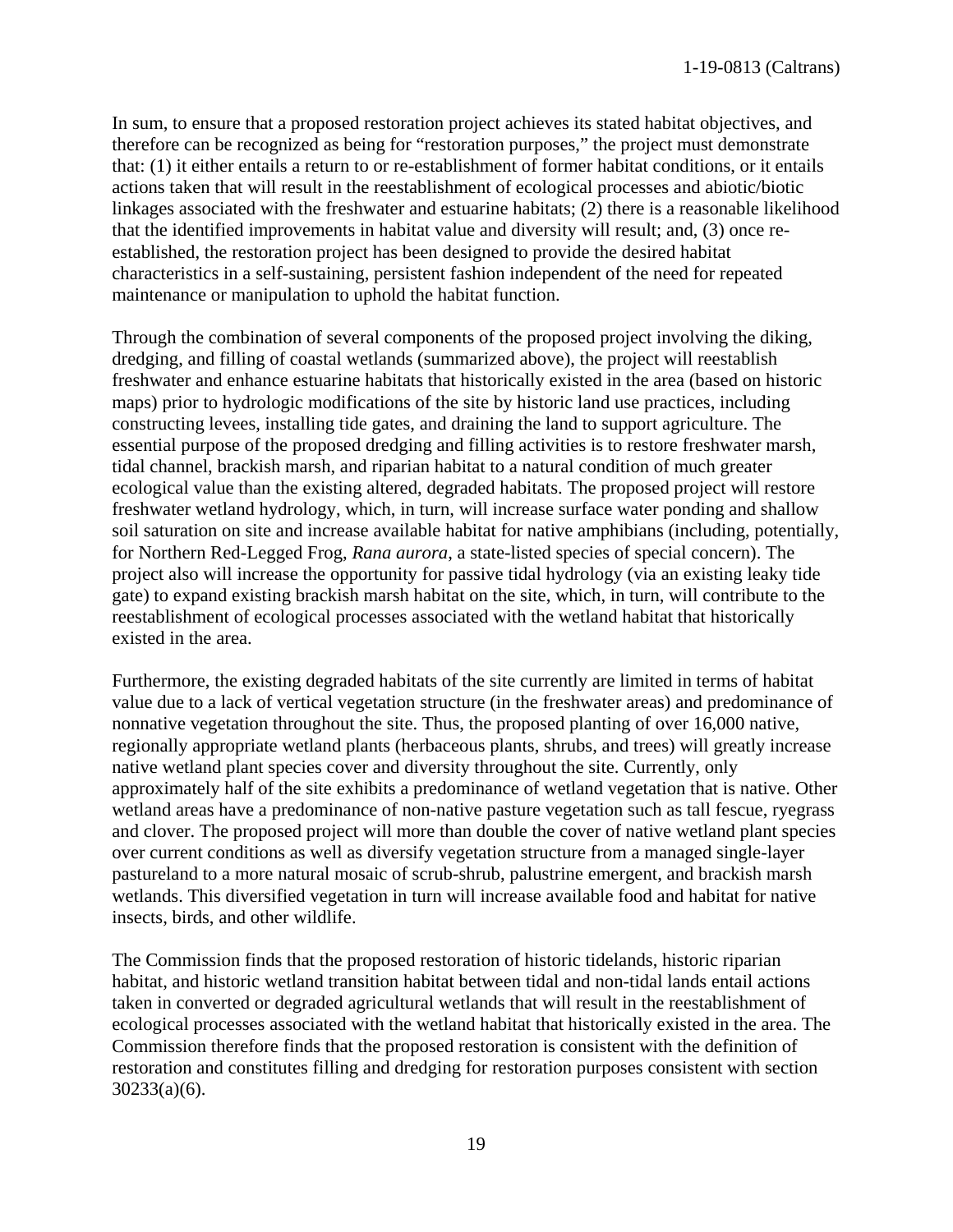This finding that the proposed project constitutes "restoration purposes" is based, in part, on the assumption that the proposed project will be successful in restoring the various historic habitats and processes as proposed and increasing habitat values. Should the project be unsuccessful, or result in long-term degradation of the habitats, the proposed diking, filling, and dredging would not be for "restoration purposes." Thus, to assure the success of the restoration project, the applicant has proposed a 10-year monitoring and reporting program. Approval of this permit is based on the applicant's proposed monitoring program, which shall ensure the success of the proposed restoration.

In addition, to ensure that the proposed dredging and diking project will achieve the objectives for which it is intended, the Commission attaches Special Conditions 2 through 5:

- Special Condition 2 requires the applicant to implement the authorized wetland restoration project as proposed in the approved final HBAM wetland restoration plan (Exhibit 5) and achieve the identified objectives of the Plan by the end of the  $10<sup>th</sup>$  year of monitoring. The condition requires submittal of annual monitoring reports to the Executive Director by February  $1<sup>st</sup>$  following each monitoring year. Furthermore, Special Condition 2 requires remediation if the monitoring indicates the identified objectives have not been achieved to ensure that the goals and objectives of the restoration project are met.
- Special Condition 3 requires submittal of as-built plans within 60 days of completion of construction so that the Commission can confirm that the restoration project is implemented as authorized and to inform monitoring and, if needed, adaptive management. The as-built plans shall show, at a minimum, the following: (a) final elevation contours, (b) location and typical cross-sections of all constructed berms, including "C" berms, (c) executed final planting plan, including locations, types, and numbers of plants installed, (d) final fencing and signage, and (d) documentation of the removal of wells.
- Special Condition 4 identifies those proposed long-term and adaptive management development components that are associated and compatible with the project's restoration purpose. These activities include those actions necessary for restoration purposes for the success of the project, including: (a) manual removal of invasive species and trash; (b) low-intensity livestock grazing for invasive species control and/or to control thatch builtup (i.e., rotating, at a maximum, up to 20 heads of cattle for a period of two weeks every five years); (c) repair and maintenance of temporary BMPs and irrigation equipment and removal of temporary BMPs and irrigation equipment prior to the end of the 10-year monitoring period; and (c) passive use of the site for monitoring, inspections, and nature study.
- Special Condition 5 clarifies the scope of the wetland restoration activities covered under this CDP and notifies the applicant that future development beyond the scope of the authorized development requires separate CDP authorization. The proposed HBAM wetland restoration plan describes two functionally independent projects (described as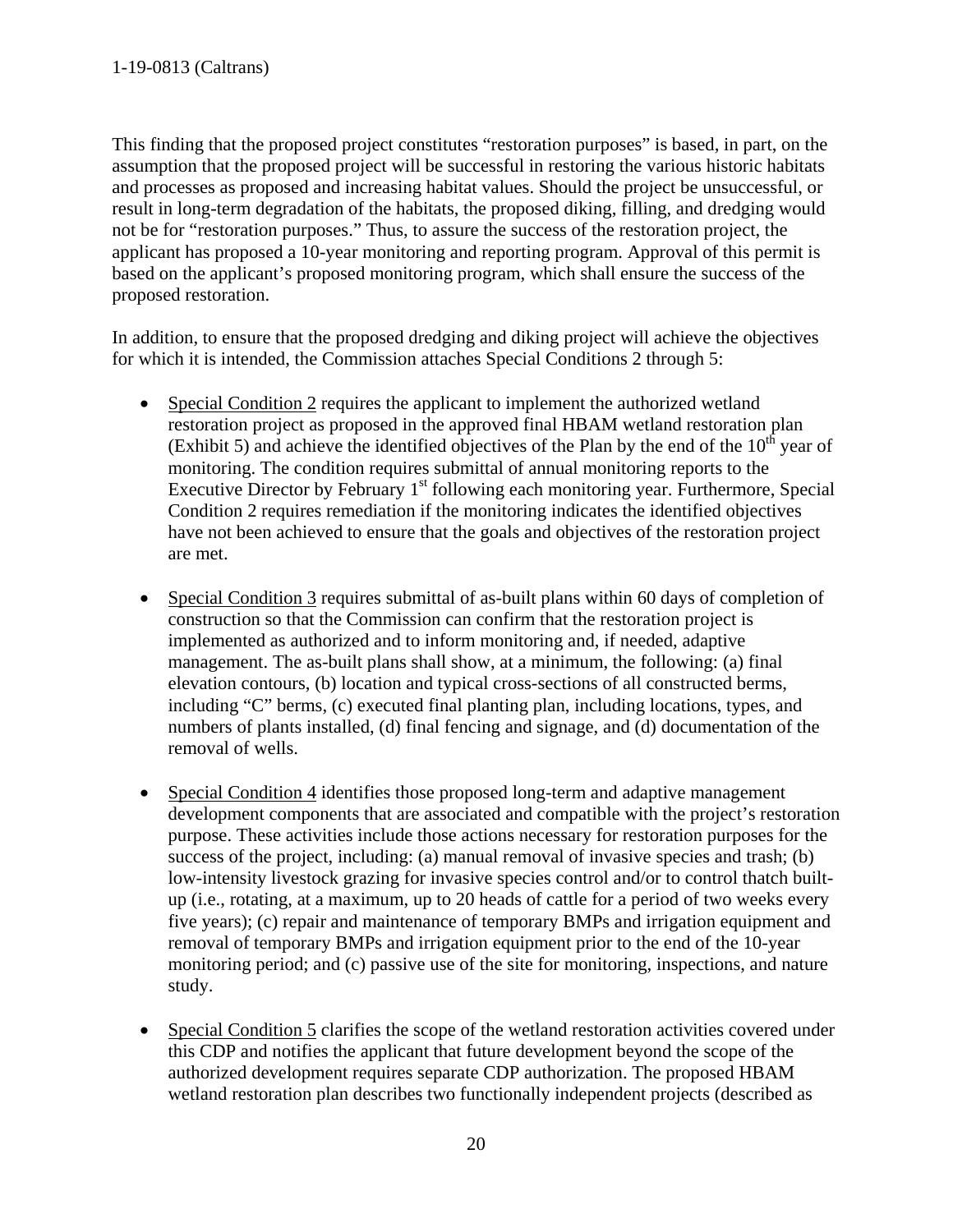Phase I and Phase II activities) both of which are required to be implemented by the Corps and the Regional Water Board. The requirements of Special Condition 5 will ensure that the Commission will have the opportunity to evaluate the separately planned Phase II project to ensure its compatibility with the restoration project authorized under CDP 1-19-0813 and its consistency with the Chapter 3 policies of the Coastal Act.

With the imposition of Special Conditions 2-5, the project will result in the restoration of tidal and non-tidal wetlands and ensure that the restoration project is successful in the long term. Therefore, the Commission finds that the proposed fill, dredging and diking activities described above, as conditioned, are permissible under section 30233(a)(6) for "restoration purposes."

## **Alternatives**

For projects involving diking, dredging, and filling, the Commission must ensure that the proposed project has no less environmentally damaging feasible alternative consistent with section 30233 of the Coastal Act. Coastal Act section 30108 defines "feasible" as …c*apable of being accomplished in a successful manner within a reasonable period of time, taking into account economic, environmental, social and technological factors*. The project alternatives are discussed below.

## 1. No project alternative

The "no project" alternative would maintain the status quo of the site and would not restore and enhance 70 acres of wetland habitat as proposed. Existing conditions on the project site consist of relatively low-quality (habitat quality), hydrologically degraded wetlands that have been subject to repeated disturbance (agricultural activities, including drainage of the site) over many decades. The agricultural productivity on this non-prime agricultural land is also relatively lowquality, due in part to the flood-prone nature of the site and the increasingly saline soils, resulting in part, from the downstream leaky tide gate allowing tidewater onto the site. Under the "no project" alternative, the agricultural productivity of the land would remain low and there would be no improved habitat for native wetland and riparian plants, amphibians (including Northern red-legged frog), waterfowl, and other water-associated wildlife as would occur with the proposed project. Accordingly, taking into consideration the economic, environmental, and social factors, the no project option is not a feasible less environmentally damaging alternative than the proposed project as conditioned.

## 2. Alternative sites

Much of the historic tidelands surrounding Humboldt Bay have been diked, drained, and converted to agriculture and other use types (e.g., public facilities, commercial and industrial development, etc.), and restoration and enhancement theoretically could occur on other parcels around the bay if there were willing landowners. However, the applicant spent several years pursuing other possible sites to restore for mitigation purposes for the Eureka-Arcata Highway 101 corridor project, but no other non-wetland properties were available and feasible to purchase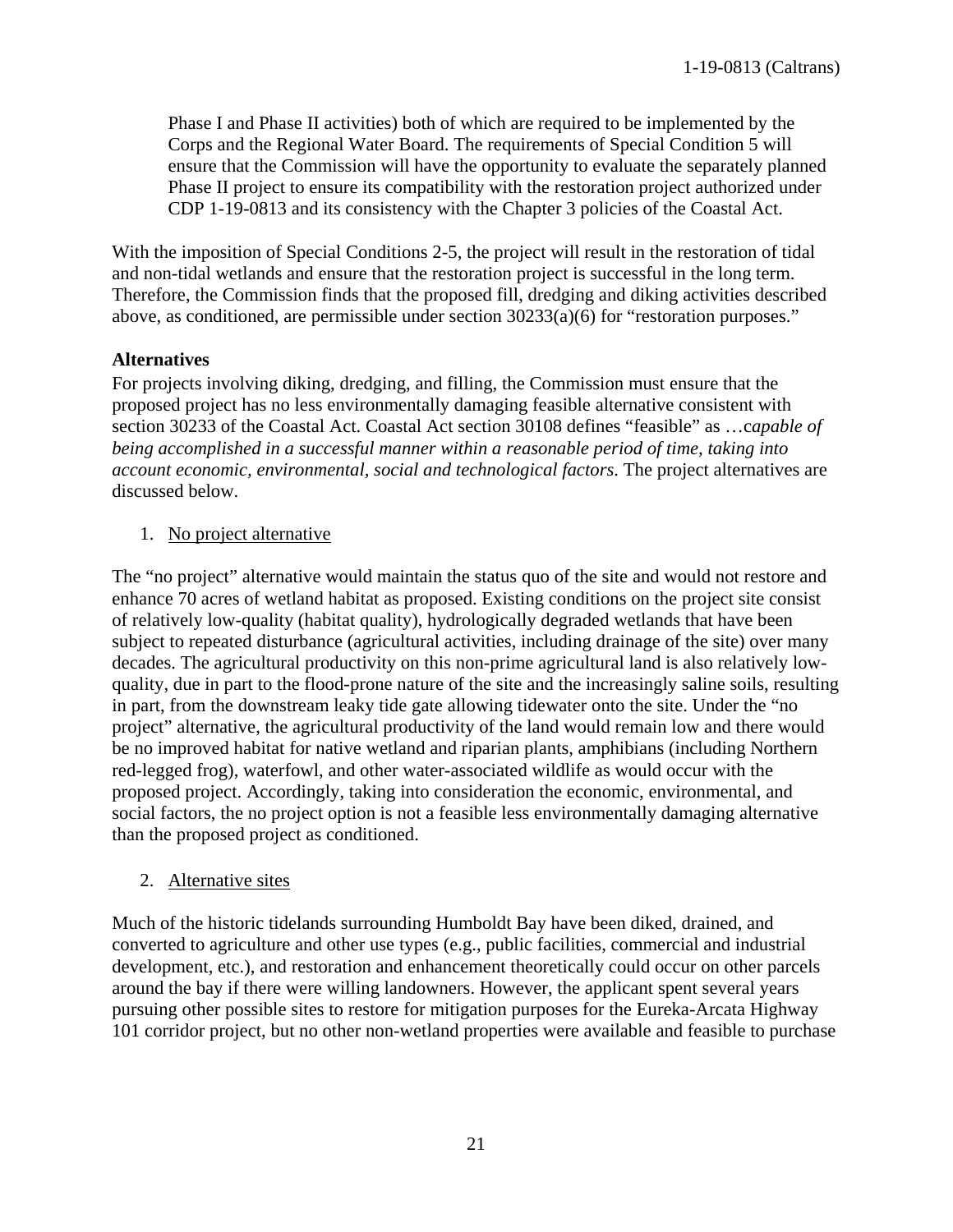for restoration purposes.<sup>5</sup> Additionally, only a limited number of sites (such as the subject site) around the bay are available for brackish marsh restoration, because historically this habitat type occurred at the outer fridges of historic tidelands where freshwater input (e.g., from seasonal stormwater runoff) intermixed with tidal flux to create a transitional brackish habitat. Furthermore, most of the land in immediate proximity to Humboldt Bay and its tributaries where restoration of these habitat types is possible is itself wetland by nature. Therefore, implementing the project at an alternative location is not a feasible less environmentally damaging alternative to the proposed development as conditioned.

3. Alternative methods

Instead of implementing the project as proposed, the applicant could undertake a different amount of grading, excavate additional or fewer channels, place a greater or lesser amount of fill material in the wetlands on site, and/or use other restoration methods/design than proposed. The proposed design is based on supporting hydrologic and geologic studies of site elevations, soils, groundwater, and drainage capacity as well as historic site conditions prior to the diking, drainage, and conversion of the site to agricultural use. Given the time and expense associated with the proposed earth-moving activities, including hauling over 30,000 cubic yard of material offsite for disposal/beneficial reuse, the restoration project has been designed to minimize the total amount of grading and excavation needed to achieve restoration success in a single construction season (which is limited to the dry season). Importantly, the proposed project is designed to achieve the desired level of restoration necessary to maintain and enhance marine resources and the biological productivity of coastal wetlands, as is mandated by the requirements of Coastal Act sections 30230 and 30231. Therefore, implementing the project using alternative methods is not a feasible less environmentally damaging alternative to the proposed development as conditioned.

For all the reasons discussed above, the Commission finds that the proposed development, as conditioned to include the feasible mitigation measures discussed below, is the least environmentally damaging feasible alternative as required by section 30233(a).

## **Feasible Mitigation Measures**

In addition to requiring that diking, dredging, and filling in coastal wetlands and waters only be permitted if found to be an allowable use and the least environmentally damaging feasible alternative, section 30233 further requires that feasible mitigation measures be provided to minimize adverse environmental effects. The applicant has not provided any specific measures or Best Management Practices (BMPs) that would be employed to minimize adverse environmental effects for the project. The below findings discuss several feasible mitigation measures imposed by the Commission to protect water quality and sensitive species and habitats.

1. Feasible mitigation measures to protect water quality and the marine environment

 5 Another property known as the Lanphere parcel that Caltrans owns also is available for wetland restoration. However, restoration on this property, also an existing agricultural wetland, raises the same issues – i.e., diking, dredging, and filling activities in an existing wetland would be required to restore wetlands on the property.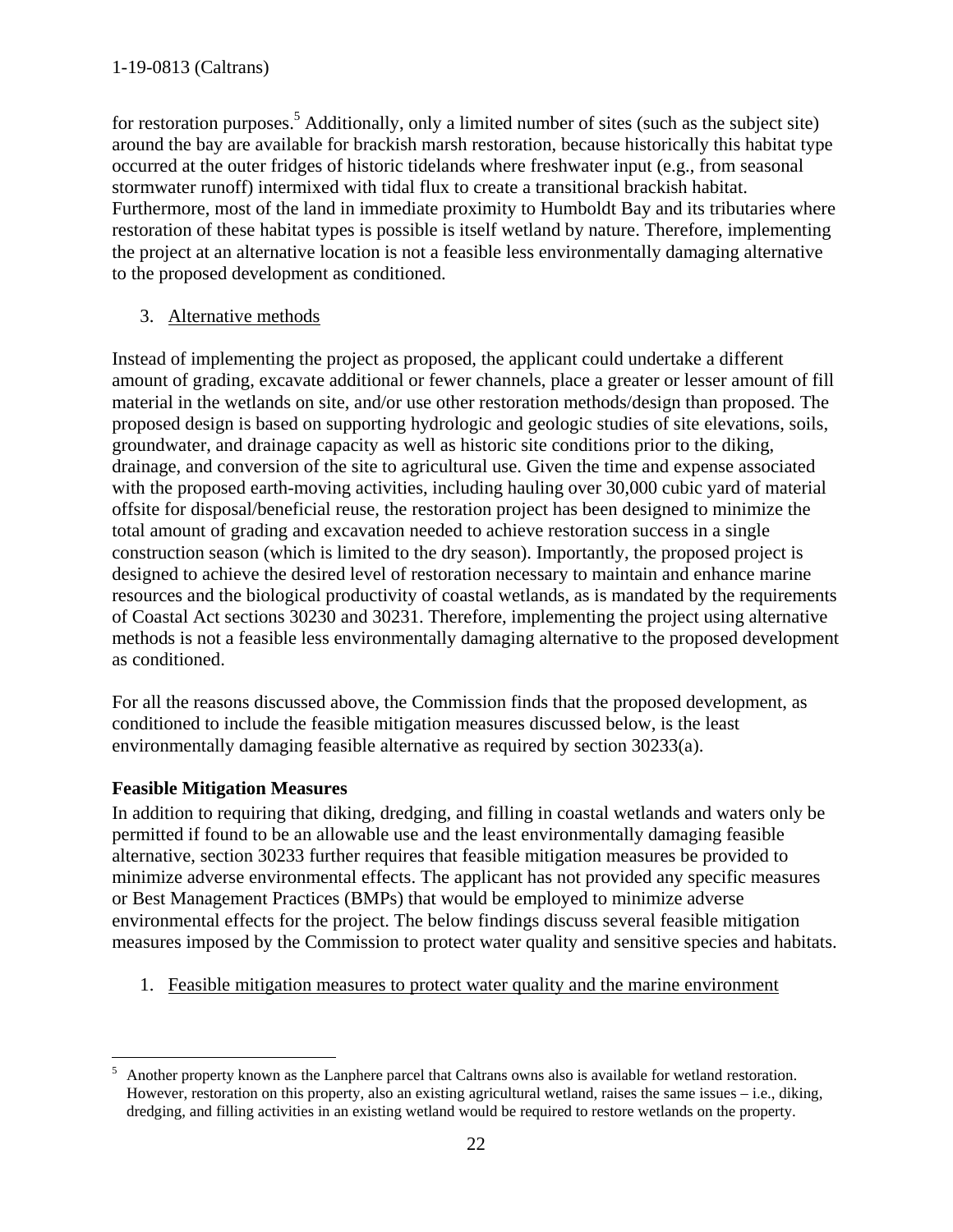Because coastal wetlands and waters are both within and adjacent to the project site, project construction could result in impacts to water quality and aquatic species from sediment mobilization, construction debris, and hazardous materials entering coastal waters. The site drains to Humboldt Bay via an existing culvert located at the southeastern end of the property, which flows to a small brackish drainage channel on the CDFW-owned MRWA, which enters Humboldt Bay via an existing tide gate. Other than implementing the work during the dry season when the potential for pollutants to mobilize in stormwater runoff to nearby wetlands and waters is low, no specific Best Management Practices (BMPs) for water quality protection have been proposed. Therefore, the Commission attaches Special Conditions 6 and 7. Special Condition 6 requires the applicant to prepare and submit for the Executive Director's review and approval a Construction and Pollution Prevention Plan prior to commencement of construction. The plan must be prepared by a qualified licensed professional and demonstrate that all construction, including, but not limited to, clearing, grading, staging, storage of equipment and materials, or other activities that involve ground disturbance, shall comply with various standards specified in the condition. The plan must include provisions for all of the following: (a) minimizing the potential for discharge of sediment off-site or to coastal waters during construction by use of appropriate BMPs; (b) managing construction materials, equipment, and waste to minimize the potential for pollutant discharge; and (c) minimizing soil compaction and the removal of noninvasive vegetation during construction to retain the natural stormwater infiltration capacity of the soil and other water quality benefits.

Special Condition 6-A(iii) requires that a component of the required Construction and Pollution Prevention Plan be a prohibition in the plan on the use of temporary erosion and sediment control products (such as fiber rolls, erosion control blankets, mulch control netting, and silt fences) that incorporate plastic netting (such as polypropylene, nylon, polyethylene, polyester, or other synthetic fibers). Although erosion and sediment control products classified as temporary are designed to degrade with time, several temporary erosion and sediment control products with netting are commonly left in place permanently. The length of time it takes for netting to begin to degrade depends on the netting composition and the environmental conditions, but the netting can remain intact many years after installation. When plastic netting does eventually fall apart, plastic fragments may be blown or washed into waterways and the ocean, creating an entanglement and ingestion hazard for marine life. Plastic netting also has been found to entangle terrestrial wildlife, including reptiles, amphibians, birds, and small mammals.

Finally, to ensure the proper handling and disposal of construction debris, excess sediments, vegetative spoils, and any other debris and waste associated with the authorized work, Special Condition 7 requires submittal of a final debris disposal plan for the Executive Director's review and approval prior to commencement of construction. The debris disposal plan must identify receiving sites (authorized disposal sites) capable of receiving such materials. The plan prohibits side-casting or placement of such construction debris/excess materials within any slough, creek, or drainage, or any other coastal wetland area.

The Commission finds that as conditioned, the project provides feasible mitigation measures to protect the biological productivity and quality of coastal waters and wetlands consistent with Coastal Act sections 30230, 30231, and 30233.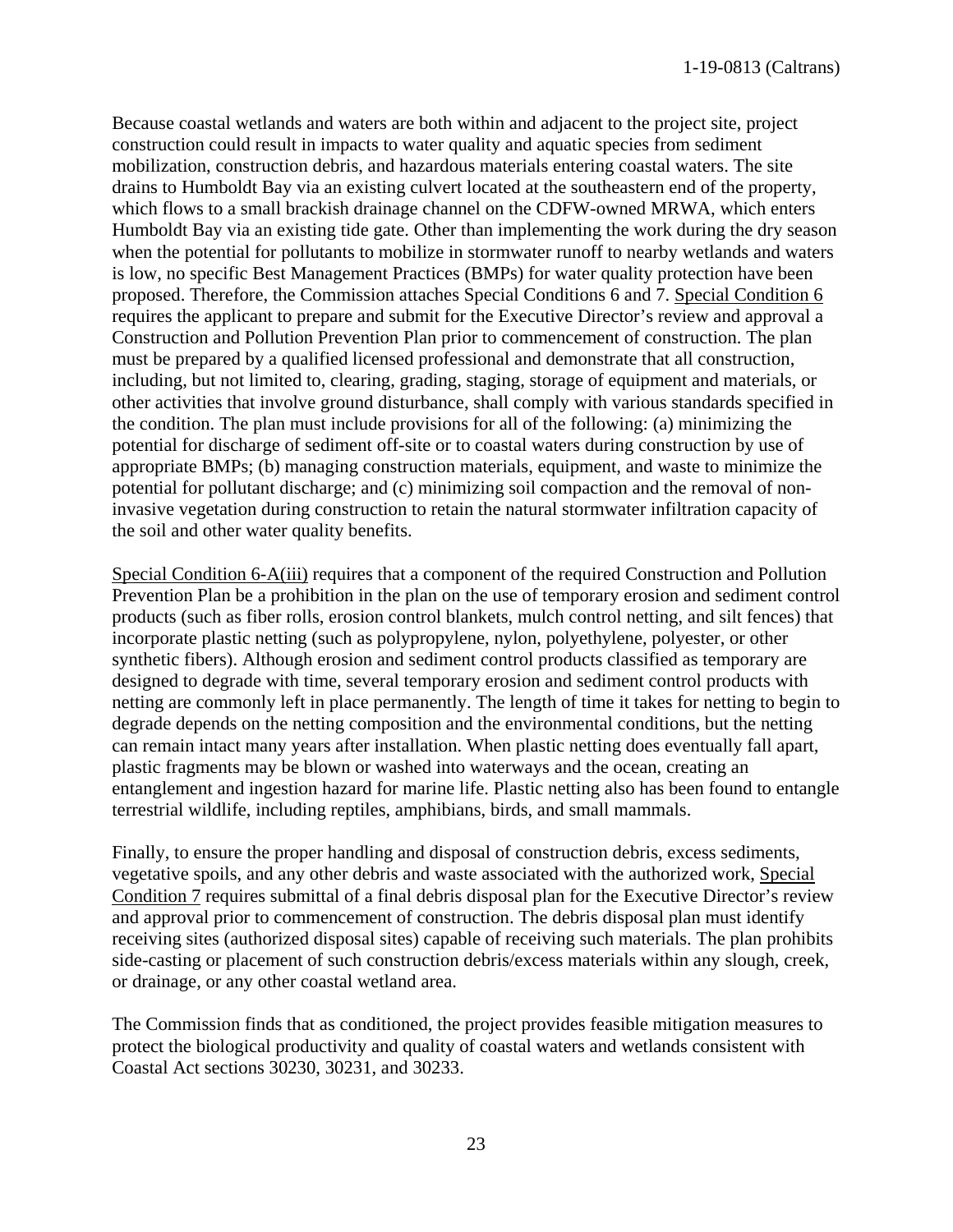## 2. Feasible mitigation measures to protect Tidewater goby

The applicant consulted with the FWS on the proposed project, because critical habitat for Tidewater goby (*Eucyclogobius newberryi*) has been mapped in the brackish waters of the MRWA adjacent to the project site. Tidewater goby is a small marine fish species listed as endangered under the federal Endangered Species Act. Suitable habitat for Tidewater goby could possibly be present on the property during winter months if the combination of tidal flow entering the project site via the downstream leaky tide gate and rainfall and ground saturation is sufficient to support the brackish aquatic habitat used by the goby for breeding. However, no surveys for Tidewater goby have been conducted on the site to date.

The FWS found that because the tide gate, though leaky, is currently not "fish friendly," it is unlikely that gobies could enter the project area, even if suitable habitat were present. However, potential goby habitat exists downstream from the project site and the FWS suggested that the following measures should be implemented to prevent sediment-laden runoff from entering downstream aquatic habitat and the bay and to ensure that the project has no impact on potentially occurring nesting gobies: (a) schedule the work in the summer when no water is present in the intermittent brackish channel on the property, (b) block the culvert inlet on the property prior to implementation of the grading work, and (c) ensure that sediment control BMPs are in place following completion of grading and excavation work and prior to opening the culvert back up. To ensure that the project includes the recommended feasible mitigation measures to protect Tidewater goby, the Commission incorporates these requirements in Special Condition 6-A(i)(e) and Special Condition 6-A(i)(f).

The Commission finds that as conditioned, the project provides feasible mitigation measures to protect the biological productivity and quality of coastal waters and wetlands appropriate to maintain optimum populations of marine organisms, including Tidewater goby, consistent with Coastal Act sections 30230, 30231, and 30233.

## 3. Feasible mitigation measures to protect special-status nesting birds

According to information submitted by the applicant and obtained by Commission staff through consultation with CDFW staff, several sensitive avian species potentially nest in the existing pastures and brackish marsh of the project area, including, but not limited to, Bryant's savannah sparrow (*Passerculus sandwichensis alaudinus*) and Northern harrier (*Circus hudsonius*). Construction activities during the breeding season, as proposed by the applicant, could result in loss of fertile eggs or nestlings or otherwise lead to nest abandonment. To protect sensitive bird nesting habitat areas, the Commission attaches Special Condition 8, which requires compliance with the following sensitive bird nesting habitat protection measures: (a) clearing of vegetation that may provide nesting habitat for sensitive avian species shall be avoided during the nesting season (mid-March to mid-August) to the maximum extent feasible; (b) if it is not feasible to remove vegetation that may provide potential nesting habitat outside the avian nesting season, a qualified biologist must conduct pre-construction surveys for nesting birds no more than seven days prior to the commencement of any such clearing activity; and (c) if any active nest is identified, the biologist, in consultation with CDFW, must determine the extent of a construction-free buffer zone to be established around the nest, and construction must be delayed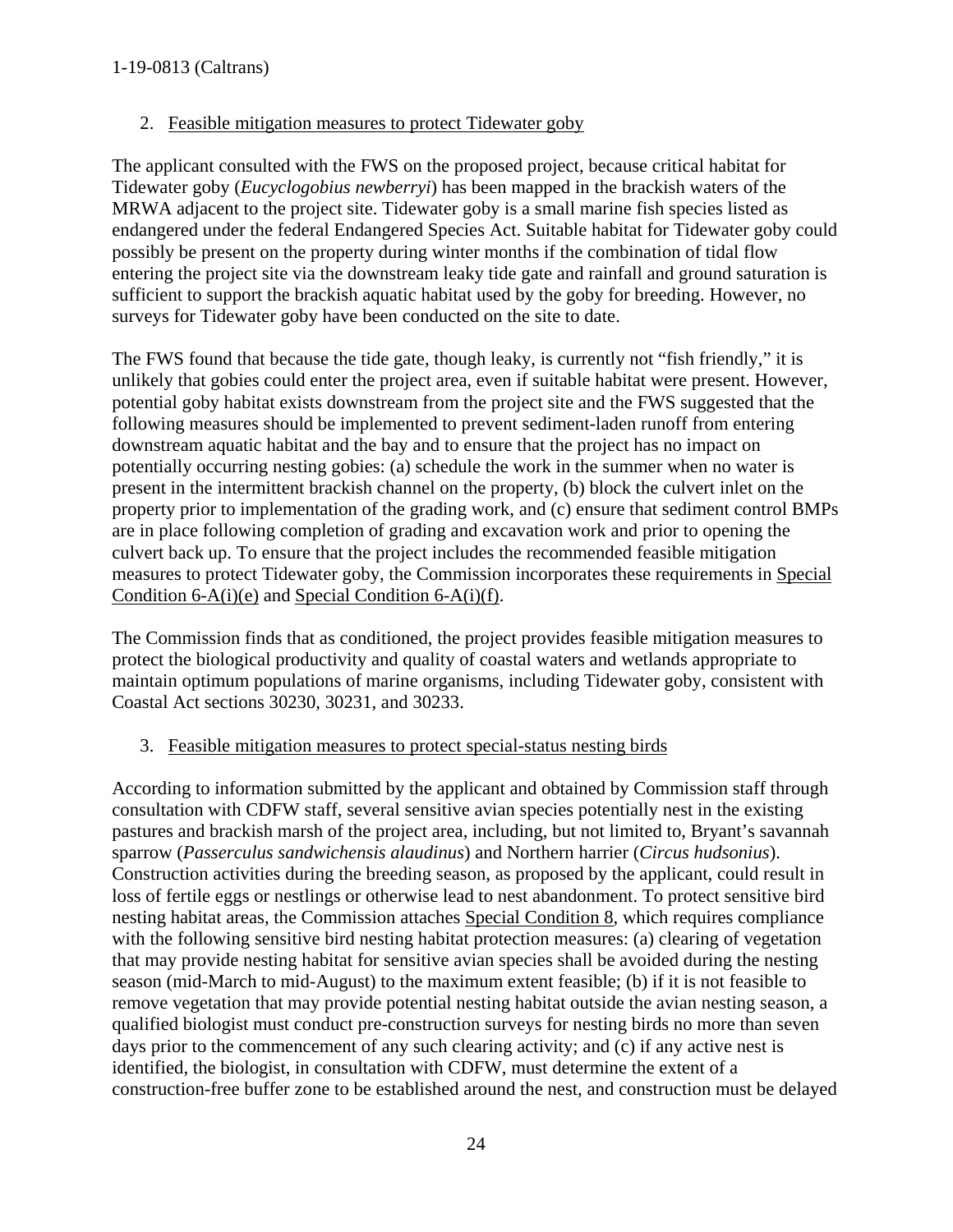until after the young have fledged, as determined by additional surveys conducted by a qualified biologist. Based on the recommendation of CDFW, the construction-free buffer zone shall be a minimum of 300 feet for nesting raptors and a minimum of 100 feet for other sensitive bird species. With the inclusion of Special Condition 8, the Commission finds that the project provides feasible mitigation measures to protect sensitive bird nesting habitat areas consistent with section 30233.

#### 4. Feasible mitigation measures to protect Northern red-legged frog

According to information submitted by the applicant and obtained by Commission staff through consultation with CDFW, the property supports habitat for Northern red-legged frog (*Rana aurora*), a state-listed species of special concern that breeds in freshwater wetlands from Mendocino County to British Columbia. Frog breeding habitat is present in the roadside ditches that run along the perimeter of portions of the property where eggs and tadpoles of Northern redlegged frog have been documented in the recent past. Breeding typically occurs fall to winter, with eggs developing into tadpoles by spring, and tadpoles metamorphosizing to adult frogs spring to summer. Once metamorphosis is complete, adult frogs leave their aquatic habitat and migrate to upland and riparian habitats. As discussed in the Project Description finding, a goal of the project is to create and enhance habitat for the Northern red-legged frog and other amphibians by both expanding opportunities for ponding water on the site and by restoring riparian habitat adjacent to existing Northern red-legged frog habitat (i.e., adjacent to roadside ditches, which are not proposed to be disturbed or altered under the proposed project).

To minimize adverse effects to sensitive Northern red-legged frogs during construction, the Commission attaches Special Condition 9 requiring the following: (a) as recommended by CDFW, a qualified biologist shall perform a pre-construction survey for the frog no more than one week prior to commencement of ground disturbance within 100 feet of all suitable northern red-legged frog habitat and shall coordinate with CDFW to relocate any tadpoles that occur within the work impact zone to nearby suitable habitats, and (b) if the northern red-legged frog is observed in an active construction zone, the contractor shall immediately halt construction activities until a biologist, in consultation with CDFW, has moved the frog to a safe location in similar habitat outside of the construction zone.

With the inclusion of Special Condition 9, the Commission finds that the project provides feasible mitigation measures to protect the sensitive frog species consistent with section 30233.

#### **Maintenance and Enhancement of Biological Productivity and Functional Capacity**

The final policy "test" required under sections 30230, 30231, and 30233 of the Coastal Act for projects involving diking, dredging, and/or filling of coastal wetlands and waters is that any proposed dredging or filling in coastal wetlands must maintain, enhance and where feasible restore the biological productivity and functional capacity of the habitat. Section 30233(c) states that the diking, filling, or dredging of wetlands shall maintain or enhance the functional capacity of the wetland. Section 30230 states that marine resources shall be maintained, enhanced, and where feasible, restored. Section30231 states that the biological productivity of coastal waters, streams, wetlands, estuaries, and lakes appropriate to maintain optimum populations of species of marine organisms and protect human health shall be maintained and, where feasible, restored.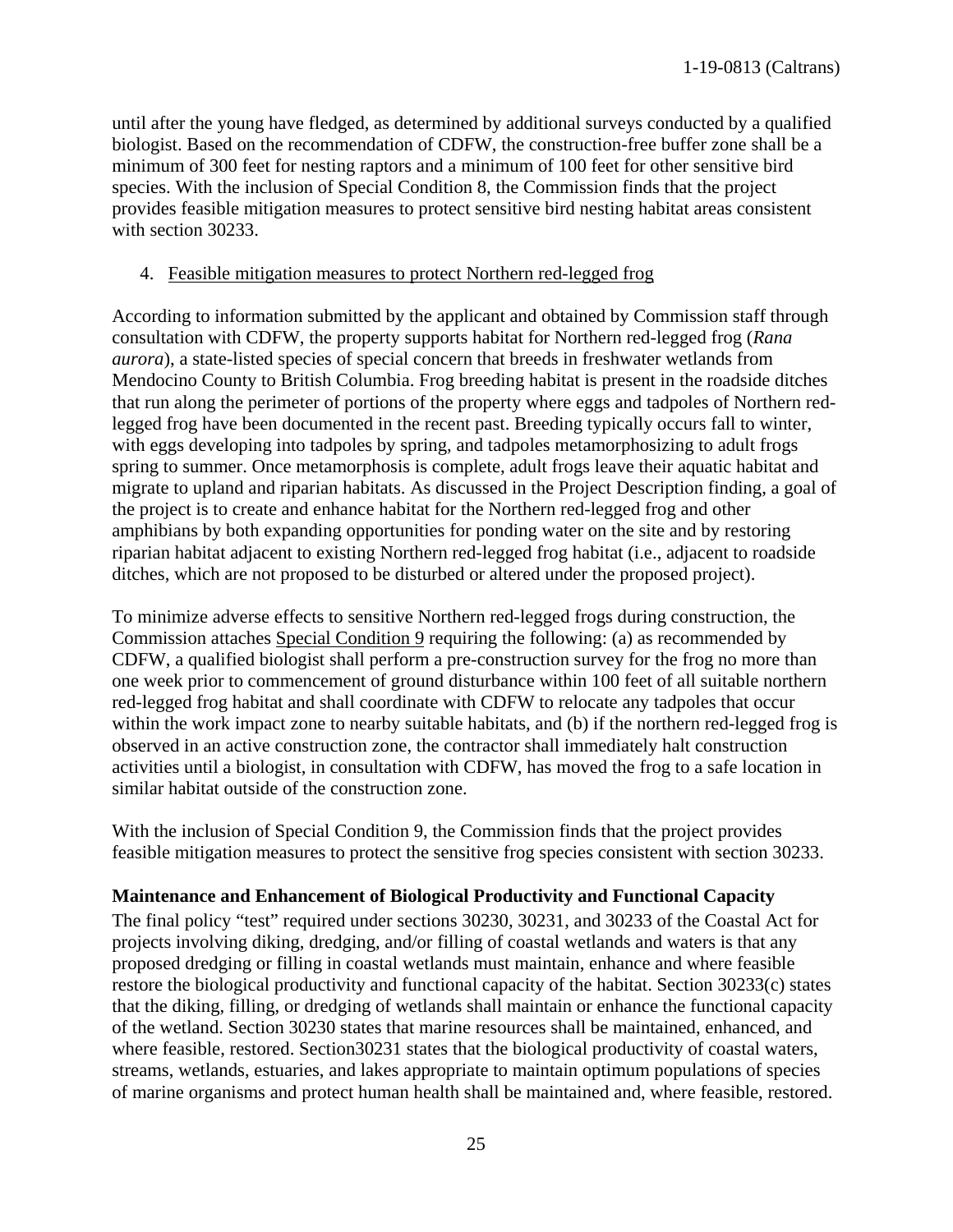As discussed above, the conditions of the permit will ensure that the project will not have significant adverse impacts on the water quality of any of the coastal waters around the project area and will ensure that the project construction will not adversely affect the biological productivity and functional capacity coastal waters or wetlands. Furthermore, the project's stated purpose is to restore and enhance the biological productivity of coastal wetlands, and conditions of the permit will ensure that the site is monitored for achievement of these goals. Therefore, the Commission finds that the proposed development, as conditioned, will maintain and enhance the functional capacity of the habitat, maintain and restore optimum populations of marine organisms, and protect human health consistent with the requirements of sections 30233, 30230, and 30231.

# <span id="page-25-0"></span>**E. PROTECTION OF ESHA**

Section 30240 of the Coastal Act states (emphasis added):

*(a) Environmentally sensitive habitat areas shall be protected against any significant disruption of habitat values, and only uses dependent on those resources shall be allowed within those areas.*

*(b) Development in areas adjacent to environmentally sensitive habitat areas and parks and recreation areas shall be sited and designed to prevent impacts which would significantly degrade those areas, and shall be compatible with the continuance of those habitat and recreation areas.*

Based on Commission staff's consultation with CDFW staff, several sensitive bat species are known to occur in the project vicinity and potentially could roost in the existing abandoned structures (barn and house) on the property, adjacent to the project site. The development authorized herein does not encroach into this potential environmentally sensitive habitat area. There are eight species of bats known to occur in Humboldt County that are state-listed as sensitive, including one species (Townsend's big-eared bat, *Corynorhinus townsendii*) that currently is a candidate for listing as "threatened" under the California Endangered Species Act. Bats often are considered "keystone species" that are essential to ecosystem health due to "services" they may provide such as pollination, seed dispersal, soil enrichment (from guano), and/or insect consumption (including, in some cases, consumption of damaging agricultural pests).<sup>6</sup> Many species of bats, including those that occur in the project region, have a tendency to aggregate in colonies – hibernating colonies in the winter and maternity colonies (composed of adult females and their young) from spring through early fall.<sup>7</sup> Typical colony size varies from species to species. The entire population for a large area may be concentrated in a single roost.<sup>8</sup> In general, many species of California bats are known to commonly roost on or in anthropomorphic structures (e.g., bridges and buildings), and Townsend's big-eared bat, among several other species, is known to roost in buildings on an occasional basis.<sup>9</sup>

 $\overline{a}$ Expansion International:  $\frac{http://www.batcon.org/}{http://www.batcon.org/}.$ <br>  $^7$  H T Hervey & Accociates et al. December 20, 2004

 $\frac{7}{1}$  H.T. Harvey & Associates et al. December 29, 2004.

Ibid.

<sup>&</sup>lt;sup>9</sup> Szewczak, J.M.. 2009.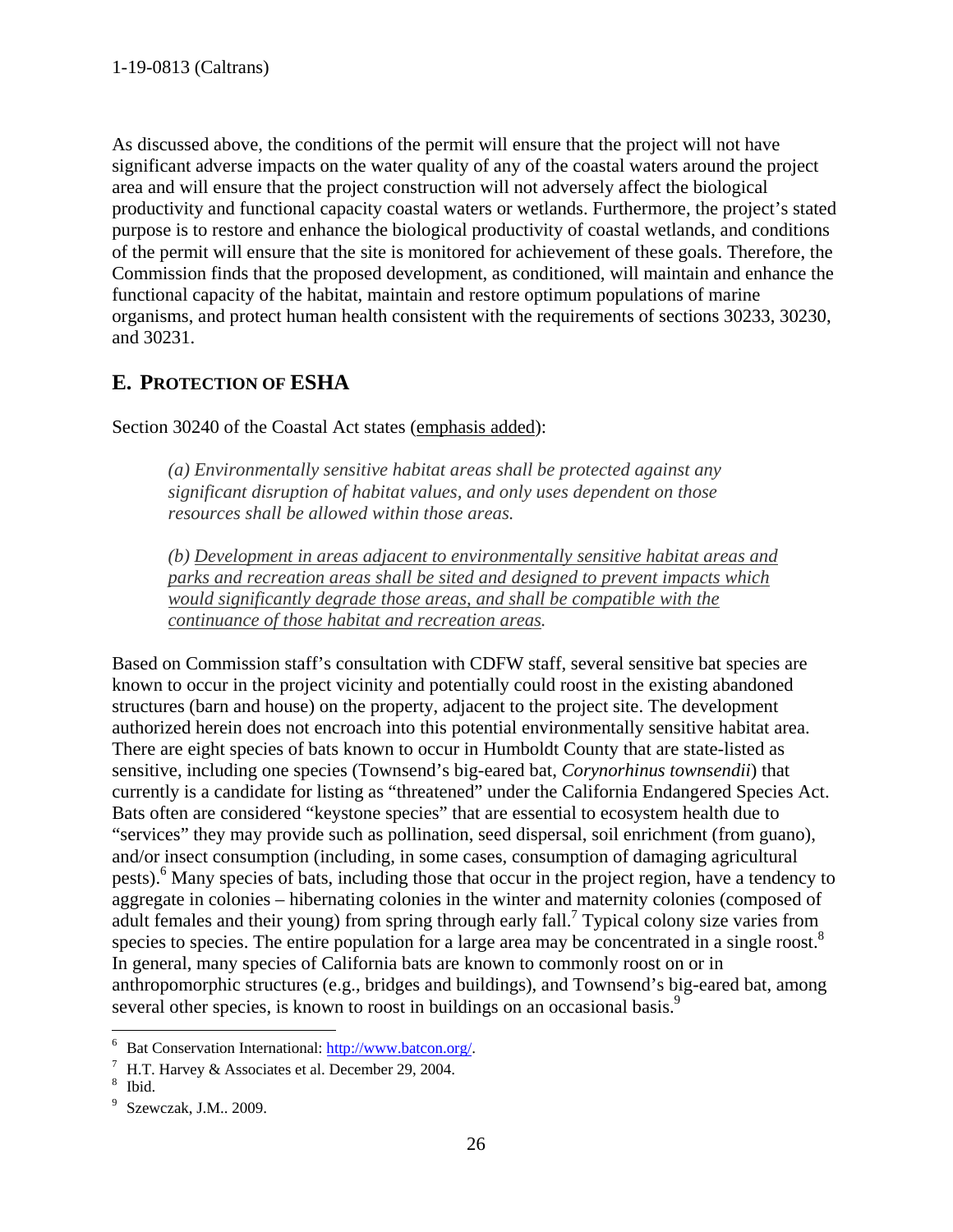Bats use different roosts for different purposes, but common to all suitable roosting habitats are an appropriate temperature regime and protection from predators and undesirable weather.<sup>10</sup> Extra noise, vibration, increased lights, the reconfiguration of large objects, changes in humidity or temperatures, and changes in the approach to a roost that could force the animals to change their mode of egress and/or ingress to a roost all could cause significant disturbance to roosting bats.11 As bats have a relatively low reproductive rate (most species have only one young per year, and females are often two years old before bearing their first young), impacts to a population can potentially be severe, as it can take a colony many years to recover from activities that cause mortality or even temporary reduced fecundity.12 According to Bat Conservation International, bat populations are declining around the globe, largely as a result of human activity.<sup>13</sup> Because of the rarity of bats and the value of bats due to their role in the ecosystem combined with the fact that bat roosting areas can be easily disturbed or degraded by human activities and developments, bat roosting areas qualify as ESHA under the Coastal Act.

No bat surveys have been conducted on the site to determine whether bats roost in the existing abandoned structures. CDFW staff recommended in its consultation with Commission staff that if construction is planned to occur between June and the end of August, a seasonally appropriate pre-construction survey for bats should occur during the potential maternal bat roosting season within potential bat roosting sites, including existing structures on the property, to determine whether roosting bats are present in the structure(s). If the results of the bat roosting survey are positive for bat presence, CDFW recommended that no noise levels reaching 80dB or higher, as determined through noise monitoring, should be allowed to reach the roosting area(s) until juvenile bats are volant, as confirmed by a qualified biologist in consultation with CDFW, or until September  $1<sup>st</sup>$  (whichever is earlier).

To ensure these mitigation measures are implemented during project construction to avoid impacts that would significantly degrade the adjacent environmentally sensitive bat roosting habitat area, the Commission includes these requirements in Special Condition 10. The condition requires that construction noise levels be measured by a qualified noise monitor with experience measuring noise levels using a calibrated noise-meter at the closest edge of the structure to the noise source. The monitor shall report to the Caltrans Resident Engineer who shall be given the authority and responsibility to direct the contractor to stop construction activities that reach or exceed 80dB noise levels.

With the inclusion of Special Condition 10, the Commission finds that the project is sited and designed to prevent impacts that would significantly degrade environmentally sensitive bat roosting habitat and is compatible with the continuance of the habitat consistent with Coastal Act section 30240(b).

 $\overline{a}$  $10$  H.T. Harvey & Associates et al. 2004.

 $11$  Ibid.

 $12$  Ibid.

<sup>&</sup>lt;sup>13</sup> Bat Conservation International[: http://www.batcon.org/](http://www.batcon.org/)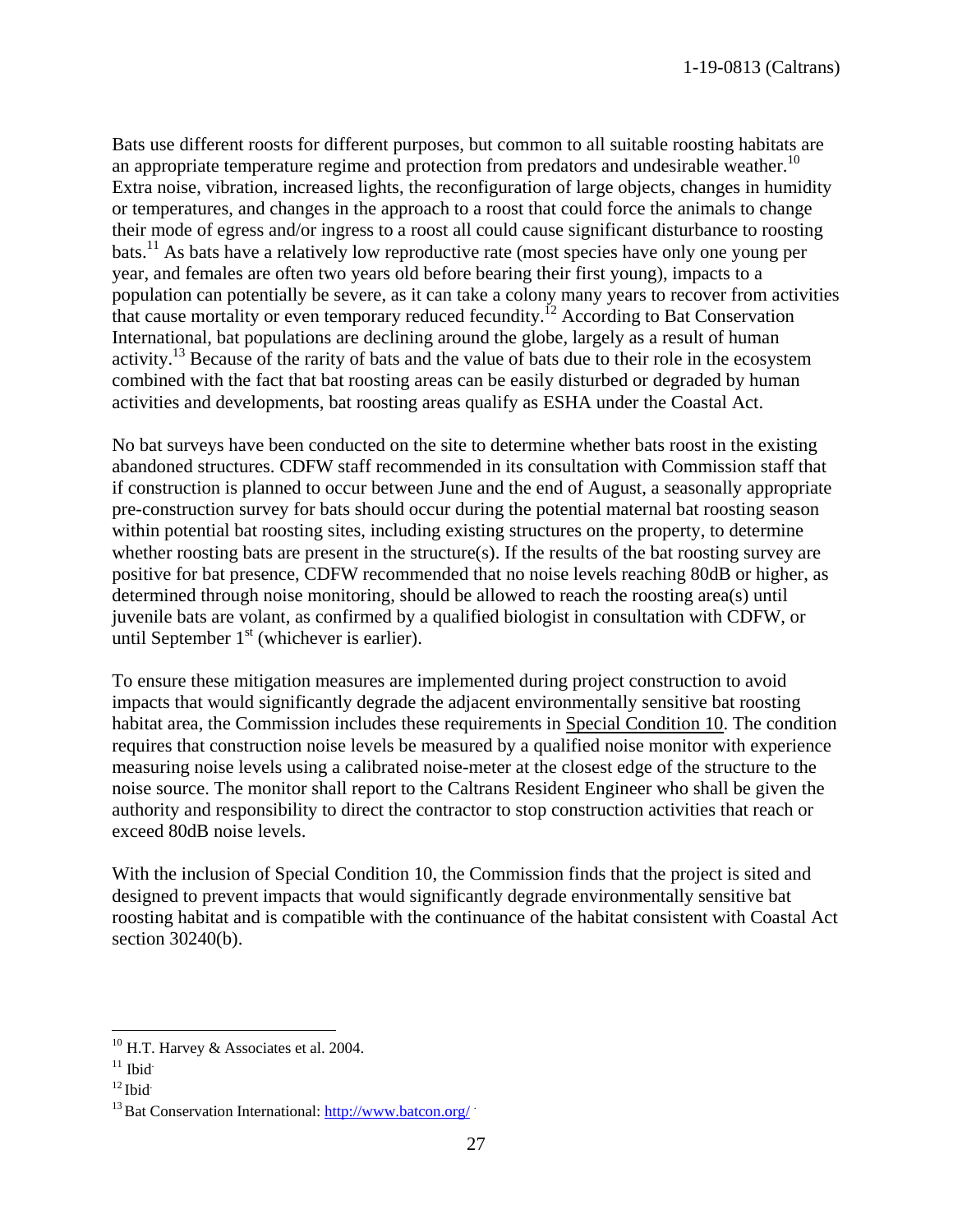# <span id="page-27-0"></span>**F. CONVERSION OF AGRICULTURAL LANDS**

Section 30241 of the Coastal Act requires the protection of prime agricultural lands<sup>14</sup> and sets limits on the conversion of all agricultural lands to non-agricultural uses. Section 30241 states:

*The maximum amount of prime agricultural land shall be maintained in agricultural production to assure the protection of the areas agricultural economy, and conflicts shall be minimized between agricultural and urban land uses through all of the following:*

- *(a) By establishing stable boundaries separating urban and rural areas, including, where necessary, clearly defined buffer areas to minimize conflicts between agricultural and urban land uses.*
- *(b) By limiting conversions of agricultural lands around the periphery of urban areas to the lands where the viability of existing agricultural use is already severely limited by conflicts with urban uses or where the conversion of the lands would complete a logical and viable neighborhood and contribute to the establishment of a stable limit to urban development.*
- *(c) By permitting the conversion of agricultural land surrounded by urban uses where the conversion of the land would be consistent with Section 30250.<sup>15</sup>*
- *(d) By developing available lands not suited for agriculture prior to the conversion of agricultural lands.*
- *(e) By assuring that public service and facility expansions and nonagricultural development do not impair agricultural viability, either through increased assessment costs or degraded air and water quality.*
- *(f) By assuring that all divisions of prime agricultural lands, except those conversions approved pursuant to subdivision (b), and all development adjacent to prime agricultural lands shall not diminish the productivity of such prime agricultural lands.*

The project site is agricultural land that has been in agricultural production (in recent decades for grazing and hay production) for approximately 100 years. The proposed project will convert approximately 70 acres of agricultural land to non-agricultural uses.

Section 30241 applies to prime agricultural land and all agricultural lands on the periphery of an urban area. The subject property is on the periphery of an urban area, as it

 $\overline{a}$ <sup>14</sup> The Coastal Act defines "prime agricultural land" through incorporation-by-reference of paragraphs (1) through (4) of Section 51201(c) of the California Government Code. Prime agricultural land entails land with any of the follow characteristics: (1) a rating as class I or class II in the Natural Resource Conservation Service land use capability classifications; or (2) a rating 80 through 100 in the Storie Index Rating; or (3) the ability to support livestock used for the production of food and fiber with an annual carrying capacity equivalent to at least one animal unit per acre as defined by the United States Department of Agriculture; or (4) the ability to normally yield in a commercial bearing period on an annual basis not less than two hundred dollars (\$200) per acre of unprocessed agricultural plant production of fruit- or nut-bearing trees, vines, bushes or crops which have a nonbearing period of less than five years.

<sup>&</sup>lt;sup>15</sup> Section 30250 is not applicable to this project because it is not new residential, commercial, or industrial development.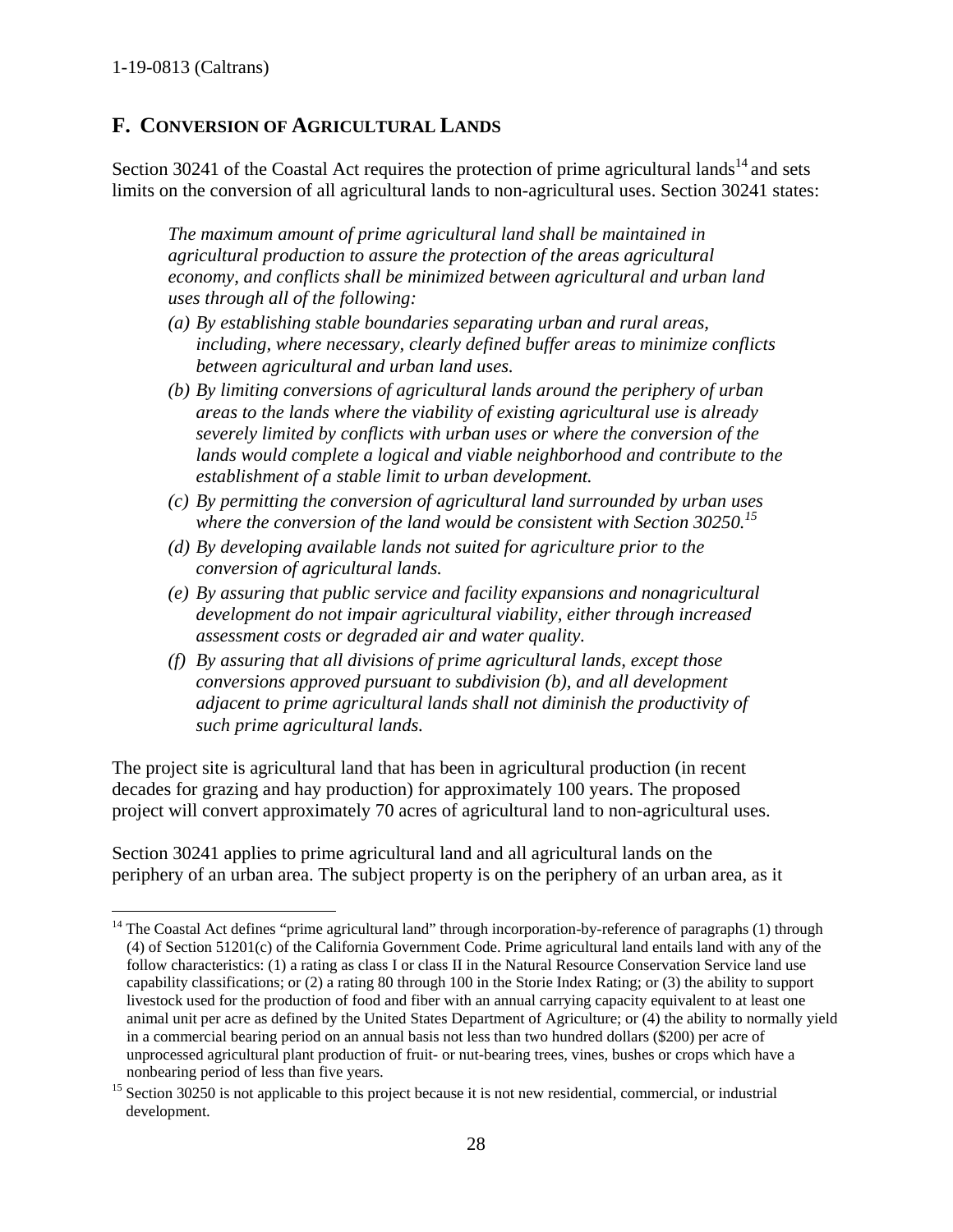is within 1,000 feet of the LCP-certified urban limit line of the City of Arcata northeast of the property. Therefore, the Commission must review the proposed conversion of the agricultural land to open space and wetland habitat for consistency with the requirements of section 30241.

#### **No Effect on Maintaining Prime Agricultural Land in Agricultural Production**

As cited above, section 30241 sets forth policies that protect agricultural production on prime agricultural lands. Based on soil maps produced by the Natural Resources Conservation Service (NRCS), the agricultural land on the property is mapped primarily (~96%) as Occidental, a soil type consisting of "very deep, very poorly drained soils on reclaimed salt marshes and tidal marshes on alluvial plains.<sup>16</sup> These soils are "influenced by its tidal fluctuations," which contributes to their poor drainage. Because the NRCS classifies this soil type as a hydric soil that frequently ponds for long periods December through March, neither the land use capability classification nor Storie Index rating meet the first or second criteria for the definition of prime agricultural soils.

Similarly, the land also doesn't meet the potential qualifying definition of prime agricultural land related to the ability to support livestock used to produce food or fiber with an annual carrying capacity of at least one animal-unit per acre. Based on information from the County Farm Advisor for the U.C. Cooperative Extension office in Eureka, the low-lying, poorly drained, saltwater-intruded, and flood-prone soils along the northern reclaimed fringes of Humboldt Bay typically require 3 acres per animal-unit. The project site supports only 0.33 animal unit months (AUMs) per acre, which is less than the amount needed for the land to qualify as prime under the Coastal Act.<sup>17</sup>

Finally, the land does not qualify as prime based upon its potential for commercial fruit or nut crop production at specified minimal yields. Due to the maritime-influenced climate of the western Humboldt County, commercial nut production is precluded along the immediate coastal areas by the significant precipitation and limited number of warm, overcast-free days to allow for full seed maturation. In addition, due to the high bulk density of the soils underlying the project site and the relatively shallow water table, fruit and nut production on an economically successful commercial basis is not currently nor has ever been historically pursued in open coastal environs such as the project area.

Therefore, the Commission finds that the subject site does not contain prime agricultural soils or livestock and/or crop productivity potential, and the first directive of section 30241 regarding maintaining the maximum amount of prime agricultural land in agricultural production is not applicable to the project site.

#### **Minimizing Conflicts Between Agricultural and Urban Land Uses**

As cited above, section 30241 also enumerates a series of measures to be undertaken to minimize conflicts between agricultural lands, both prime and non-prime, and urban uses. As discussed, the proposed project will convert approximately 70 acres of non-prime farmland to non-

 $\overline{a}$ 

<sup>&</sup>lt;sup>16</sup> [https://soilseries.sc.egov.usda.gov/OSD\\_Docs/O/OCCIDENTAL.html](https://soilseries.sc.egov.usda.gov/OSD_Docs/O/OCCIDENTAL.html)

 $17$  An AUM is the amount of forage necessary to feed a mature cow (or its equivalent) for one month.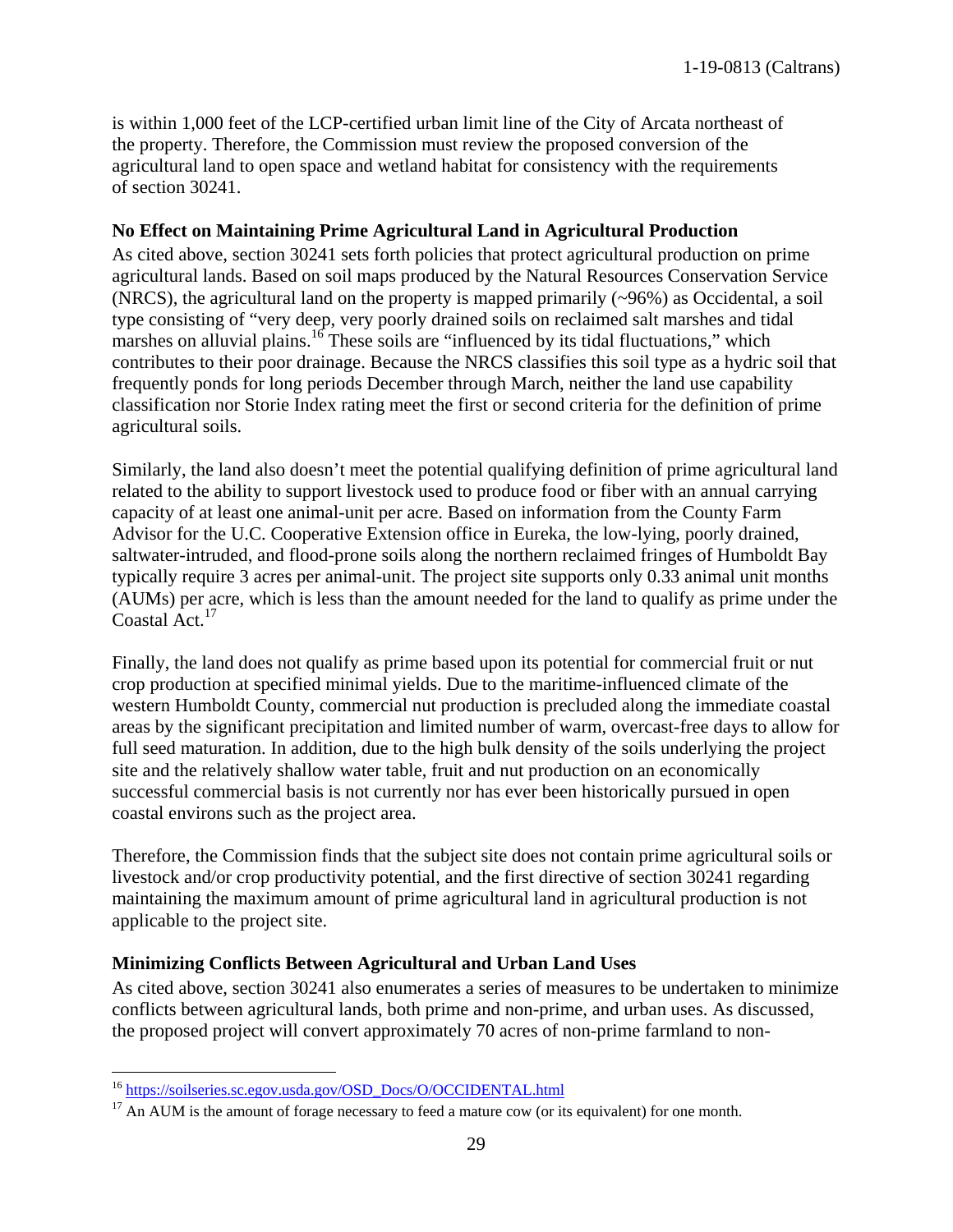agricultural uses. The Commission finds that for the reasons discussed below, the conversion of the subject agricultural lands to the proposed habitat restoration use that will occur around the periphery of an urban area is a permissible conversion consistent with the applicable criteria of section 30241.

### 1. Establishing stable boundaries between urban and rural uses

The urban boundary as designated in the County's certified LCP is within 1,000 feet of the northeast corner of the subject site, and the City of Arcata urban limits and urban services area are approximately 1,300 feet to the east/northeast (Exhibit 3). Although the subject property borders agricultural lands to the west, northwest, and north, no agricultural parcels exist in the area between the subject parcel and the urban boundary to the northeast. The property is immediately bounded by County roads to the east, south, and west, and by Highway 255 to the north. The lands surrounding the property beyond the roads are designated and zoned as follows:

- To the northeast  $=$  privately owned, undeveloped open space land zoned for Natural Resources (NR) uses under the County's certified LCP;
- To the east, southeast, south, and southwest = Humboldt Bay tidal wetlands (salt marsh, tidal mudflat, and tidal channels) of the CDFW Mad River Wildlife Area (MRWA); and
- To the west, northwest, and north = privately owned, undeveloped agricultural land zoned for Agriculture Exclusive uses (AE, 60-acre minimum parcel size) under the County's certified LCP.

The proposed conversion of agricultural lands would add 70 acres to the adjacent 587-acre MRWA, since the restored lands will be transferred to CDFW for ownership and long-term protection and management after the 10-year monitoring period and achievement of the plan's identified success criteria. The expanded wildlife area, together with the undeveloped open space land designated NR to the northeast of the subject parcel, will provide a continuous swath of open space lands, which will establish a stable boundary separating the remaining agricultural lands to the west, northwest, and north of the subject property from the urban uses of Arcata to the northeast. As a result, the project will provide a clearly defined buffer between potentially incompatible uses. Therefore, conversion of the site's existing agricultural lands through the development of the proposed project will minimize conflicts between agricultural and urban land uses.

#### 2. Limiting Conversions Around Urban Periphery to Complete Stable Boundaries

The proposed conversion of agricultural lands constitutes a conversion of agricultural land around the periphery of an urban area (1,000 feet to the northeast, on the other side of the adjacent NR-zoned lands, as discussed above) that would complete a logical and viable "neighborhood" of open space and wildlife lands, by providing for the future merger of the subject site with the adjacent MRWA and expanding the current open space lands adjoining the tidelands of Humboldt Bay. As discussed above, the proposed conversion of agricultural lands for the restoration project will contribute to the establishment of a stable limit on the encroachment of urban development into the unincorporated rural areas southwest of the City.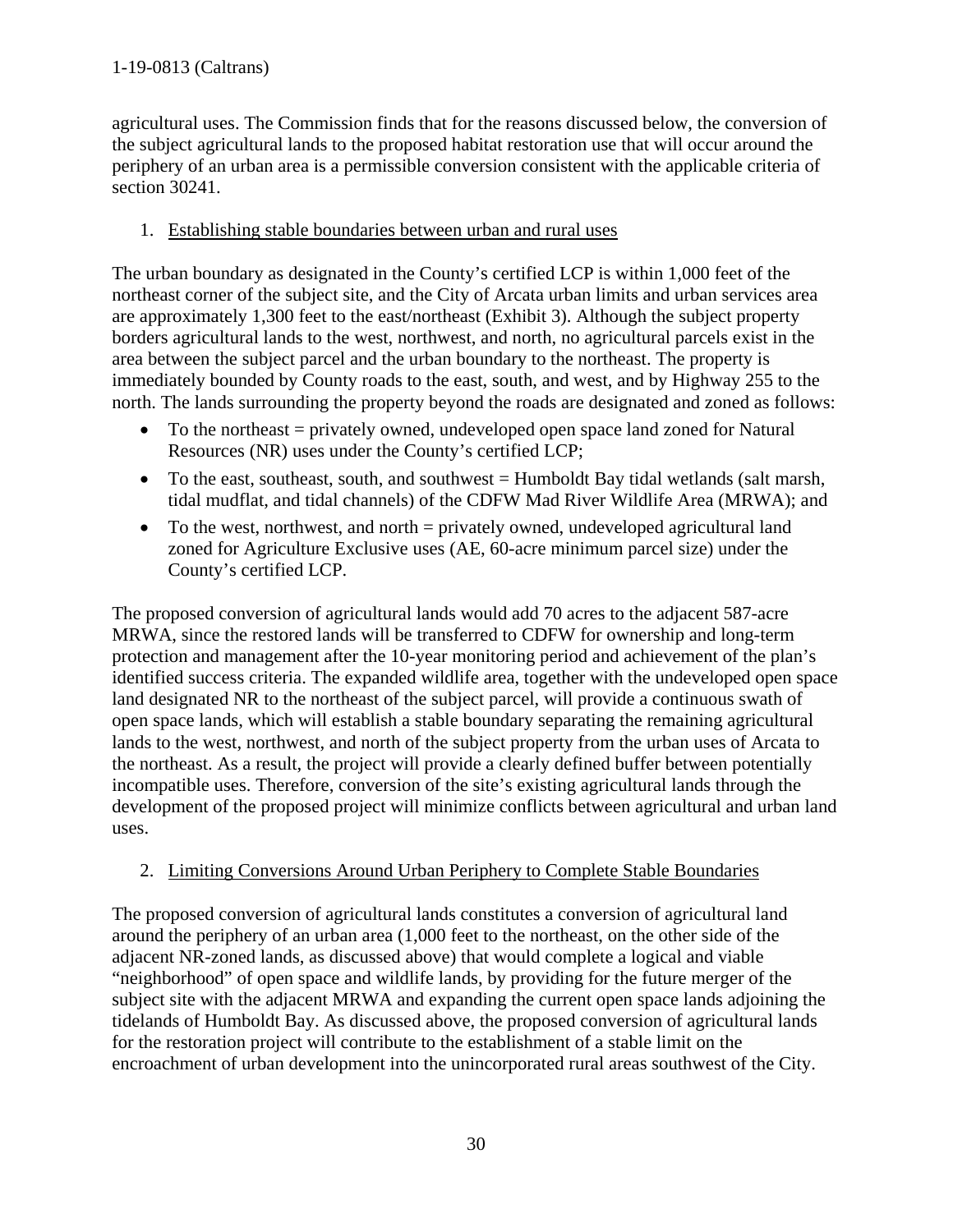#### 3. Develop Lands Not Suitable for Agriculture First Before Converting Agricultural Lands

The proposed conversion of the 70 acres of agricultural land around the periphery of an urban area will occur on land not particularly suited for agricultural use. A combination of (a) ongoing subsidence of the area; (b) the site's proximity to the bay and estuary and its high-water table and poor drainage that lead to saturated soils for several months each year; and (c) an earthen dike with a leaky tide gate separating the farmland from Humboldt Bay has led to saltwater intrusion into a significant portion of the agricultural lands (southeastern portion of the property in particular, which is classified as brackish marsh). Thus, the site's relatively saline soil levels further limit the agricultural productivity of these lands. Accordingly, given the projected increase of saltwater intrusion expected for the site, ongoing regional subsidence, and predicted incremental rise in sea level, the suitability of the grazing lands for continued agricultural use is expected to continue to degrade in the coming years and possibly be completely extinguished by these forces.

#### 4. Avoid Nonagricultural Development That Would Impair Viability of Agricultural Lands

The proposed conversion of agricultural land will not result in the development of infrastructure that would be financed through assessments against the adjoining agricultural properties. Furthermore, the proposed conversion of grazing lands to restored habitat, as conditioned, will not result in emissions or discharges that would degrade air and water quality and thereby impact agricultural viability of the surrounding agricultural lands.

#### Conclusion

For all of the reasons discussed above, the Commission finds that the proposed conversion of the subject agricultural lands is a permissible conversion of agricultural land consistent with section 30241 of the Coastal Act.

## <span id="page-30-0"></span>**G. ARCHAEOLOGICAL RESOURCES**

Section 30244 of the Coastal Act states:

*Where development would adversely impact archeological or paleontological resources as identified by the State Historic Preservation Officer, reasonable mitigation measures shall be required.* 

The project area lies within the traditional territory of the Wiki division of the Wiyot tribe. At the time that Euro-Americans first made contact in this region, the Wiyot lived almost exclusively in villages along the protected shores of Humboldt Bay and near the mouths of the Eel and Mad Rivers. Today, representatives of the Wiyot Tribe are the Table Bluff Reservation Wiyot Tribe, the Blue Lake Rancheria, and the Bear River Band of the Rohnerville Rancheria.

An archaeologist from Caltrans consulted with the Tribal Historic Preservation Officers (THPOs) for the Wiyot area tribes and conducted an archaeological investigation and survey of the site. The investigation and survey did not identify any archaeological resources on the property. Commission staff also contacted the THPOs for the Wiyot area tribes requesting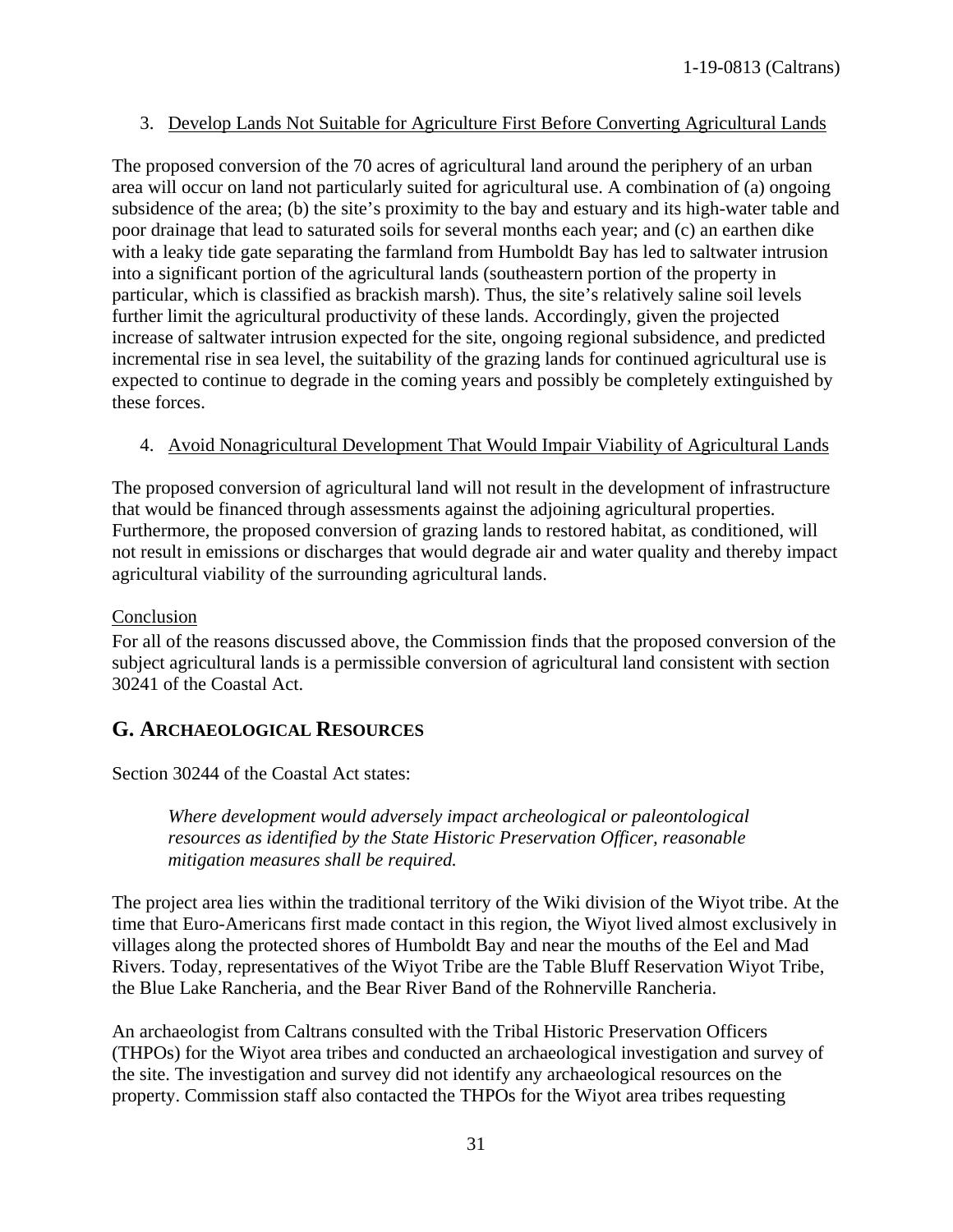comments and recommendations on the project.<sup>18</sup> The THPO for the Blue Lake Rancheria responded that previous coordination with the Caltrans archaeologist had occurred, and the tribe recommended inclusion of an "inadvertent discovery" condition.

The Commission therefore attaches Special Condition 11 to ensure protection of any archaeological resources that may be discovered at the site during construction of the proposed project. This special condition requires that if an area of cultural deposits is discovered during the course of the project, all construction must cease, and a qualified cultural resource specialist, in consultation with the THPOs of the Blue Lake Rancheria, Wiyot Tribe, the Bear River Band of Rohnerville Rancheria, must analyze the significance of the find. To recommence construction following discovery of cultural deposits, the permittee is required to submit a supplementary archaeological plan for the review and approval of the Executive Director, who determines whether the changes are de minimis in nature and scope or whether an amendment to this permit is required.

Therefore, the Commission finds that the development, as conditioned, is consistent with Coastal Act section 30244, because as conditioned, the development includes reasonable mitigation measures to avoid adverse impacts to archaeological resources.

# <span id="page-31-0"></span>**H. PUBLIC ACCESS**

Section 30210 of the Coastal Act requires that maximum public access shall be provided consistent with public safety needs and the need to protect natural resource areas from overuse. Section 30212 requires, in part, that access from the nearest public roadway to the shoreline be provided in new development projects, except where it is inconsistent with public safety, military security, or protection of fragile coastal resources, or where adequate access exists nearby. Section 30211 requires that development not interfere with the public's right to access gained by use or legislative authorization. Section 30214 provides that the public access policies of the Coastal Act shall be implemented in a manner that considers the capacity of the site and the fragility of natural resources in the area. In applying sections 30210, 30211, 30212, and 30214, the Commission is also limited by the need to show that any denial of a permit application based on these sections or any decision to impose conditions requiring public access on the granting of a permit is necessary to avoid or offset a project's adverse impact on existing or potential access.

No existing public access to the bay shoreline is available on the subject property, but the site is directly across the road(s) from restored tidelands of Humboldt Bay that are within the Mad River Wildlife Area (MRWA). The MRWA is open to the public year-round for wildlife-related activities such as bird watching, kayaking, hunting (pursuant to applicable seasons and regulations), research, and education.

No public trails or other access amenities are planned for the site at this time. In fact, the proposed project includes the installation of new wildlife-friendly fencing around the perimeter of the property to prevent public access to the site during the 10-year restoration monitoring period. However, the proposed development will not restrict existing public access in the

 $\overline{a}$ <sup>18</sup> Commission staff referred to project (via email) to tribal representatives from the Blue Lake Rancheria, Bear River Band of the Rohnerville Rancheria, Wiyot Tribe, Big Lagoon Rancheria, and Trinidad Rancheria on November 19, 2019.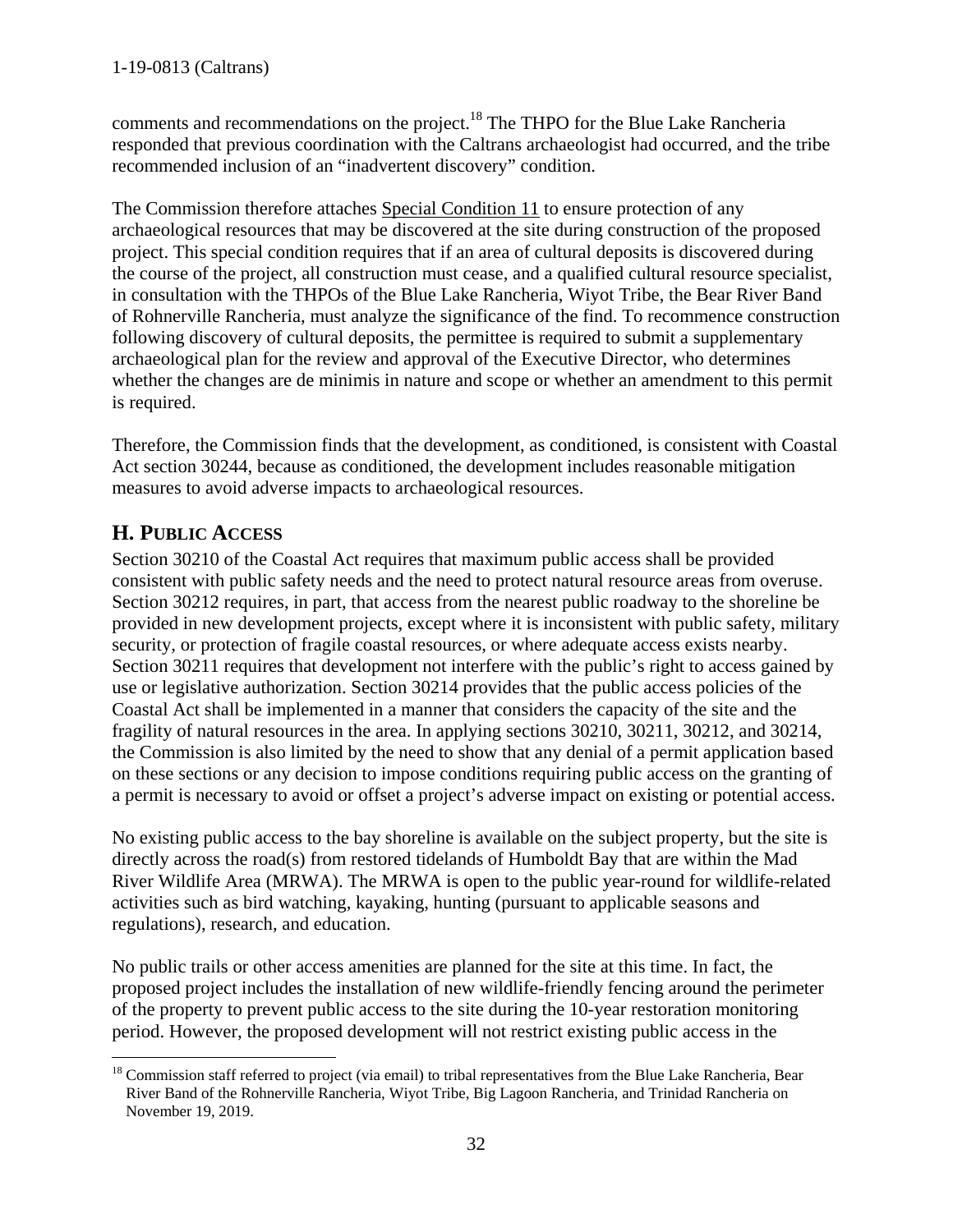adjoining MRWA, and the County roads that separate the subject site from the adjacent MRWA (V Street and Old Samoa Road) will remain open for through passage during project construction. In addition, the restored project area will ultimately increase the amount of land potentially available for public access and recreational opportunities, as the site will be added to the MRWA after completion of the 10-year monitoring program and achievement of the restoration plan's success criteria. Public use of the project site and the flanking wildlife area likely will increase after project implementation for nature study uses (e.g., bird-watching), since the project will restore and enhance wildlife habitat abundance and diversity in the area. As described in the Project Description Finding, the project includes the installation of eight new "Habitat Restoration Area" signs around the perimeter of the property adjacent to the County roads, which may attract people to the area for passive recreation uses such as bird-watching.

Therefore, the Commission finds that the proposed project will not have an adverse effect on public access, and the development as proposed without new public access is consistent with the requirements of sections 30210, 30211, and 30212.

# <span id="page-32-0"></span>**I. COASTAL HAZARDS**

Section 30253 of the Coastal Act states, in applicable part, as follows (emphasis added):

*New development shall do all of the following:* 

- *(a) Minimize risks to life and property in areas of high geologic, flood, and fire hazard.*
- *(b) Assure stability and structural integrity, and neither create nor contribute significantly to erosion, geologic instability, or destruction of the site or surrounding area or in any way require the construction of protective devices that would substantially alter natural landforms along bluffs and cliffs.*

The proposed project is located near the margin of Humboldt Bay in an active seismic area that is subject to seismic hazards, tsunami inundation, and flooding, which is expected to worsen with projected sea-level rise (SLR). The primary hazard issue raised by the proposed wetland restoration project is the potential for the project to increase flood hazards to surrounding structures, roads, and adjacent properties, as the project involves major hydrologic alterations to the site. The property is located within the FEMA-mapped 100-year flood zone,  $^{19}$  and, as previously discussed, the project will involve significant grading (~26 acres/39,000 cubic yards), excavation (~4.3 acres/~2,730 cubic yards), and placement of fill, including the construction of berms to maximize rainwater runoff retention on site and separate the freshwater and estuarine restoration areas.

The applicant submitted a flood evaluation report prepared by a registered professional civil engineer (Caltrans district hydraulic engineer) confirming that the proposed wetland restoration project: (a) poses no significant flood risk; (b) is compatible with floodplain development; (c) presents no significant impacts on natural and beneficial floodplain values; (d) requires no

 $\overline{a}$ <sup>19</sup> Flood Insurance Rate Map Number 06023C0855G, effective on 6/21/2017.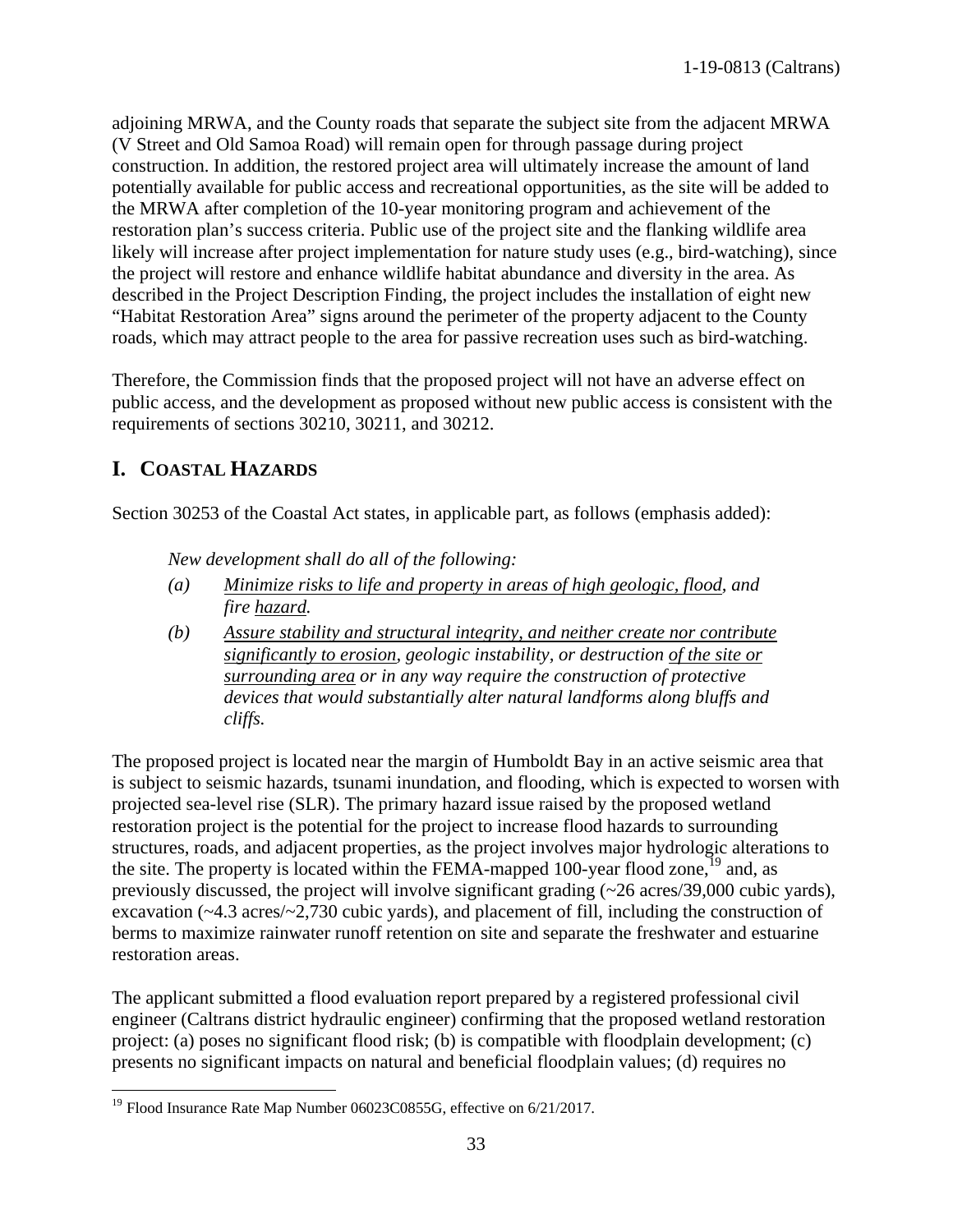$\overline{a}$ 

special mitigation measures to minimize impacts or restore and preserve natural and beneficial floodplain values; and (e) does not constitute a significant floodplain encroachment.<sup>20</sup> The applicant also prepared hydraulic and geotechnical reports which support the flood evaluation report and confirm that the project will not result in increased flooding on surrounding roads.

While the reports described above address current flood risk from stormwater runoff, the Commission must consider whether SLR may contribute to or exacerbate hazards or impact coastal resources. The project should be designed and built in a way that minimizes risks to surrounding development and avoids impacts to coastal resources in light of both current conditions and changes that may arise in the future.

Humboldt Bay has the highest rate of SLR in the State due to active land subsidence, with up to 1.2 feet of rise expected by 2030, 3.1 feet by 2050, and 10.9 feet by  $2100$ .<sup>21</sup> Based on its flood zone location and considering local relative SLR projections, the project area is vulnerable to an increased level of periodic inundation as a result of high tide and flood events. The property also may be subject to increased storm intensity associated with projected climate change and, as a result, may experience more frequent and intense flooding episodes.

The State of California has undertaken significant research to understand how much SLR to expect over this century and to anticipate the likely impacts of such SLR. In 2017, a working group of the Ocean Protection Council's (OPC) Science Advisory Team released *Rising Seas in California: An Update on Sea-Level Rise Science*. This report synthesized recent evolving research on SLR science, including a discussion of probabilistic SLR projections as well as the potential for rapid ice loss leading to extreme SLR. This science synthesis was integrated into the OPC's *State of California Sea-Level Rise Guidance 2018 Update* (State SLR Guidance). This guidance document provides statewide recommendations for state agencies and other stakeholders to follow when analyzing SLR in association with projects. Notably, the guidance provides a set of regional projections recommended for use when assessing potential SLR vulnerabilities for a project. Taken together, the Rising Seas report and State SLR Guidance account for the current best available science on SLR for the State of California.

The State SLR Guidance provides SLR projections for 12 tide gauges in the state and recommends using the projections for the gauge closest to the project site. In this case, the North Spit tide gauge at Humboldt Bay is the applicable gauge. The amount of SLR projected at the North Spit tide gauge for the year 2050 ranges from 1.5 feet (under the "low-risk aversion"

<sup>20</sup> Per 23 CRF, sec. 650.105(q), *"Significant encroachment" shall mean a highway encroachment and any direct support of likely base flood-plain development that would involve one or more of the following construction-or flood-related impacts: (1) a significant potential for interruption or termination of a transportation facility which is needed for emergency vehicles or provides a community's only evacuation route; (2) a significant risk; or (3) a significant adverse impact on natural and beneficial flood-plain values.*

<sup>&</sup>lt;sup>21</sup> These are the "extreme risk aversion" (H++) projections given in the Commission's recently adopted Sea Level Rise Policy Guidance Science Update, [Table G-2.](https://documents.coastal.ca.gov/reports/2018/11/W7d/w7d-11-2018-exhibits.pdf) The projections for relative sea level rise in Humboldt Bay take into account the combined effects of regional eustatic sea level rise and vertical land motion (tectonic uplift and subsidence).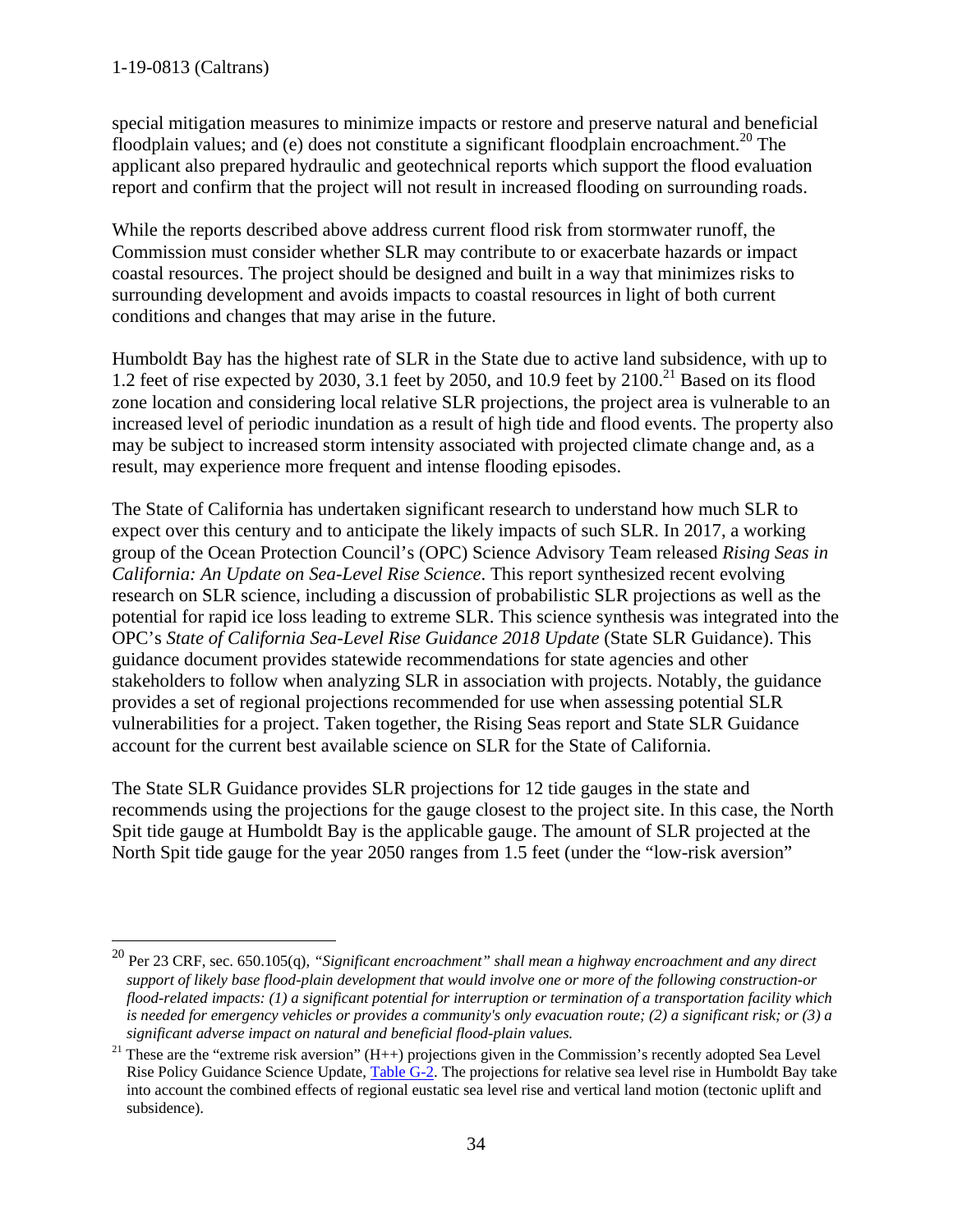scenario) to 2.3 feet (under the "medium high risk aversion" scenario) to 3.1 feet [under the "extreme risk aversion"  $(H_{++})$  scenariol.<sup>22</sup>

The current mean monthly maximum water  $(MMMW)^{23}$  elevation at the North Spit tide gauge is approximately 7.8 feet  $NAVD88.<sup>24</sup>$  Future MMMW in the year 2050 under the low risk scenario cited above is projected to be approximately 9.3 feet (i.e., 7.8 ft. + 1.5 ft. of SLR). Consideration of the low risk scenario (+1.5 ft.) is appropriate in this case, because, as a wetland restoration project, the project as designed has a relatively high capacity to adapt to risks associated with tidal flooding, and the consequences of the development being subjected to tidal flooding in the future would not be severe from the standpoint of impacts to coastal resources. For example, increased tidal flooding "impacts" in the wetland restoration area would be beneficial for marine resources and would not pose any risk to new structures in the area, since no new structures are proposed under this CDP (in fact five existing wells will be decommissioned as part of the project).

As designed under the proposed wetland restoration project, much of the property will be below 9.3 feet in elevation (the proposed design elevations range between approximately 3.8 feet at the southeastern end and 11 feet at the northern end). Highway 255 to the north is at an elevation of 12-15 feet, and the County roads to the west, south, and east are at elevations as low as 6 feet. The low-relief berms proposed to be constructed around the western, southern, and eastern sides of the property will be 6.7 feet in height. However, the top of the bayfront dikes on the adjacent CDFW property (Mad River Wildlife Area) to the south and east, which separate the site and the adjoining MRWA from Humboldt Bay, are at an elevation of 9 feet.<sup>25</sup> These dikes and the tidegate covering the outlet end of the drainage channel and culvert that connects the subject property to the bay together prevent tidal waters from significantly flooding the subject lands (except via the leaks in the existing tide gate that allow tidewaters to occasionally flow up channel through the culvert under Old Samoa Road onto the subject site). Thus, the project area will be protected from the effects of SLR and will not experience tidal flooding until sea levels exceed the 9-foot-elevation dikes on the adjacent land. Under the low-risk scenario, this is projected to occur between 2040 and 2050. Moreover, Caltrans and CDFW are in the process of planning further tidal restoration work in the future to proactively convert the restoration area to estuarine habitat, which will accommodate the rise in sea level at whatever point SLR actually threatens the area.

 $\overline{a}$ 

 $22$  The OPC projections are based on different scenarios related to future emissions and concentrations of greenhouse gases, aerosols, and other climate drivers. As recommended by the OPC guidance, for the year 2100, the "low risk aversion" scenario is derived from taking the upper range of the 66% probability range for "RCP-8.5," which is the "Representative Concentration Pathway" that assumes there will be no significant efforts to reduce emissions globally. The "medium-high risk aversion" projection is derived from the upper range of the 0.5% probability range for RCP-8.5. The "extreme risk aversion" projection is based on presumed ice sheet loss in Greenland and the Antarctic.

<sup>&</sup>lt;sup>23</sup> MMMW is not an official tidal datum, but it is the tidal boundary most closely associated with the current Humboldt Bay natural shoreline elevation. MMMW is the tidal base elevation that has been used in various regional SLR planning documents (e.g., Trinity Associates 2015) to assess shoreline vulnerability and to depict areas that would be vulnerable to tidal inundation should the existing shoreline protection (e.g., agricultural dikes)

<sup>&</sup>lt;sup>24</sup> Northern Hydrology and Engineering 2015.<br><sup>25</sup> Based on information in the permit for the McDaniel Slough project approved under CDP 1-06-036-A1 on 8/13/09.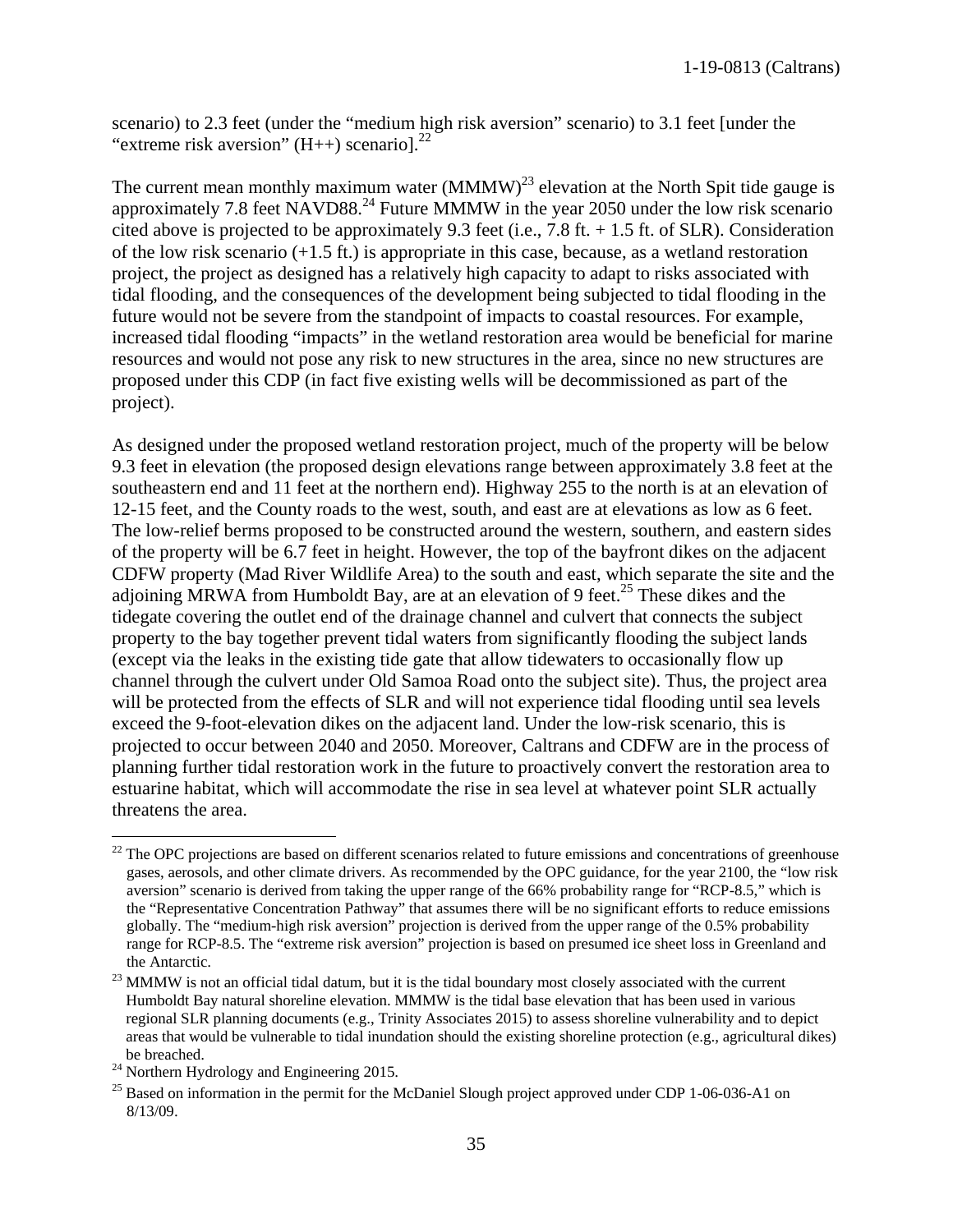In sum, while portions of the project will be vulnerable to tidal flooding in 10 to 20 years (depending on the risk aversion scenario), as discussed, the consequences of the flooding would not be severe from the standpoint of impacts to coastal resources. Regardless, because the applicant is electing to undertake new development in an inherently hazardous area, the applicant must assume the risks. Special Condition 12 is included to require the applicant to assume the risks of flooding and geologic hazards to the property and to waive any claim of liability on the part of the Commission. Special Condition 12 notifies the applicant that the Commission is not liable for damage as a result of approving the permit for development. The condition also requires the applicant to indemnify the Commission if third parties bring an action against the Commission as a result of the failure of the development to withstand the hazards.

For all of the above reasons, the Commission finds that the proposed project, as conditioned, will minimize risks to life and property from geologic and flood hazards consistent with Coastal Act section 30253.

# <span id="page-35-0"></span>**J. CALIFORNIA ENVIRONMENTAL QUALITY ACT**

The applicant served as the lead agency for the project for California Environmental Quality Act (CEQA) purposes. The applicant adopted a Final Environmental Impact Report for the Eureka-Arcata Highway 101 Corridor Improvement Project, which includes the proposed HBAM restoration work on January 20, 2017. An addendum to the FEIR will be required for the Phase II project components, which, as previously discussed, also will require separate CDP authorization.

Section 13096 of the Commission's administrative regulation requires Coastal Commission approval of CDP applications to be supported by a finding showing the application, as modified by any conditions of approval, is consistent with any applicable requirements of CEQA. Section 21080.5(d)(2)(A) of CEQA prohibits a proposed development from being approved if there are any feasible alternatives or feasible mitigation measures available, which would substantially lessen any significant adverse effect the proposed development may have on the environment.

The Commission incorporates its findings on Coastal Act consistency at this point as if set forth in full. These findings address and respond to all public comments regarding potential significant adverse environmental effects of the project that were received prior to preparation of the staff report. As discussed herein, the proposed project has been conditioned to be found consistent with the Chapter 3 policies of the Coastal Act. Mitigation measures that will minimize all adverse environmental impacts have been made requirements of project approval. As conditioned, there are no feasible alternatives or feasible mitigation measures available, beyond those required, which would substantially lessen any significant adverse impact that the activity may have on the environment. Therefore, the Commission finds that the proposed project, as conditioned to mitigate the identified impacts, can be found consistent with the requirements of the Coastal Act to conform to CEQA.